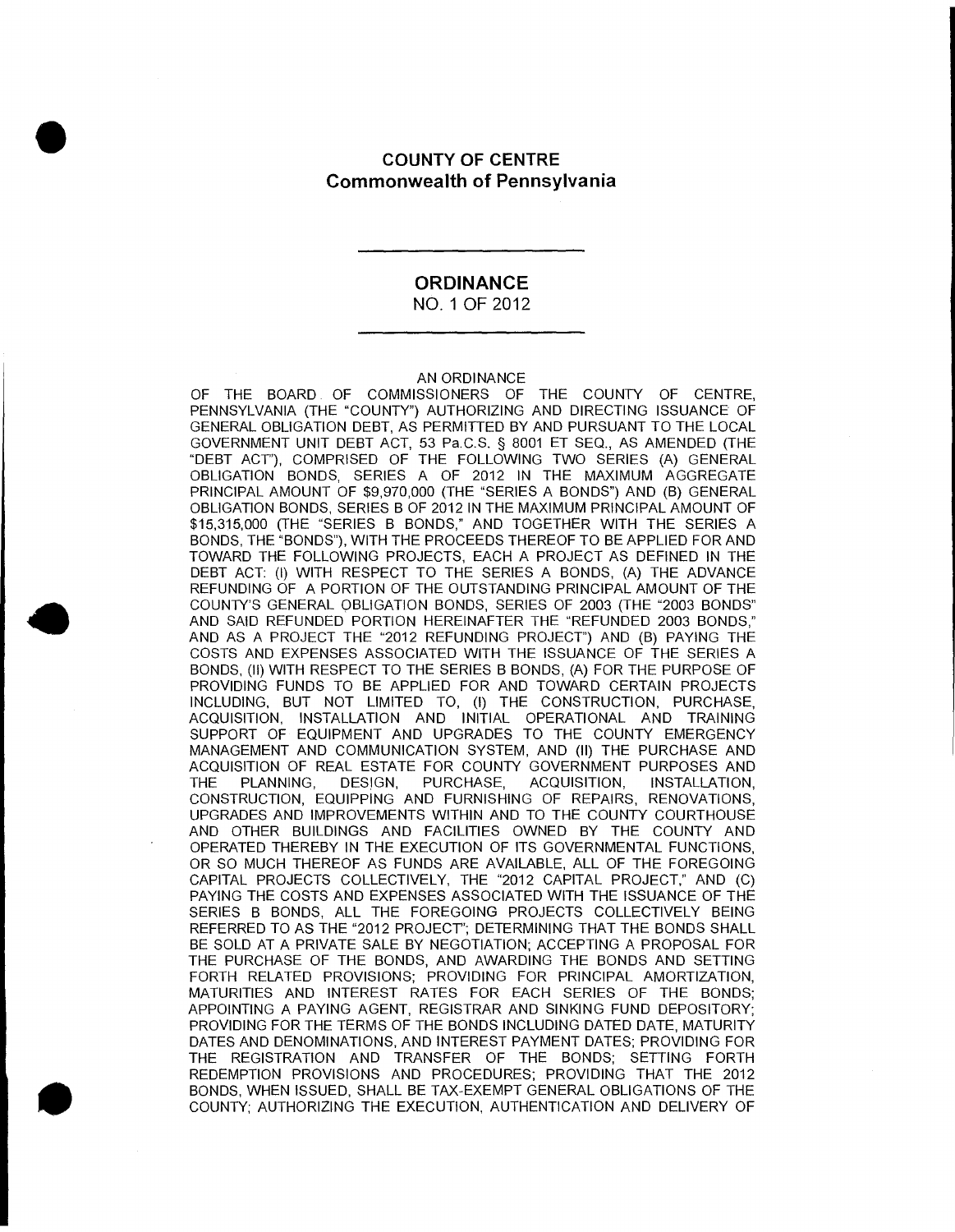**.** THE BONDS; AUTHORIZING ISSUANCE OF THE BONDS IN BOOK-ENTRY ONLY FORM; COVENANTING TO PAY DEBT SERVICE AND PLEDGING THE FULL FAITH, CREDIT AND TAXING POWER FOR THE PAYMENT OF THE BONDS; CREATING A SINKING FUND IN CONNECTION WITH THE ISSUANCE OF THE BONDS AS REQUIRED BY THE DEBT ACT; APPROPRIATING PROCEEDS OF THE BONDS; AMENDING AND RATIFYING, AS APPROPRIATE, THE USEFUL LIVES OF PRIOR CAPITAL PROJECTS REFUNDED BY THE SERIES A BONDS AND SPECIFYING THE ESTIMATED USEFUL LIFE OF THE 2012 CAPITAL PROJECT; SETTING FORTH CERTAIN COVENANTS RELATING TO THE NON-ARBITRAGE STATUS OF THE BONDS; RATIFYING PRIOR ADVERTISEMENT AND DIRECTING FURTHER ADVERTISEMENT; AUTHORIZING AND DIRECTING THE PREPARATION AND EXECUTION OF A TRANSCRIPT OF PROCEEDINGS, INCLUDING A DEBT STATEMENT AND BORROWING BASE CERTIFICATE, AND THE FILING THEREOF, WITH THE PENNSYLVANIA DEPARTMENT OF COMMUNITY AND ECONOMIC DEVELOPMENT; AUTHORIZING AND DIRECTING OFFICERS AND OFFICIALS OF THE COUNTY TO EXECUTE AND DELIVER DOCUMENTS AND TO TAKE ACTION AS MAY BE NECESSARY RELATING TO THE ISSUANCE AND DELIVERY OF THE BONDS; RATIFYING THE PRELIMINARY OFFICIAL STATEMENT AND THE DISTRIBUTION THEREOF AND AUTHORIZING THE APPROVAL AND DISTRIBUTION OF A FINAL OFFICIAL STATEMENT AND THE USE THEREOF IN CONNECTION WITH THE SALE OF THE 2012 BONDS; CREATING A CLEARING ACCOUNT AND A PROJECT ACCOUNT WITH SUCH SUBACCOUNTS AS SHALL HEREAFTER BE DEEMED APPROPRIATE; SETTING FORTH CERTAIN COVENANTS RELATING TO PROVISIONS FOR THE REDEMPTION OF SAID REFUNDED 2003 BONDS; AUTHORIZING THE IRREVOCABLE DEPOSIT OF PROCEEDS OF THE SERIES B BONDS INTO THE ESCROW FUND HEREBY AUTHORIZED FOR THE REFUNDED 2003 BONDS, THAT WILL BE SUFFICIENT TO PAY THE PRINCIPAL OF AND INTEREST ACCRUED ON THE REFUNDED 2003 BONDS, AND ANY PREPAYMENT PENALTY, IF APPLICABLE, WHEN DUE ON THE REDEMPTION DATE SET THEREFOR AND AUTHORIZING THE DELIVERY OF AN ESCROW AGREEMENT TO • THE ESCROW AGENT FOR THE REFUNDED 2003 BONDS; AUTHORIZING THE PURCHASE OF A POLICY OF MUNICIPAL BOND INSURANCE, IF DETERMINED AN ECONOMIC BENEFIT TO THE COUNTY; AUTHORIZING THE PAYMENT OF EXPENSES; PROVIDING GUIDELINES FOR PERMITTED INVESTMENTS; PROVIDING FOR THE AUTHORIZATION OF OFFICERS; APPROVING THE FORM FOR EACH SERIES OF THE BONDS; RATIFYING AND CONFIRMING AUTHORIZATION TO THE COUNTY SOLICITOR AND BOND COUNSEL; COVENANTING TO PROVIDE CONTINUING DISCLOSURE; PROVIDING FOR SEVERABILITY OF PROVISIONS AND REPEALING INCONSISTENT ORDINANCES.

#### ENACTED FEBRUARY 14, 2012

WHEREAS, The County of Centre, Commonwealth of Pennsylvania (the "County"), is a county of the fifth class existing under the laws of the Commonwealth of Pennsylvania (the "Commonwealth") and is a Local Government Unit, as defined in the Local Government Unit Debt Act, 53 Pa.C.S. § 8001 et seq., as amended and supplemented (the "Debt Act"); and

WHEREAS, Pursuant to an ordinance enacted on December 12, 2002 (the "2002 Ordinance"), the Board of Commissioners of the County heretofore incurred debt, evidenced by the County's General Obligation Bonds, Series of 2003 in the aggregate principal amount of \$39,985,000 (the "2003 Bonds") of which principal amount proceeds in the amount of WHEI<br>
county of the<br>
"Commonwe<br>
Debt Act, 53<br>
WHEI<br>
Ordinance"),<br>
the County's<br>
\$39,985,000<br>
\$22,860,000<br>
projects (the<br>
(b) a new Co \$22,860,000 were issued to provide funds to be applied, *inter alia*, for and toward certain capital projects (the "2003 Capital Project Bonds") consisting of (a) a new County corrections facility, (b) a new County fire training facility, and (c) improvements to the County Courthouse and other

 $\overline{2}$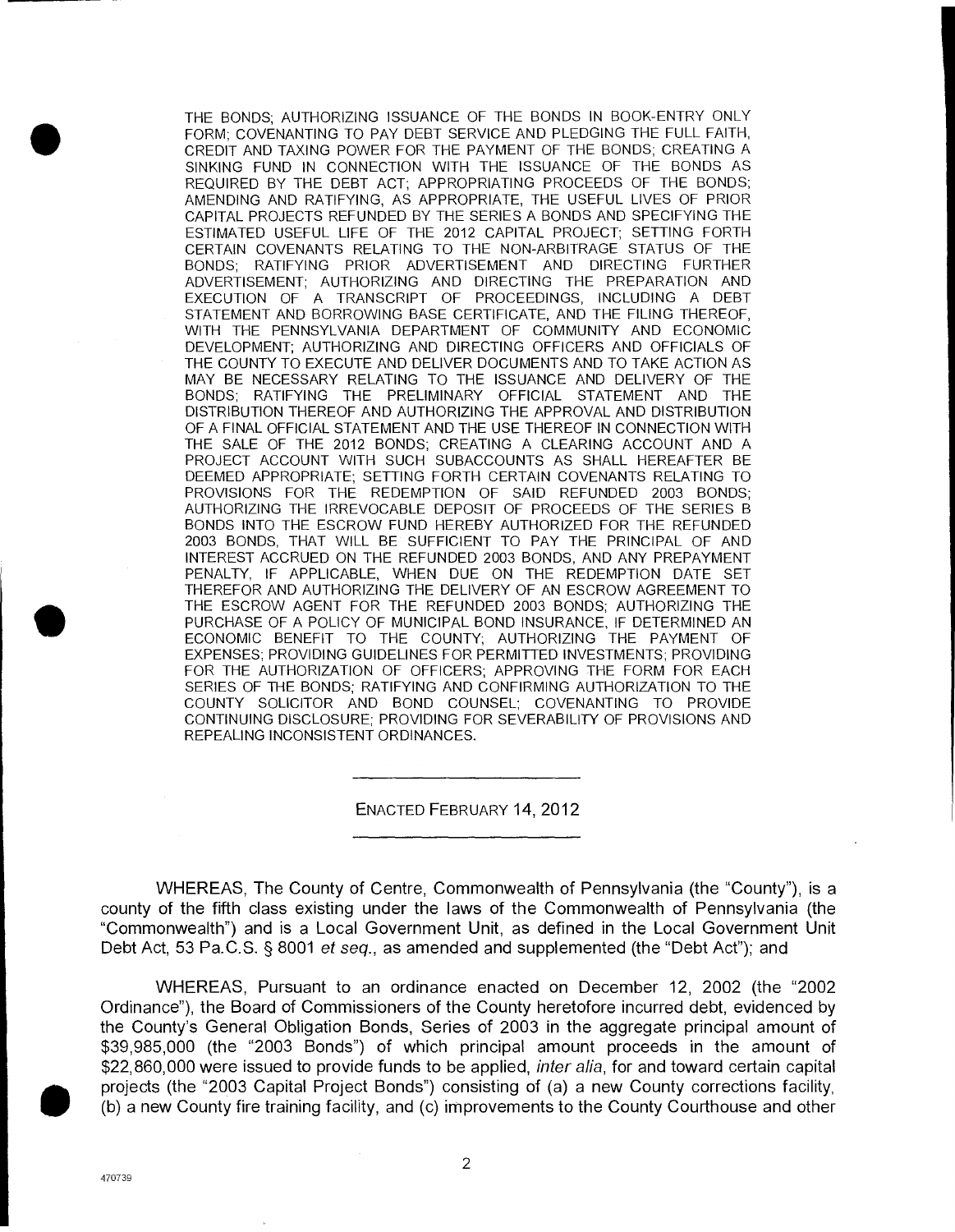• County buildings and facilities (collectively, the "2003 Capital Project"), which 2003 Capital Project was ascribed a reasonably estimated useful life in excess of forty (40) years; and

WHEREAS, Pursuant to an ordinance enacted on October 3, 2006 (the "2006 Ordinance"), the Board of Commissioners of the County heretofore incurred debt, evidenced by the County's General Obligation Bonds, Series of 2006 in the aggregate principal amount of \$10,000,000 (the "2006 Bonds") the proceeds of which series were applied for and toward (i) the advance refunding of a portion of the outstanding principal amount of the County's General Obligation Bonds, Series of 2003 (the "2003 Bonds") and (ii) paying the costs of and expenses of issuing and insuring the 2006 Bonds; and; and

WHEREAS, The County heretofore determined that the portion of the 2003 Bonds advance refunded with proceeds of the 2006 Bonds constituted \$9,040,000 principal amount of the 2003 Capital Project Bonds, being all of the \$7,065,000 principal amount of the 2003 Capital Project Bonds scheduled to mature in each of the years 2015 through, and including 2018, and \$1,975,000 of the \$3,695,000 principal amount of the 2003 Capital Project Bonds scheduled to mature in 2020 (collectively, the "Refunded 2003 Capital Project Bonds"); and

WHEREAS, The County has determined that the 2003 Capital Project Bonds, presently outstanding in the principal amount of \$9,770,000, are scheduled to mature in each of the years 2012 through, and including, 2014, in 2019 and the unrefunded portion thereof scheduled to mature in 2020 (collectively, the "Outstanding 2003 Capital Project Bonds"); and

WHEREAS, The final maturity of the 2003 Bonds, as issued, is July 1, 2020 and the • 2003 Bonds are subject to optional redemption on and after July 1, 2013; and

WHEREAS, TD Bank, National Association, as successor to Commerce Bank, National Association, serves as paying agent for the 2003 Bonds (the "2003 Bonds Paying Agent"); and

WHEREAS, The Board of Commissioners of the County has determined to undertake a project, as such term is defined in the Debt Act, consisting of the advance refunding, defeasance and redemption of all of the Outstanding 2003 Capital Project Bonds (hereinafter referred to as the "Refunded 2003 Bonds" and the undertaking of this refunding as the "2012 Refunding Project"), and including as part thereof the payment of the cost of issuing, the debt hereafter incurred to pay the 2012 Refunding Project; and

WHEREAS, The Board of Commissioners of the County desires to undertake the 2012 Refunding Project in order to reduce the total debt service from that of the Refunded 2003 Bonds pursuant to Section 8241 (b)(1) of the Debt Act; and

WHEREAS, The Board of Commissioners of the County has also determined to undertake certain capital projects, as that term is defined in the Debt Act, including, but not limited to, (i) the purchase, acquisition, installation and initial operational and training support of equipment and upgrades to the County Emergency Management and Communication System and (ii) the purchase and acquisition of real property for county government purposes and the planning, design, purchase, acquisition, installation, construction, equipping and furnishing of repairs, renovations, upgrades and improvements within and to the County Courthouse and other building and facilities owned by the County and operated thereby in execution of its governmental functions or so much thereof as funds are available, with all of the foregoing capital projects constituting, collectively, the "2012 Capital Project"; and

3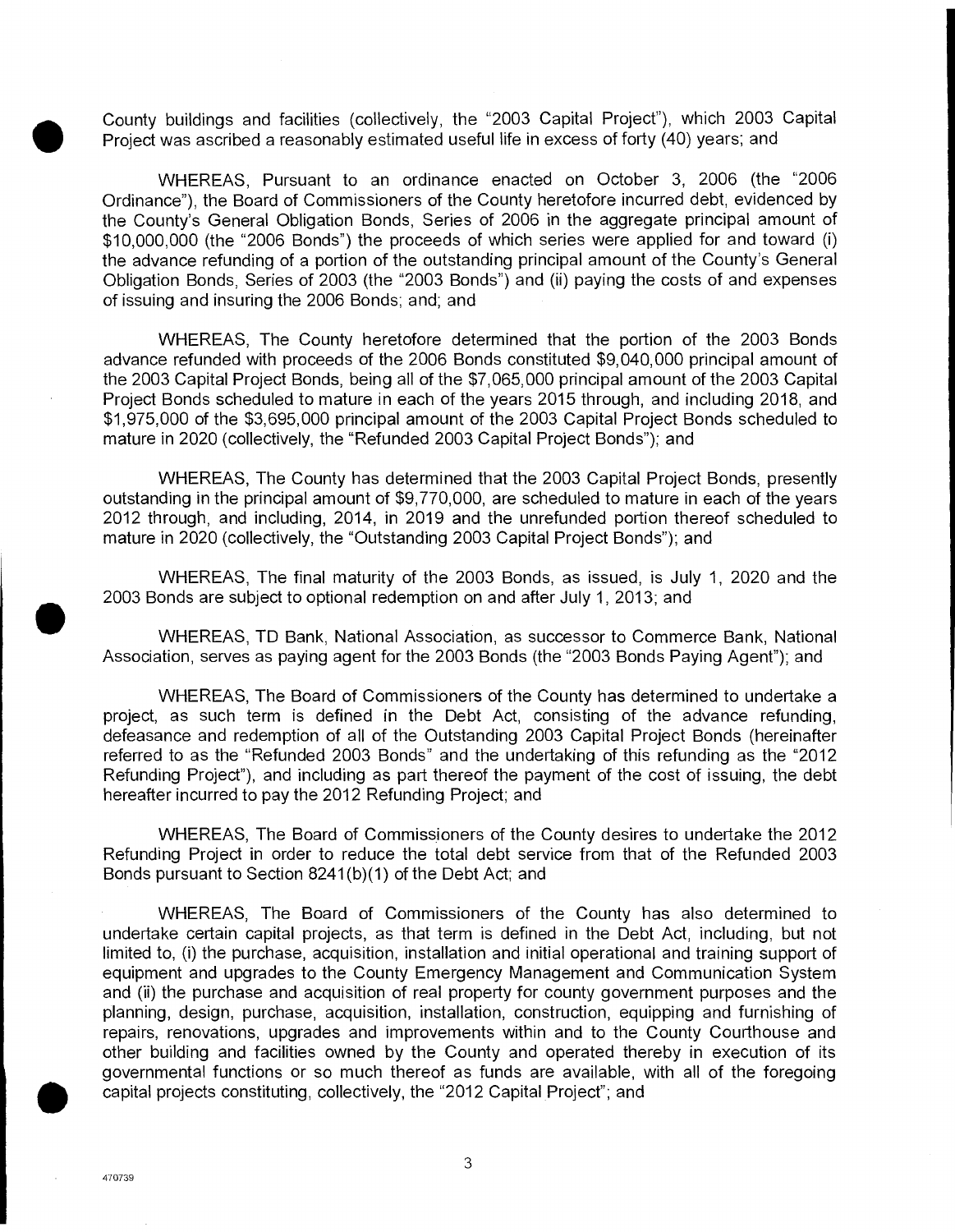• WHEREAS The 2012 Refunding Project and the 2012 Capital Project, together with the payment of the costs of issuing and insuring the debt hereafter incurred to pay for the 2012 Refunding Project and the 2012 Capital Project are herein referred to, collectively, as the "2012 Project"; and

WHEREAS, The County intends to issue two series of tax-exempt, non-electoral general obligation bonds in the aggregate principal amount of \$25,285,000, in accordance with the terms of this Ordinance and the Debt Act, in order to fund the costs of the 2012 Project, as follows: (1) General Obligation Bonds, Series A of 2012, in the aggregate principal amount of \$9,970,000 (the "2012 Series A Bonds"), for the purpose of funding the 2012 Refunding Project and (2) General Obligations Bonds, Series B of 2012, in the aggregate principal amount of \$15,315,000 (the "2012 Series B Bonds"), for the purpose of funding the 2012 Capital Project, and the aforementioned Series, collectively, the "2012 Bonds"; and

WHEREAS, With respect to the 2012 Capital Project, the County, having heretofore obtained realistic cost estimates for each component thereof from persons qualified by education, training and experience to provide such cost estimates, hereby determines the estimated useful life for each component of the 2012 Capital Project to be not less than fifteen (15) years; and

WHEREAS, PNC Capital Markets LLC, Wilkes-Barre, Pennsylvania, (the "Purchaser") has presented to the County a written contact as its proposal for the purchase of the Bonds (the "Bond Purchase Proposal"); and

WHEREAS, The County has heretofore authorized Eckert Seamans Cherin & Mellott, LLC, of Harrisburg, Pennsylvania, to act as its bond counsel with respect to legal matters associated with the financing of the 2012 Project; and

WHEREAS, The County desires to approve and authorize the 2012 Project, issuance of the 2012 Bonds in two series, acceptance of the Bond Purchase Proposal, the form of bond for each Series of the 2012 Bonds, the appointment of a paying agent for the 2012 Bonds, to award the 2012 Bonds to the Purchaser and to incur tax-exempt, non-electoral general obligation debt, in the maximum aggregate principal amount of \$25,285,000 pursuant to this Ordinance and the provisions of the Debt Act, to authorize the 2012 Refunding Project and the 2012 Capital Project, to reaffirm the useful lives of the capital projects funded or refunded with proceeds of the 2003 Bonds, to approve and authorize an escrow agreement, and an escrow fund thereunder, for the Refunded 2003 Bonds, the appointment of the 2003 Bonds Paying Agent as the escrow agent therefor, and to authorize such further provisions as are required by law for the issuance of general obligation debt and further actions by its officers and professional advisors consistent with this Ordinance, the Debt Act, and all other applicable law.

**NOW, THEREFORE, BE AND IT HEREBY IS ORDAINED** by the Board of Commissioners of the County of Centre that:

#### **SECTION 1. The 2012 Project.**

The County hereby authorizes and approves the undertaking as a project, as defined in and established by the Debt Act, the 2012 Project. The description of the 2012 Project, inclusive of the 2012 Refunding Project and the 2012 Capital Project, contained in the recitals to this Ordinance are hereby incorporated into this Section by reference as if set out at length. The foregoing recitals and all terms defined therein are incorporated herein, and such defined terms may hereafter be used as if set out at length.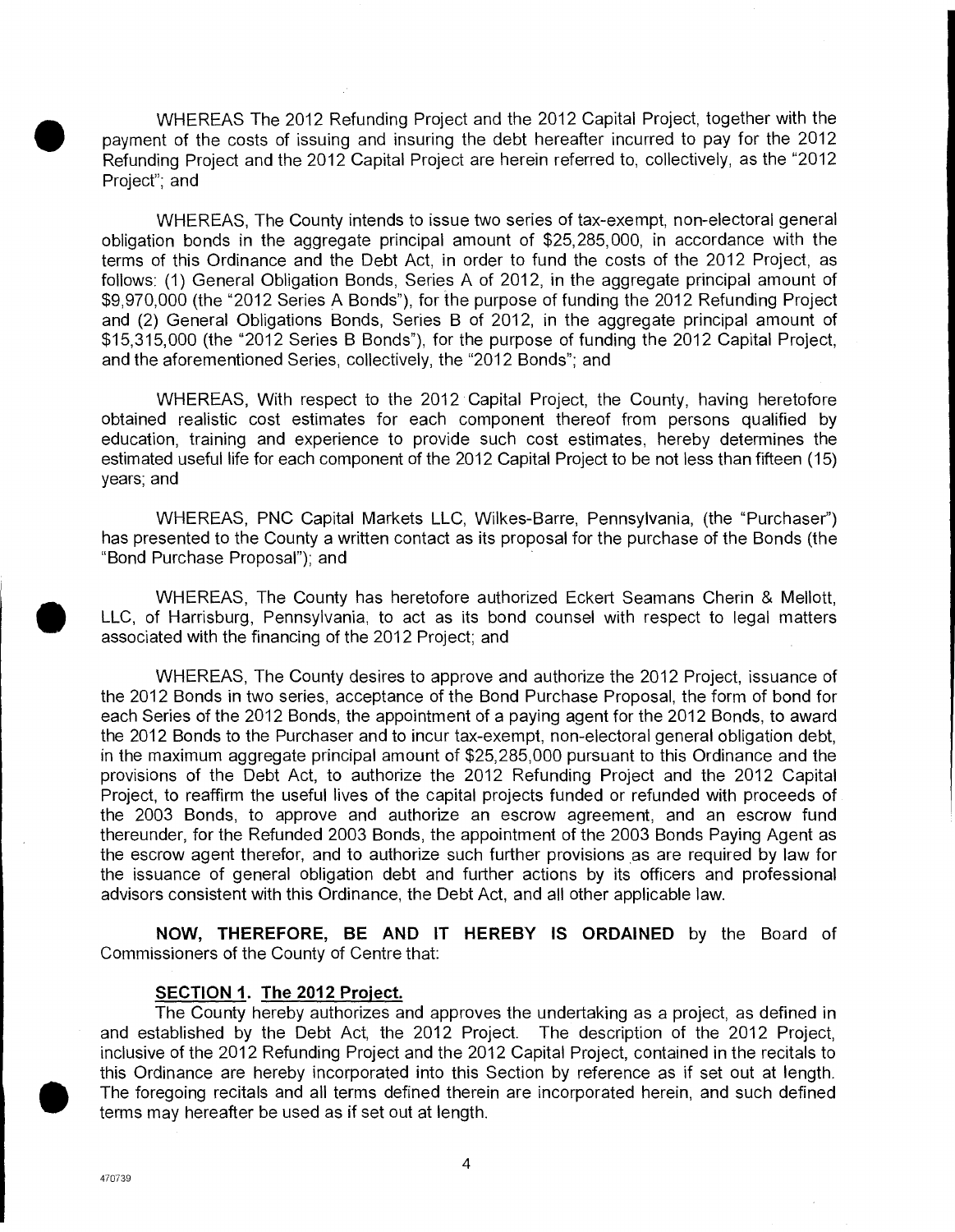# **SECTION 2. Incurrence of Indebtedness and Purpose.**

For the purpose of providing funds for and toward the payment of costs, as such term is used in the Debt Act, of the 2012 Project, and the payment of the costs and expenses related to the issuance of the series of debt obligations, the incurring of nonelectoral debt by the County in the principal amount of \$25,285,000 is hereby authorized. Such debt shall be evidenced by the issue of said debt obligations, consisting of two series of tax-exempt, nonelectoral, general obligation bonds of the County. The first series shall be designated as the "County of Centre, General Obligation Bonds, Series A of 2012," or such similar designation as is appropriate, in the aggregate principal amount of \$9,970,000 (the "2012 Series A Bonds"). The debt evidenced by the 2012 Series A Bonds is being incurred for the purpose of financing the 2012 Refunding Project. The County estimates that the 2012 Refunding Project will be completed with the redemption the Refunded 2003 Bonds on or about July 1, 2013. The purpose of the 2012 Refunding Project, pursuant to Section 8241(b)(1) of the Debt Act, is to reduce total debt service over the remaining life of the 2012 Bonds as compared to the outstanding debt on the 2003 Bonds.

The second series shall be designated as the "County of Centre, General Obligation Bonds, Series B of 2012," or such similar designation as is appropriate, in the aggregate principal amount of \$15,315,000 (the "2012 Series B Bonds," and together with the 2012 Series A Bonds, the "2012 Bonds" or the "Bonds" and each a "Series"). The debt evidenced by the 2012 Series B Bonds is being incurred for the purpose of the 2012 Capital Project. The County estimates that the 2012 Capital Project will be completed in December 2015. Examing<br>
over the rem<br>
Bonds.<br>
The<br>
Bonds, Serie<br>
principal ame<br>
A Bonds, the<br>
2012 Series<br>
estimates tha<br>
SECT<br>
After<br>
Bonds permi<br>
hereby deter<br>
County

#### **SECTION 3. Approval of Private Sale By Negotiation.**

After considering the advantages and disadvantages of the manners of sale of the Bonds permitted by the Debt Act and of current market conditions, the Board of Commissioners hereby determines that a private sale by negotiation is in the best financial interest of the County.

#### **SECTION 4. Acceptance of Bond Purchase Proposal.**

The Bond Purchase Proposal presented by the Purchaser to the Board of Commissioners at the meeting at which this Ordinance has been enacted is hereby accepted. Sale of the 2012 Bonds is hereby awarded and sold to the Purchaser at a negotiated sale at the price stated on Schedule A, which is attached hereto and incorporated herein by reference as if set out here at length. The Chairman, or Vice Chairman, of the Board of Commissioners and the Chief Clerk, or the Assistant or Deputy Chief Clerk, being proper officers of the County ("Proper Officers"), are authorized and directed to execute, attest and affix the Seal of the County to the accepted Bond Purchase Proposal, and thereafter, to deliver or cause the delivery of the accepted Bond Purchase Proposal to the Purchaser. Hereinafter, the Bond Purchase Proposal shall be referred to as the "Bond Purchase Contract." One counterpart of the accepted Bond Purchase Contract shall be filed with the records of the County.

#### **SECTION 5. Maturities, Interest Rates and Original Issue Discount.**

The 2012 Bonds shall bear interest, shall mature and shall be sold, if applicable, with Original Issue Discount and premium, as set forth on Schedule A, attached hereto and incorporated herein by reference.

**S**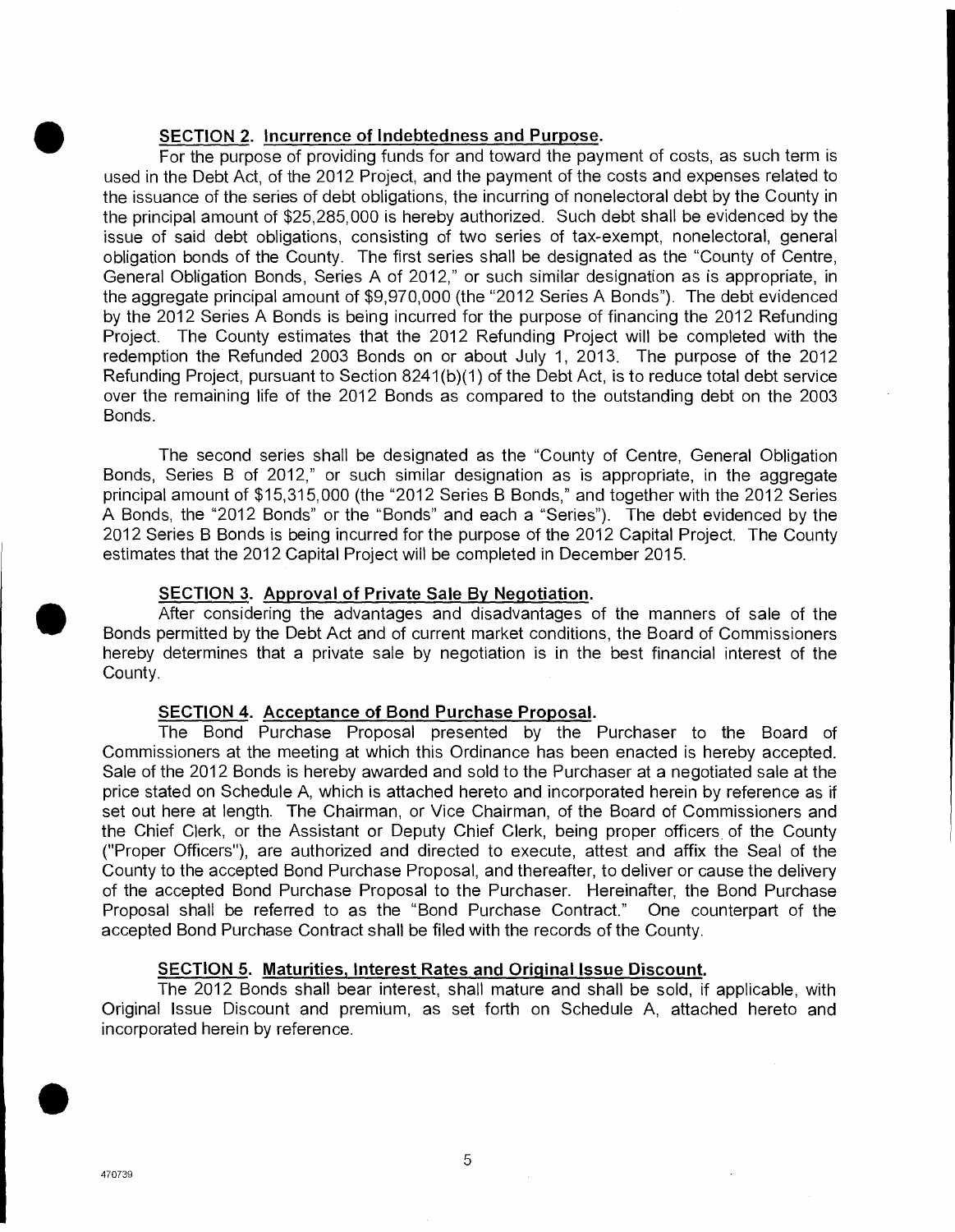#### **SECTION 6. Appointment of Paying Agent, Registrar and Sinking Fund Depository.**

TD Bank, National Association is hereby appointed Paying Agent ("Paying Agent") and Registrar ("Registrar") for the Bonds and Sinking Fund Depository ("Sinking Fund Depository") for the 2012 Bonds Sinking Fund created hereby. The Chairman or the Vice Chairman, or any other Proper Officer of the County designated by either of the foregoing officers, is hereby authorized and directed to contract with TD Bank, National Association, having a corporate trust office in Harrisburg, Pennsylvania, for its services as Sinking Fund Depository, Paying Agent and Registrar at such initial and annual charges as shall be appropriate and reasonable for such services. The County may, by resolution, from time to time appoint a successor Paying Agent, Sinking Fund Depository or Registrar to fill a vacancy or for any other reason.

#### **SECTION 7. Forms of Bond, Interest Payment Dates and Record Dates.**

The 2012 Bonds shall be issued in fully registered form without coupons and shall be numbered in such manner as may be satisfactory to the County and the Paying Agent. Pursuant to recommendations promulgated by the Committee on Uniform Security Identification Procedures, "CUSIP" numbers may be printed on the Bonds. Each Bond shall be dated as of March 15, 2012, the date of issue and delivery thereof, and shall be issued in denominations of \$5,000 or any whole multiple thereof.

The 2012 Bonds shall bear interest payable initially on July 1, 2012 and on each January 1 and July 1 (each, an "Interest Payment Date") thereafter, from the Interest Payment Date, as the case may be, next preceding the date of registration and authentication of each Bond, unless: (a) such Bond is registered and authenticated as of an Interest Payment Date, in which event such Bond shall bear interest from such Interest Payment Date; or (b) such Bond is registered and authenticated after a Record Date (hereinafter defined) and before the succeeding Interest Payment Date, in which event such Bond shall bear interest from such succeeding Interest Payment Date; or (c) such Bond is registered and authenticated prior to the Record Date (hereinafter defined) preceding July 1, 2012 in which event such Bond shall bear interest from March 15, 2012; or (d) as shown by the records of the Paying Agent, interest on such Bond shall be in default, in which event such Bond shall bear interest from the date on which interest was last paid on such Bond until the principal sum hereof is paid.

If the date for payment of the principal of, premium, if any, or interest on any Bond shall be a Saturday, Sunday, legal holiday or a day on which banking institutions in the Commonwealth are authorized or required by law or executive order to close, then the date of such payment shall be the next succeeding day which is not a Saturday, Sunday, legal holiday or a day on which banking institutions are authorized or required to close, and payment on such subsequent day shall have the same force and effect as if made on the nominal date established for such payment.

The term "Record Date" with respect to any Interest Payment Date shall mean the fifteenth (15<sup>th</sup>) day (whether or not a day on which the Paying Agent is open for business) next preceding such Interest Payment Date. The person in whose name any Bond is registered at the close of business on any Record Date with respect to any Interest Payment Date shall be entitled to receive the interest payable on such Interest Payment Date notwithstanding the cancellation of such Bond upon any transfer or exchange thereof subsequent to such Record Date and prior to such Interest Payment Date, except if and to the extent that the County defaults in the payment of the interest due on such Interest Payment Date, in which case such defaulted interest shall be paid to the persons in whose names outstanding Bonds are registered at the close of business on a special record date established by the Paying Agent,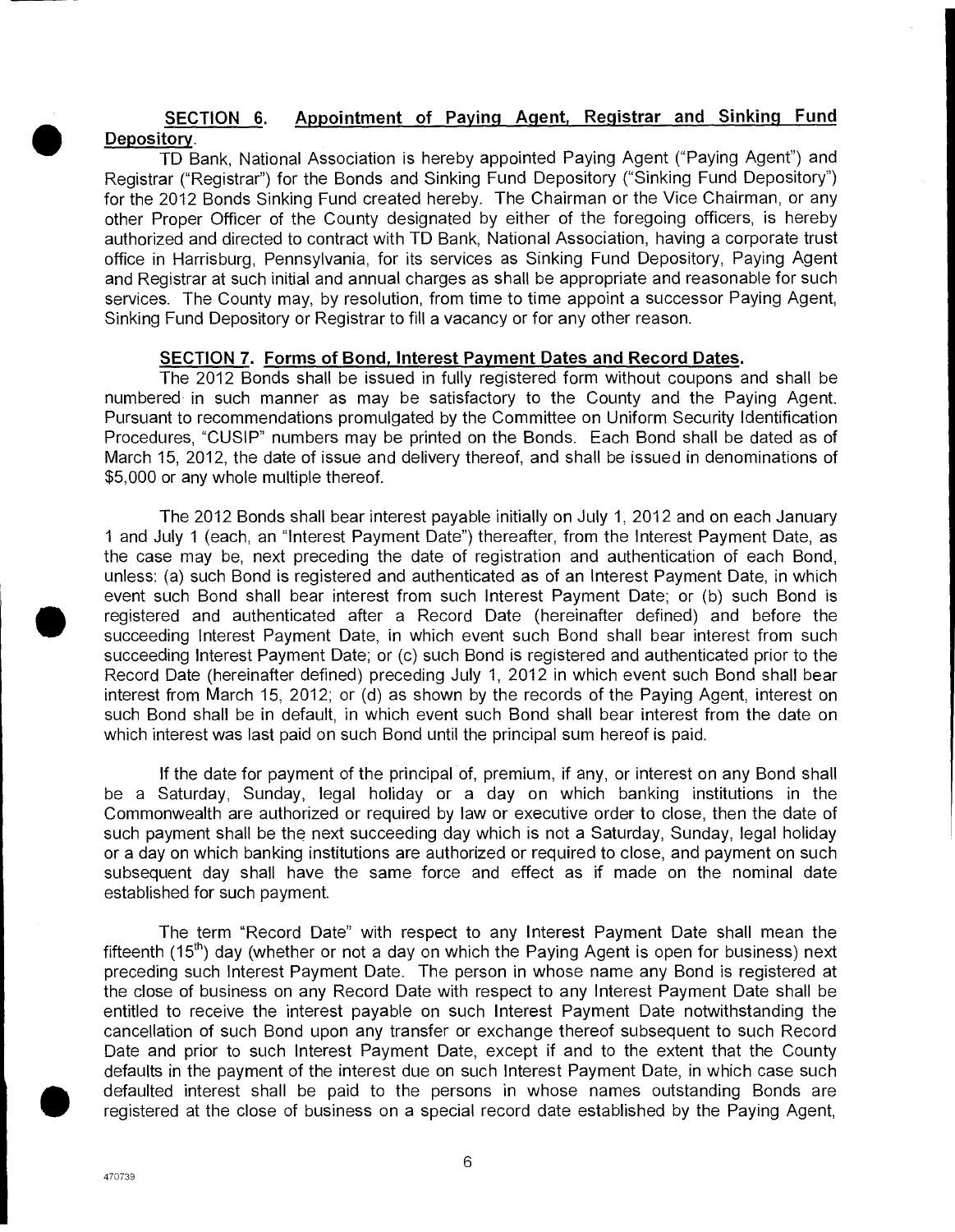notice of which shall have been mailed to all registered owners of Bonds not less than ten (10) days prior to such date. Such notice shall be mailed to the persons in whose names the Bonds are registered at the close of business of the fifth (5th) day preceding the date of mailing.

## **SECTION 8. Bond Register, Registrations and Transfer.**

The County shall cause to be kept at the designated corporate trust office of the Paying Agent a register ("Bond Register") in which, subject to such reasonable regulations as it may prescribe, the County shall provide for the registration of Bonds and the registration of transfers and exchanges of Bonds. No transfer or exchange of any Bond shall be valid unless made at such office and registered in the Bond Register.

Upon surrender of any Bond at the designated corporate trust office of the Paying Agent for registration of transfer, the County shall execute and the Paying Agent shall authenticate and deliver in the name of the transferee or transferees, a new Bond or Bonds of any authorized denomination, of the same interest rate and maturity and series, and in the same aggregate principal amount as the Bond so surrendered.

Any Bond shall be exchangeable for other Bonds of the same maturity and interest rate and series, in any authorized denomination, in an aggregate principal amount equal to the principal amount of the Bond or Bonds presented for exchange. Upon surrender of any Bond for exchange at the designated corporate trust office of the Paying Agent, the County shall execute and the Paying Agent shall authenticate and deliver in exchange therefor the Bond or Bonds which the owner making the exchange shall be entitled to receive.

All Bonds issued upon any registration of transfer or exchange shall be valid obligations of the County, evidencing the same debt and entitled to the same benefits under this Ordinance as the Bonds surrendered for such registration of transfer or exchange.

Every Bond presented or surrendered for registration of transfer or exchange shall be duly endorsed, or be accompanied by a written instrument of transfer, in form and with guaranty of signature satisfactory to the County and the Registrar, duly executed by the registered owner thereof or his duly authorized agent or legal representative.

No service charge shall be made for any transfer or exchange of any Bond, but the County may require payment of a sum sufficient to cover any tax or other governmental charge that may be imposed in connection with any transfer or exchange of Bonds.

The County shall not be required to: (a) issue, or register the transfer or exchange of, any Bond during a period of fifteen (15) business days before any date of selection of Bonds to be redeemed and ending on the close of business on such date on which the applicable notice of redemption is given; or (b) register the transfer or exchange of any Bond after it has been selected for redemption, in whole or in part, until after the date fixed for redemption.

#### **SECTION 9. Execution and Authentication.**

The Bonds shall be executed on behalf of the County by the Chairman or the Vice Chairman of the Board of Commissioners, and shall have the corporate seal of the County affixed thereto (or a facsimile thereof), duly attested by the Chief Clerk and said officers are hereby authorized and directed to execute the Bonds. Any member of the Board of any Bond du<br>
be redeemed<br>
of redemptio<br>
selected for r<br>
<u>SEC1</u><br>
The I<br>
Chairman of<br>
affixed there<br>
hereby auth<br>
Commissione<br>
Bonds, and a<br>
Officer. The Commissioners not hereby required to execute the Bonds may, nevertheless, execute the Bonds, and any such member of the Board of Commissioner shall, likewise, constitute a Proper Officer. The Bonds shall be authenticated by the manual execution of the Certificate of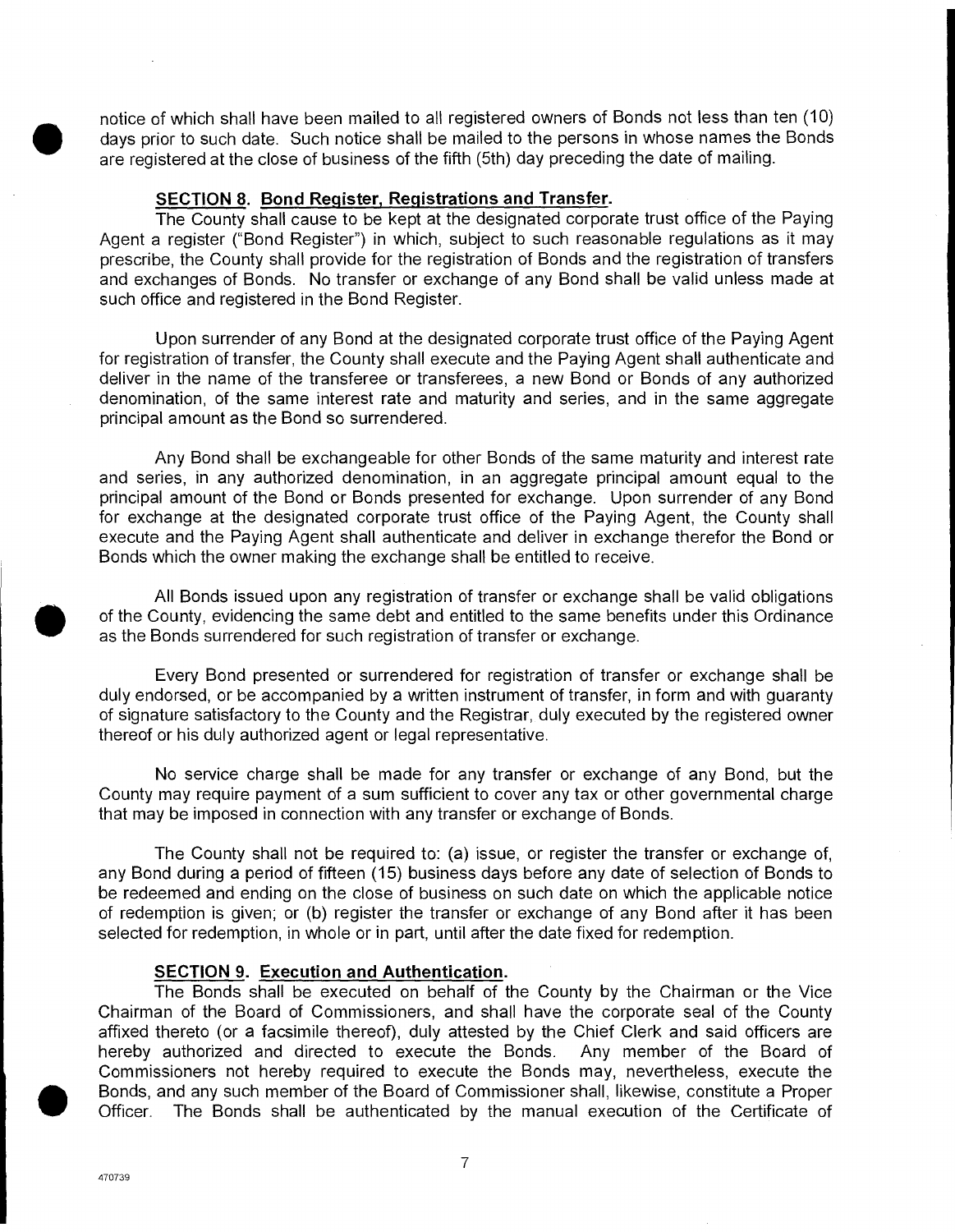Authentication by a duly authorized officer of the Paying Agent. No Bond shall be valid until such Certificate of Authentication shall have been duly executed by the Paying Agent and such authentication shall be conclusive and the only proof that any Bond has been issued pursuant to this Ordinance and is entitled to any benefits conferred thereon under the provisions of this Ordinance. To the extent that any one signature on a Bond including the signature of an officer of the Paying Agent) is manual, all other signatures may be by facsimile. The Chairman of the Board of Commissioners or Chief Clerk or any of such officers is hereby authorized and directed to deliver, or cause the delivery of, the Bonds to the Purchaser and receive payment therefor on behalf of the County after sale of the same in the manner required by law and this Ordinance.

#### **SECTION 10. Book-Entry Only Registration.**

The County authorizes and approves the sale and purchase of the Bonds as book-entry only obligations with The Depository Trust Company, New York, New York ("DTC"). If required, Proper Officers of the County are authorized and directed to execute DTC's Letter of Representations, in substantially the form submitted to the County for execution, and such other documents as shall be necessary to complete the sale of the Bonds as book-entry obligations.

The Bonds, upon original issuance, are expected to be issued in the form of a single, fully registered bond or note for each maturity, in denominations equal to the principal amount of Bonds of such series maturing on each such date, and shall be delivered, physically or constructively, to DTC or its nominee, CEDE & CO, pursuant to arrangements between DTC and the Paying Agent. Each such Bond shall be registered on the registration books kept by the Paying Agent, as registrar and transfer agent, in the name of DTC or, at DTC's option, in the name of CEDE & CO, as DTC's nominee, and no beneficial owners thereof will receive certificates representing their respective interest in such Bonds. Purchaser shall initially provide to the Paying Agent a list of the registered owners (beneficial owners under the book-entry only system) which list shall be continuously updated so long as the Bonds are issued under the book-entry only system. For purposes of this Ordinance, so long as the Bonds are issued under the book-entry only system, the registered owners shall mean the beneficial owners under the book-entry only system, and, where necessary, DTC or its nominee, CEDE & CO.

So long as any of the Bonds are registered in the name of DTC or its nominee, CEDE & CO., to the extent available, the Paying Agent shall transfer, on each Interest Payment Date, the amount of interest and principal, as applicable, due on each such date to DTC, at the addresses set forth in the Letter of Representation, which amounts so transferred, shall be, on the interest and principal payment date, at the principal office of DTC, "good funds next day." All payments made by the Paying Agent to DTC or its nominee shall fully satisfy the County's obligations to pay principal and interest, or maturity amount, as applicable, and any applicable redemption premium, on such Bonds to the extent of such payments, and no beneficial owner of any interest in any Bond registered in the name of DTC or its nominee shall have any recourse against the County hereunder for any failure by DTC or any participant therein to remit such payments to the beneficial owners of such Bonds.

So long as DTC or its nominee, CEDE & CO., is the registered owners of the Bonds, if all or less than all of the Bonds of a particular series and maturity are to be redeemed, the Paying Agent shall notify DTC within the time periods described in the Letter of Representation. If less than all of the Bonds of a particular series and maturity are to be redeemed, the Bonds to be redeemed shall be selected by the County in any order the County may decide and within a premium, c<br>
interest in a<br>
against the<br>
payments to<br>
So I<br>
all or less 1<br>
Paying Age<br>
If less than<br>
be redeemed interesting the maturity by<br>
registered c<br>
redeemed s maturity by lot selected by DTC. In the event that DTC or its nominee, CEDE & CO., is not the registered owner of the Bonds, then the selection by lot within a maturity of the Bonds to be redeemed shall be made by the Paying Agent. Any such redemption shall be upon payment of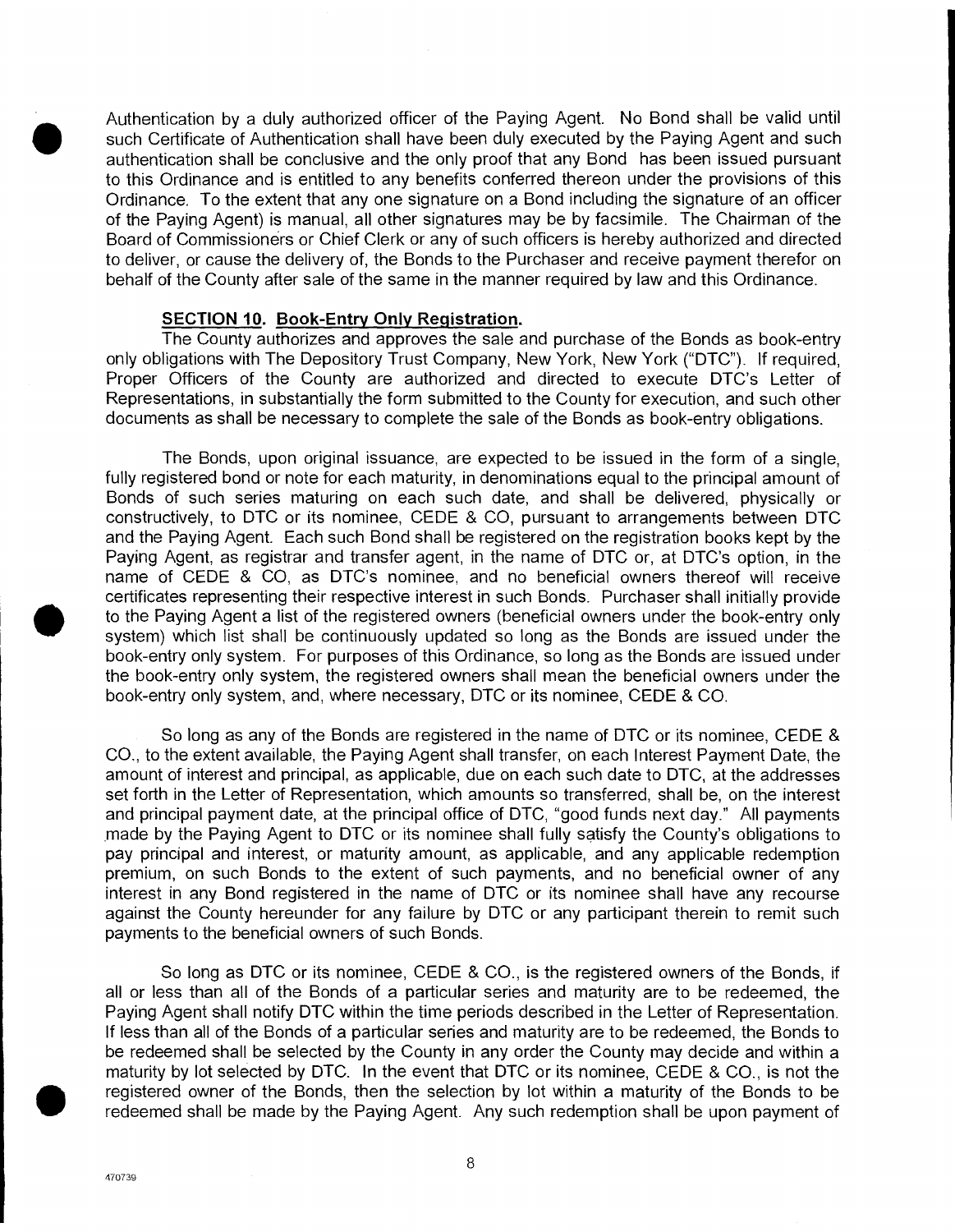the principal amount to be redeemed, together with accrued interest to the date fixed for redemption.

The County or DTC may elect to terminate the book-entry only system with respect to the Bonds by giving notice to the Paying Agent in accordance with DTC's Letter of Representations. Upon termination of the book-entry only system, bond and note certificates are required to be printed and delivered in accordance with this Ordinance.

Upon termination of the book-entry only system, this Section, as applicable to the bookentry only system, shall become null and void. All other Sections of this Ordinance shall remain in full force and effect with regard to the Bonds.

#### **SECTION II. General Obligation Covenant.**

The Bonds are hereby declared to be general obligations of the County. The County hereby covenants with the-registered owners from time to time of the Bonds outstanding pursuant to this Ordinance that it will include the amount of the debt service as specified in this Section, subject to appropriate adjustment in the event of the optional redemption of any Bonds prior to maturity, on the Bonds for each fiscal year in which such sums are payable, in its budget for that year, will appropriate such amounts for such payments and will duly and punctually pay or cause to be paid the principal of the Bonds and the interest thereon on the dates, at the places and in the manner stated therein, according to the true intent and meaning thereof, and for such budgeting, appropriation and payment, the County does hereby pledge its full faith, credit and taxing power. The amount of the debt service, which the County hereby covenants to pay on the 2012 Bonds in each year, is shown on Schedule B which is attached hereto and incorporated herein by reference as if set out here at length. As provided in the Debt Act, the foregoing covenants are specifically enforceable.

#### **SECTION 12. Redemption.**

(a) Optional Redemption. The 2012 Series A Bonds are not subject to optional redemption prior to maturity. The 2012 Series B Bonds are be subject to redemption prior to their stated maturity at the option of the County as shown on Schedule C.

(b) Mandatory Redemption. The 2012 Series A Bonds are not subject to mandatory redemption prior to maturity. The 2012 Series B Bonds are subject to mandatory redemption on the dates (each, a "Mandatory Redemption Date") and in the amounts shown on Schedule C, which is attached hereto and incorporated herein. The County covenants to cause the 2012 Series B Bonds to be redeemed on the Mandatory Redemption Dates in the amounts shown on Schedule C, subject to its right which is reserved in Section 13 hereof, to satisfy that obligation by delivering to the Paying Agent and the Sinking Fund Depository no later than 60 days before any Mandatory Redemption Date, for cancellation, 2012 Series B Bonds of the maturity which are subject to mandatory redemption on that Mandatory Redemption Date.

(c) Notice. Notice of any redemption shall be given by mailing a notice of redemption by first class mail, postage prepaid, not less than 30 nor more than 60 days prior to the redemption date to the registered owners of the Bonds to be redeemed, as applicable, at the addresses which appear in the Bond Register, provided, however, that neither failure to mail such notice nor any defect in the notice so mailed or in the mailing thereof with respect to any one Bond, as applicable, shall not affect the validity of the proceedings for the redemption of any other Bond. If the County shall have duly given notice of redemption and shall have deposited with the Paying Agent funds for the payment of the redemption price of the Bonds, as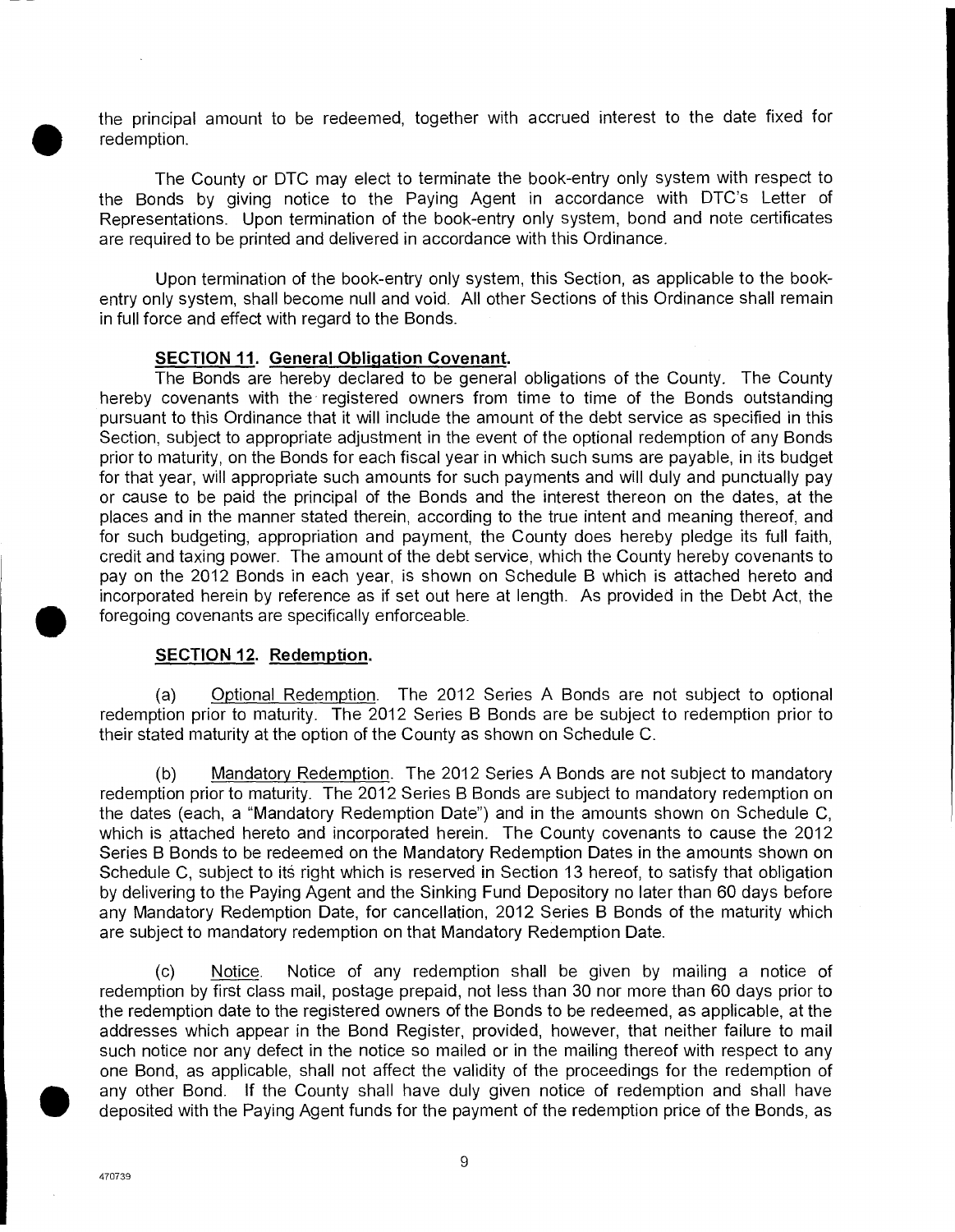applicable, so called for redemption, with accrued interest thereon to the date fixed for redemption, interest on such Bonds shall cease to accrue after such redemption date.

(d) CUSIP Numbers. Notices of redemption shall contain the applicable CUSIP numbers pertaining to the Bonds called for redemption (if then generally in use), and shall also contain the serial identification numbers printed on the Bonds called for redemption, as applicable. The County, however, makes no representation as to the accuracy of such CUSIP numbers either printed on the Bonds or as contained in any redemption notice.

(e) Selection by Lot. Subject to the provisions of Section 10 with respect to Bonds being registered in the book-entry only format, if less than all of the Bonds, as applicable, maturing on any one date are to be redeemed at any time, the Paying Agent shall select by lot the specific Bonds, as applicable, to be redeemed at such time.

(f) Portions of Bonds. Any portion of any Bond of a denomination larger than \$5,000 may be redeemed, but only in the principal amount of \$5,000 or any integral multiple thereof. Prior to selecting Bonds, as applicable, for redemption, the Paying Agent shall assign numbers to each \$5,000 portion of any Bond, as applicable, of a denomination larger than \$5,000 and shall treat each portion as a separate Bond, as applicable, in the denomination of \$5,000 for purposes of selection for redemption. Upon surrender of any Bond for redemption of a portion thereof, the Paying Agent shall authenticate and deliver to the registered owner thereof a new Bond, as applicable, of the same series and maturity and in any authorized denominations requested by the registered owner in an aggregate principal amount equal to the unredeemed portion of the Bond surrendered.

# **<u>SECTION 13. 2012 Bonds Sinking Fund.</u><br>(a) Deposit. There hereby is establis</u>**

Deposit. There hereby is established with the Sinking Fund Depository two sinking funds to be known as (i) County of Centre, General Obligation Bonds, Series A of 2012 Sinking Fund (the "2012 Series A Bonds Sinking Fund") and (ii) County of Centre, General Obligation Bonds, Series B of 2012 Sinking Fund (the "2012 Series B Bonds Sinking Fund", and together with the 2012 Series A Bonds Sinking Fund, the "the 2012 Bonds Sinking Funds" or the "Sinking Funds").

The County covenants to deposit, and the Treasurer is hereby authorized and directed to deposit, as follows: (i) into the 2012 Series A Bonds Sinking Fund (A) on or before each Interest Payment Date, so long as the 2012 Series A Bonds remain outstanding, amounts sufficient to pay the interest due on such dates on the 2012 Series A Bonds then outstanding, and (B) on or before July 1, 2012, and on or before each July 1 thereafter, so long as the 2012 Series A Bonds remain outstanding, amounts sufficient to pay the principal of the 2012 Series A Bonds due on each such date at maturity or pursuant to the mandatory redemption requirements hereof, and (ii) into the 2012 Series B Bonds Sinking Fund (A) on or before each Interest Payment Date, so long as the Series B Bonds remain outstanding, amounts sufficient to pay the interest due on such dates on the Series B Bonds then outstanding, and (B) on or before July 1, 2012, and on or before each July 1 thereafter, so long as the Series B Bonds remain outstanding, amounts sufficient to pay the principal of the Series B Bonds due on each such date at maturity.

Should the amounts covenanted to be paid into the 2012 Bonds Sinking Funds be, at any time, in excess of the net amounts required at such time for the payment of interest and principal of the respective Series of the 2012 Bonds, whether by reason of funds already on

470739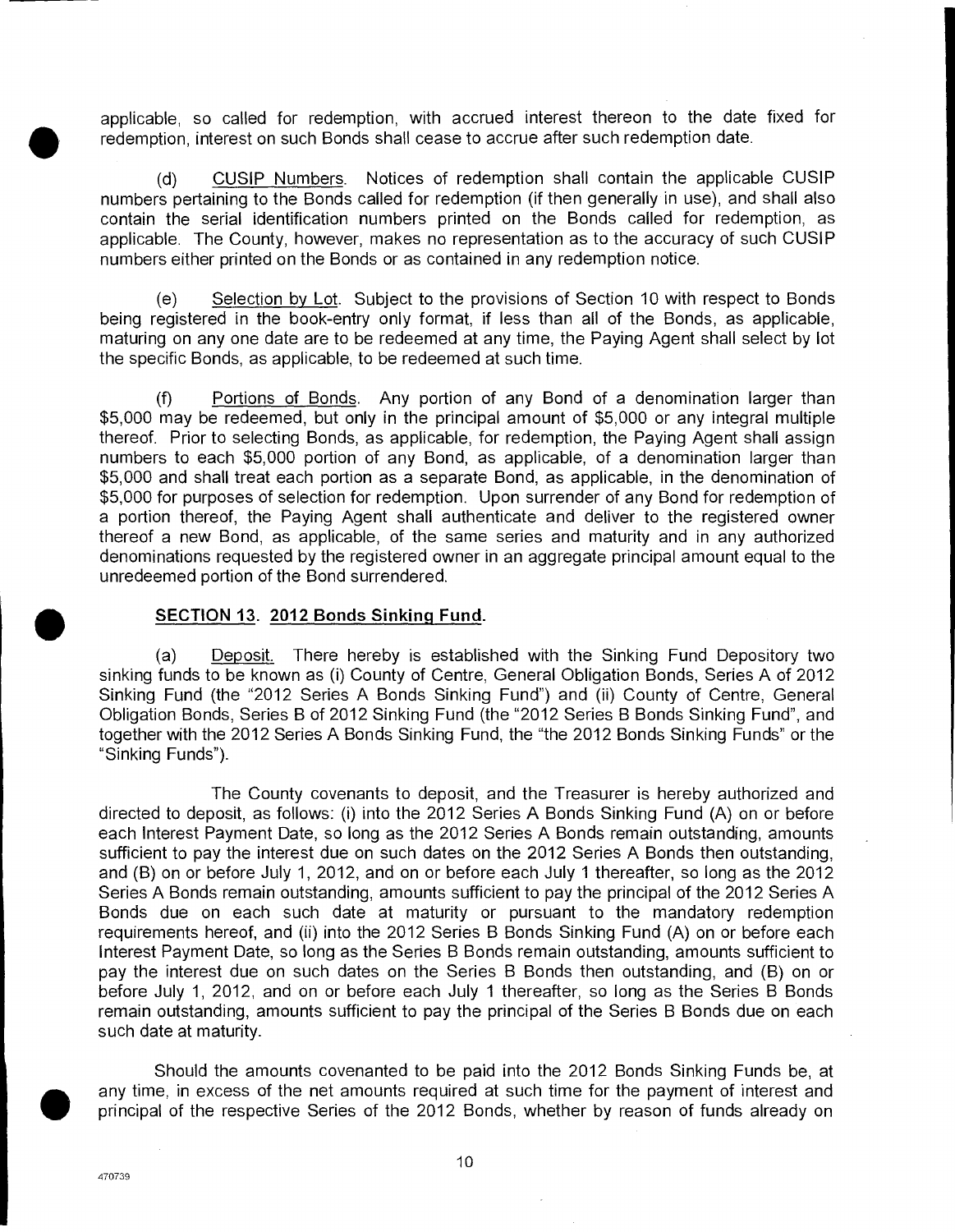deposit in the 2012 Bonds Sinking Funds, or by reason of the purchase of or redemption of 2012 Bonds, or for some similar reason, the amounts covenanted to be paid may be reduced to the extent of the excess.

(b) Credit for 2012 Bonds Delivered. The County may satisfy any part of its obligations with respect to subsection (a) above by delivering to the Paying Agent and Sinking Fund Depository, for cancellation, 2012 Bonds, as appropriate, maturing or subject to mandatory redemption, as applicable, on the date on which such deposit is required. The County shall receive credit against such deposit for the face amount of the 2012 Bonds so delivered, provided that such 2012 Bonds are delivered to and received by the Paying Agent and Sinking Fund Depository (i) on or before the maturity date of the 2012 Bonds, as applicable, for which credit is requested, in the case of a deposit required for the payment of 2012 Bonds, as applicable, at maturity, or (ii) in the case of a deposit required to be made on a Mandatory Redemption Date, with respect to the 2012 Bonds, no later than 60 days prior to the Mandatory Redemption Date for which credit is requested.

(c) Application of Funds. All sums in the 2012 Bonds Sinking Fund shall be applied exclusively to the payment of principal and interest covenanted to be paid by Section 11 hereof as the same from time to time become due and payable and the balance of said moneys over and above the sum so required shall remain in the 2012 Bonds Sinking Fund, to be applied to the reduction of future required deposits; subject, however, to investment or deposit at interest as authorized by law and as permitted by Section 24 hereof. The 2012 Bonds Sinking Fund shall be kept as separate accounts at the aforementioned corporate trust office of the Sinking Fund Depository. The Sinking Fund Depository, without further authorization other than as Redemption<br>
(c)<br>
exclusively t<br>
as the same<br>
and above t<br>
the reductio<br>
as authorize<br>
shall be kep<br>
Fund Depos<br>
herein conta<br>
2012 Bonds<br>
principal of t<br>
thereof. herein contained, shall pay from the moneys in the 2012 Bonds Sinking Fund the interest on the 2012 Bonds, as and when due to the registered owners on the appropriate Record Date and principal of the 2012 Bonds, as and when the same shall become due, to the registered owners thereof.

(d) Optional Deposits. Notwithstanding the foregoing, in the case of optional redemption of any or all of the 2012 Bonds, as permitted by Section 9 hereof, the Treasurer is hereby authorized and directed to deposit to the 2012 Bonds Sinking Fund, as appropriate, from time to time before the applicable optional redemption date funds in the amount which together with the interest to be earned thereon, if any, will equal the principal of, premium, if any, and the interest to the date fixed for redemption on, the 2012 Bonds so called for redemption.

## **SECTION 14. Disposition of Proceeds.**

(a) 2012 Bonds Clearing Account. All proceeds of the 2012 Bonds derived from the sale of the 2012 Bonds and delivered to the Paying Agent shall be deposited in the 2012 Bonds Clearing Account created pursuant to Section 21 hereof and shall be and hereby are appropriated substantially to payment of the cost of the 2012 Project, including but not limited to payment of the costs and expenses of preparing, marketing, issuing and insuring the 2012 Bonds, and shall not be used for any other purposes, except as to any insubstantial amounts of money which may remain after fulfilling the purposes set forth herein, which minor amounts of remaining moneys shall promptly upon their determination be deposited in the 2012 Bonds Sinking Fund and used for the payment of interest on the 2012 Bonds.

(b) Use of Proceeds. Notwithstanding any other provision of this Section, proceeds of the Bonds may be used for purposes other than those enumerated in this Ordinance;

470739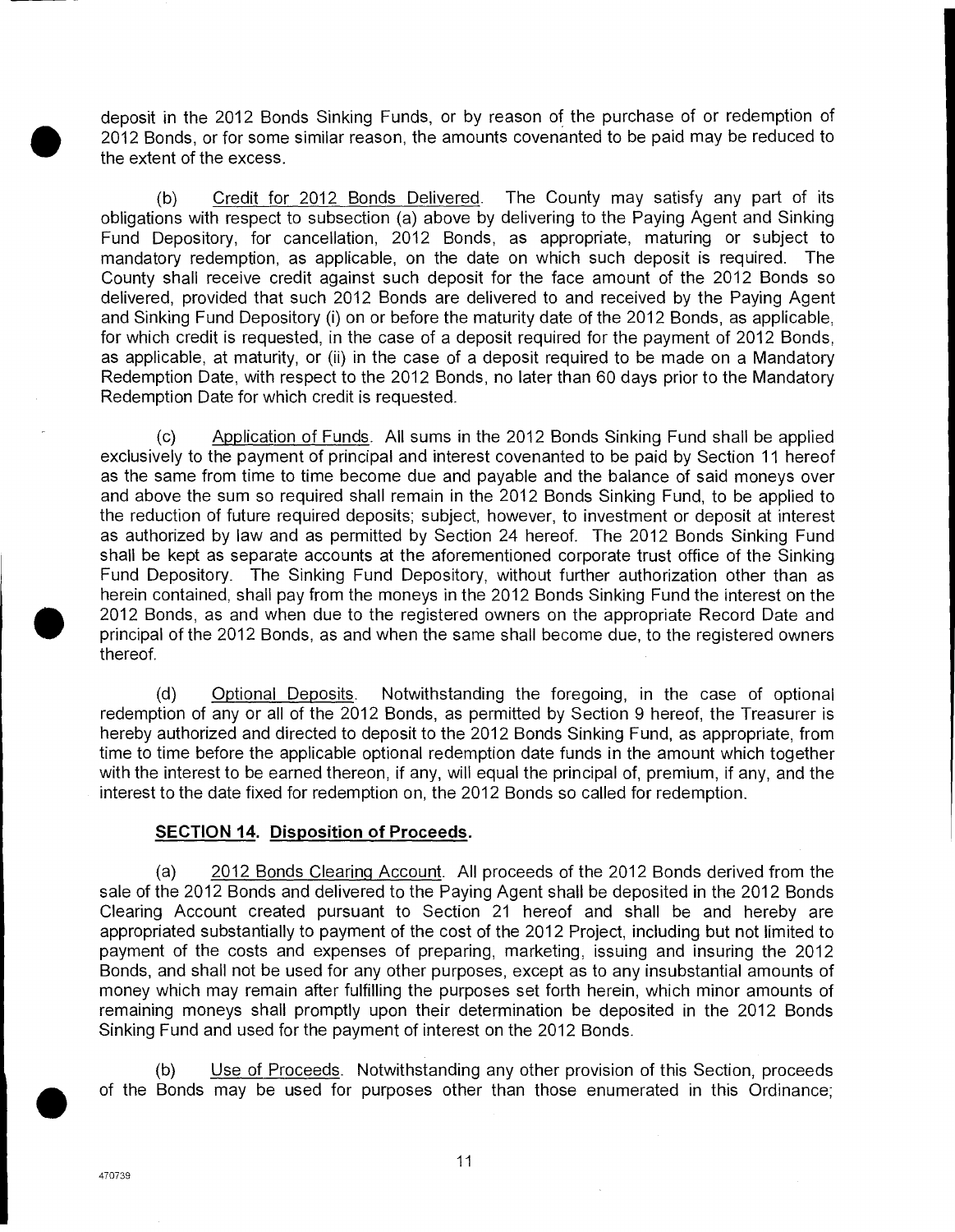provided that, the County shall have first complied with the applicable provision of the Debt Act and the Code (as hereinafter defined), respectively, regarding a change in the use of proceeds.

# **SECTION 15. Cost and Realistic Useful Life.**

(a) Reasonable cost estimates have been obtained for the 2012 Project from advisers and professional consultants, each of whom is qualified by education, training and experience to provide such estimates. The cost estimate of the 2012 Project has been estimated to be, approximately, \$25,285,000.

(b) With respect to the 2003 Capital Project, the County affirms the estimated useful life thereof established by the ordinance authorizing issuance of the 2003 Bonds to be in excess of forty (40) years and, therefore, the remaining useful life of the 2003 Capital Project is in excess of thirty-two (32) years, which period exceeds the final maturity of that portion of the 2012 Bonds allocated to the 2012 Refunding Project.

(c) The estimated realistic useful lives of each component of the 2012 Capital Project is hereby determined to be not less than fifteen (15) years. The stated maturity dates of a corresponding principal amount of the 2012 Bonds do not exceed such respective terms as required by the Debt Act (53 Pa.C.S. §8142(a)(2)). The final maturity of the 2012 Series B Bonds is July 1, 2026, approximately fifteen years from their date of issue.

(d) In accordance with Section 8142(b)(2) of the Debt Act, and after giving effect to the provisions of Section 8142(d) of the Debt Act, the maturities of the Bonds have been fixed 2012 Bonds<br>
(c)<br>
Project is he<br>
correspondi<br>
required by<br>
Bonds is Ju<br>
(d)<br>
the provisio<br>
so that prin-<br>
amortized of<br>
part hereof idebt issuar<br>
Schedule si so that principal of the Bonds, together with all of the County's other outstanding debt, will be amortized on an approximately level annual debt service plan. Attached hereto, and made a part hereof is a composite schedule showing the debt service for all of the County's outstanding debt issuances (the "Combined Debt Service Schedule"). The Combined Debt Service Schedule shows, first, the annual debt service for the Bonds and second, the annual debt service for all other existing debt (including electoral and lease rental debt) and the combined total debt (See Schedule D).

# **SECTION 16. Internal Revenue Code Covenants.**

(a) General. The County hereby covenants with the registered owners, from time to time, of the 2012 Bonds that no part of the proceeds of the 2012 Bonds will be used, at any time, directly or indirectly, in a manner which, if such use had been reasonably expected on the date of issuance of the 2012 Bonds, would have caused the 2012 Bonds to be arbitrage bonds within the meaning of Section 148 of the Internal Revenue Code of 1986, as amended ("Code") and the Regulations thereunder proposed or in effect at the time of such use and applicable to the 2012 Bonds, and that it will comply with the requirements of Section 148 of the Code and the Regulations throughout the term of the 2012 Bonds.

(b) Rebate. If the gross proceeds of the 2012 Bonds are invested at a yield greater than the yield on the 2012 Bonds and are not expended within six months from the date of issuance or otherwise qualify for an exception to the rebate requirements of the Code, the County covenants that it will rebate to the U.S. Treasury, at the times and in the manner required by the Code, all investment income derived from investing the proceeds of the 2012 within the meand the Reg<br>
and the Regulation<br>
the 2012 Bo<br>
the Regulation<br>
(b)<br>
than the yie<br>
issuance or<br>
County cove<br>
required by<br>
Bonds in ar<br>
investment c<br>
Bonds. Bonds in an amount which exceeds the amount which would have been derived from the investment of the proceeds of the 2012 Bonds at a yield not in excess of the yield on the 2012 Bonds.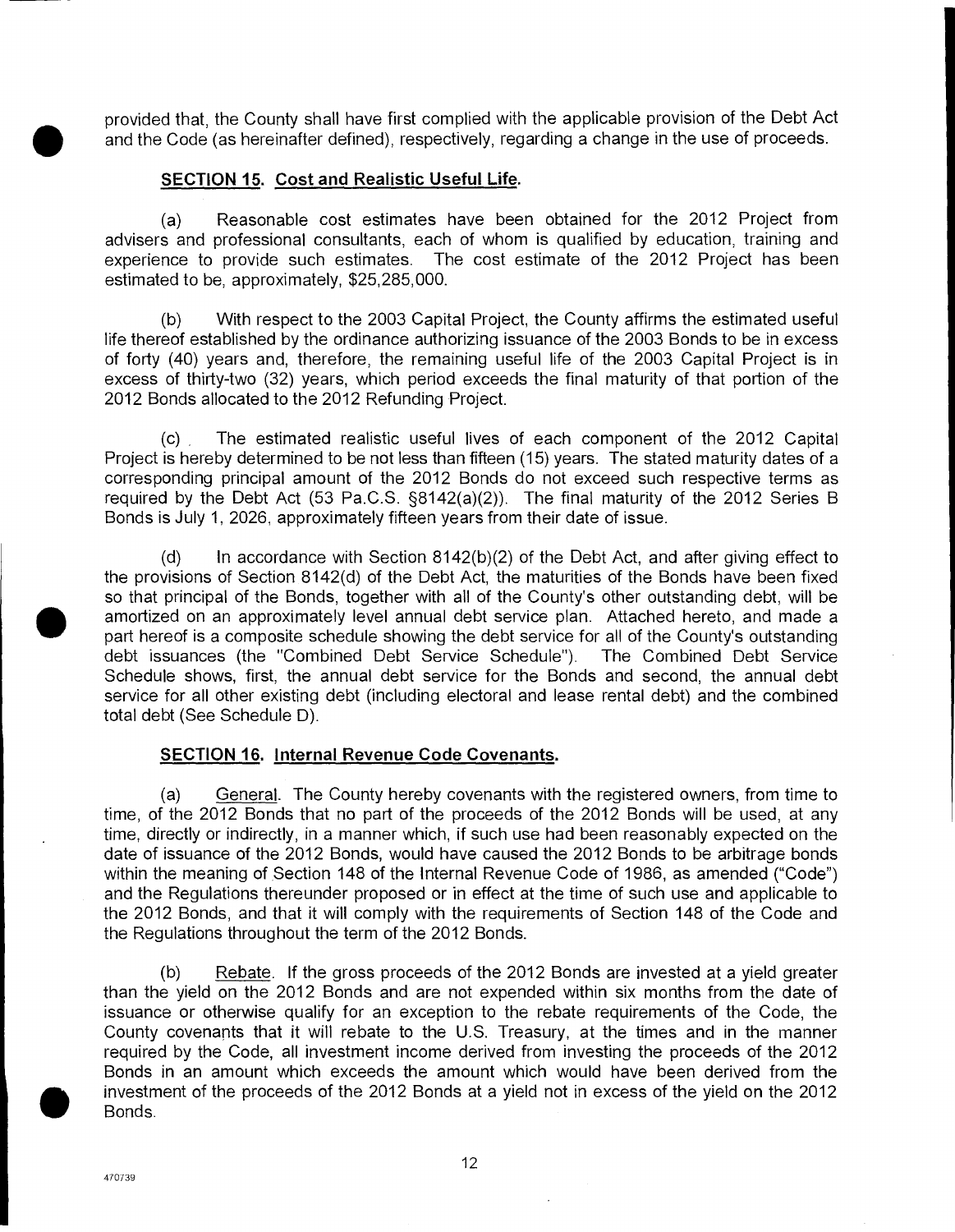(c) Not Qualified Tax-Exempt Obligations. The County has not designated the 2012 Bonds and the 2012 Bonds are not issued as qualified tax-exempt obligations pursuant to Section 265(b)(3) of the Code.

(d) Filing. The County will file IRS Form 8038-G and any other forms or information required by the Code to be filed in order to permit the interest on the 2012 Bonds to be excluded from gross income for federal income tax purposes.

#### **SECTION 17. Advertising.**

The action of the officers and officials of the County in advertising a summary of this Ordinance, as required by law, is ratified and confirmed. The officers and officials of the County or any of them, are authorized and directed to advertise a notice of enactment of this Ordinance in a newspaper of general circulation in the County within 15 days after final enactment. The Chief Clerk is hereby directed to make a copy of this Ordinance available for inspection by any citizen during normal office hours.

#### **SECTION 18. Filing with Department of Community and Economic Development**

The Chairman of the Board of Commissioners and the Chief Clerk are hereby authorized and directed to prepare, verify and file with the Department of Community and Economic Development (the "Department"), in accordance with the Debt Act, a transcript of the proceedings relating to the issuance of the Bonds including the Debt Statement and Borrowing Base Certificate required by Section 8110 of the Debt Act, and to take other necessary action, and to prepare and file all necessary documents with the Department including, if necessary or desirable, any statements required to exclude any portion of the debt evidenced by the Bonds from the appropriate debt limit as self-liquidating or subsidized debt.

#### **SECTION 19. General Authorization.**

Proper Officers and, as directed by Proper Officers, officials of the County are hereby authorized and directed to execute and deliver such other documents and to take such other action as may be necessary or appropriate in order to effect the execution, issuance, sale and delivery of the Bonds, all in accordance with this Ordinance.

#### **SECTION 20. Official Statement.**

The Preliminary Official Statement prepared with respect to the 2012 Bonds is hereby approved. The Chairman of the Board of Commissioners is hereby authorized to execute and approve a final Official Statement relating to the 2012 Bonds provided that the final Official Statement shall have been approved by the County's Solicitor. The distribution of the Preliminary Official Statement is hereby ratified and the Purchaser is hereby authorized to use the Preliminary and the final Official Statements in connection with the sale of the 2012 Bonds. The Board of Commissioners deems the Preliminary Official Statement to be final for the purposes of Securities and Exchange Commission Rule 15c2-12(b)(1), except for certain information which has been omitted in accordance with such Rule and which will be supplied with the final Official Statement.

#### **SECTION 21. Clearing Account; Project Account; Escrow Agreement**

(a) Clearing Account. The County hereby creates with the Paying Agent a special fund to be known as the County of Centre 2012 Bonds Clearing Account (the "2012 • Bonds Clearing Account"), which shall be held as a trust fund for the benefit of the County until disbursed in accordance with the provisions hereof. The County shall deliver the net proceeds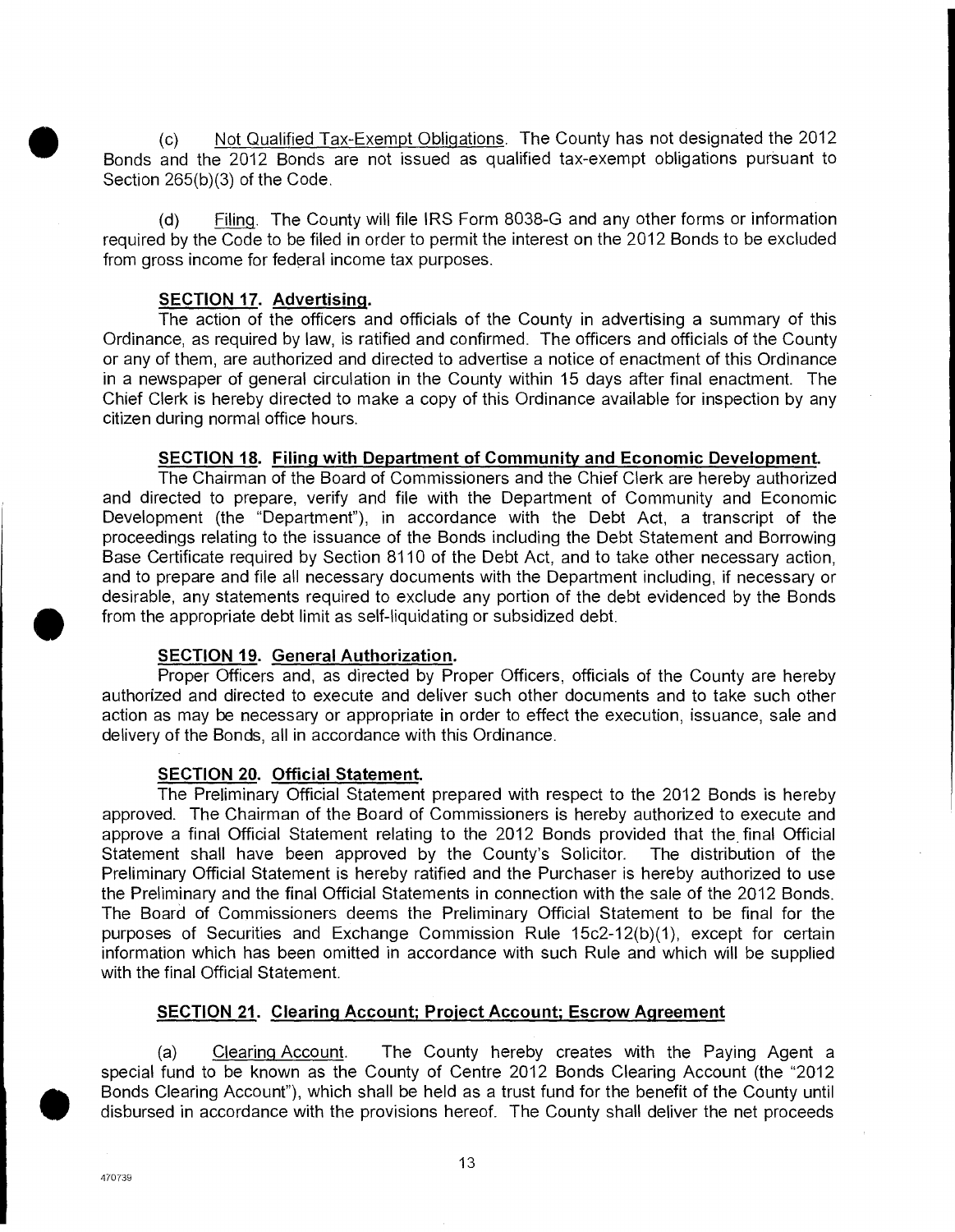(including accrued interest, if any) derived from the sale of the 2012 Bonds to the Paying Agent for deposit to the Clearing Account. Upon written direction from the County signed by Proper Officers of the County, the Paying Agent shall out of the 2012 Bonds Clearing Account: pay the costs and expenses of issuance allocable to the 2012 Bonds, transfer the amount of accrued interest, if any, to the appropriate 2012 Bonds Sinking Fund, transfer proceeds of the 2012 Series A Bonds in the amount designated by the County to the escrow fund described in subsection (c) below as required to defease and redeem the Refunded 2003 Bonds, and transfer proceeds of the 2012 Series B Bonds and deposit the proceeds to the Capital Project Account described in subsection (b)(i) below, and

The written direction from the County shall state the specific amount to be paid from the Clearing Account, the names of the respective payees, the purpose for which the expenditure has been incurred, or the purpose of the transfer, whichever is applicable, and shall contain a certification that each item of expense for which payment has been requested has been properly incurred and is then unpaid, and that each transfer which is requested is in accordance with the provisions of this Ordinance.

(b) Project Account. The County hereby creates a special account to be known as the County of Centre 2012 Capital Project Account (the "Capital Project Account"), which Capital Project Account shall be established in the name of the County with one or more banks or financial or investment institutions designated from time to time by the Board of Commissioners, or otherwise as established by law, as depositories of the Capital Project Account (each a "Project Account Depository"), subject to clearance or collection, moneys, checks, drafts, notes, bills of exchange, acceptances, or other orders for the payment of properly inc<br>with the pro<br>(b)<br>as the Cou<br>Capital Proj<br>or financia<br>Commission<br>Account (e:<br>checks, dra<br>moneys wh<br>by the Cou<br>authorized<br>checks, dra<br>authorized<br>checks, dra<br>authorized moneys which may at any time come into its possession, with or without endorsement thereof by the County, payment thereof being hereby guaranteed. Any Project Account Depository is authorized and directed to honor and pay, and to charge to the account of the County, all checks, drafts, bills of exchange, acceptances, notes or orders on or against the Capital Project Account for the payment of money when drawn on or addressed to said Project Account Depository and signed and countersigned on behalf of the County by the two following officers of the County: (i) Chairman or Vice Chairman of the Board of Commissioners; and (ii) Chief Clerk or Assistant or Deputy Chief Clerk, whether the same be payable to the order of, or in favor of the officer or person signing or countersigning them, or to any of said officers in his individual capacity, or otherwise; and whether the same be deposited to the individual credit of the officer or person signing or countersigning or to the individual credit of any other officer or person or otherwise. The signatures of any or all of the foregoing officers shall be manual. The County authorizes the formation within the Capital Project Account of a subaccount for each capital project constituting part of the 2012 Capital Project.

Upon written direction from the County signed by the Chairman of the Board of Commissioners and the Chief Clerk, the Paying Agent shall pay from funds held in the 2012 Bonds Clearing Account and transfer to the Capital Project Account held by a Project Account Depository the sum designated to pay the costs of the 2012 Capital Project.

(c) Refunded 2003 Bonds Escrow Fund. The County hereby appoints TD Bank, National Association, who is the paying agent and sinking fund depository for the Refunded 2003 Bonds, as escrow agent (the "Escrow Agent"), under an escrow agreement, hereinafter defined, and hereby creates an escrow fund with respect to the Refunded 2003 Bonds (the "Refunded 2003 Bonds Escrow Fund"), necessary to effectuate the refunding, defeasance and redemption of the Refunded 2003 Bonds. Proper Officers of the County are authorized and directed to execute, attest and deliver, as appropriate, on behalf of the County, with the Escrow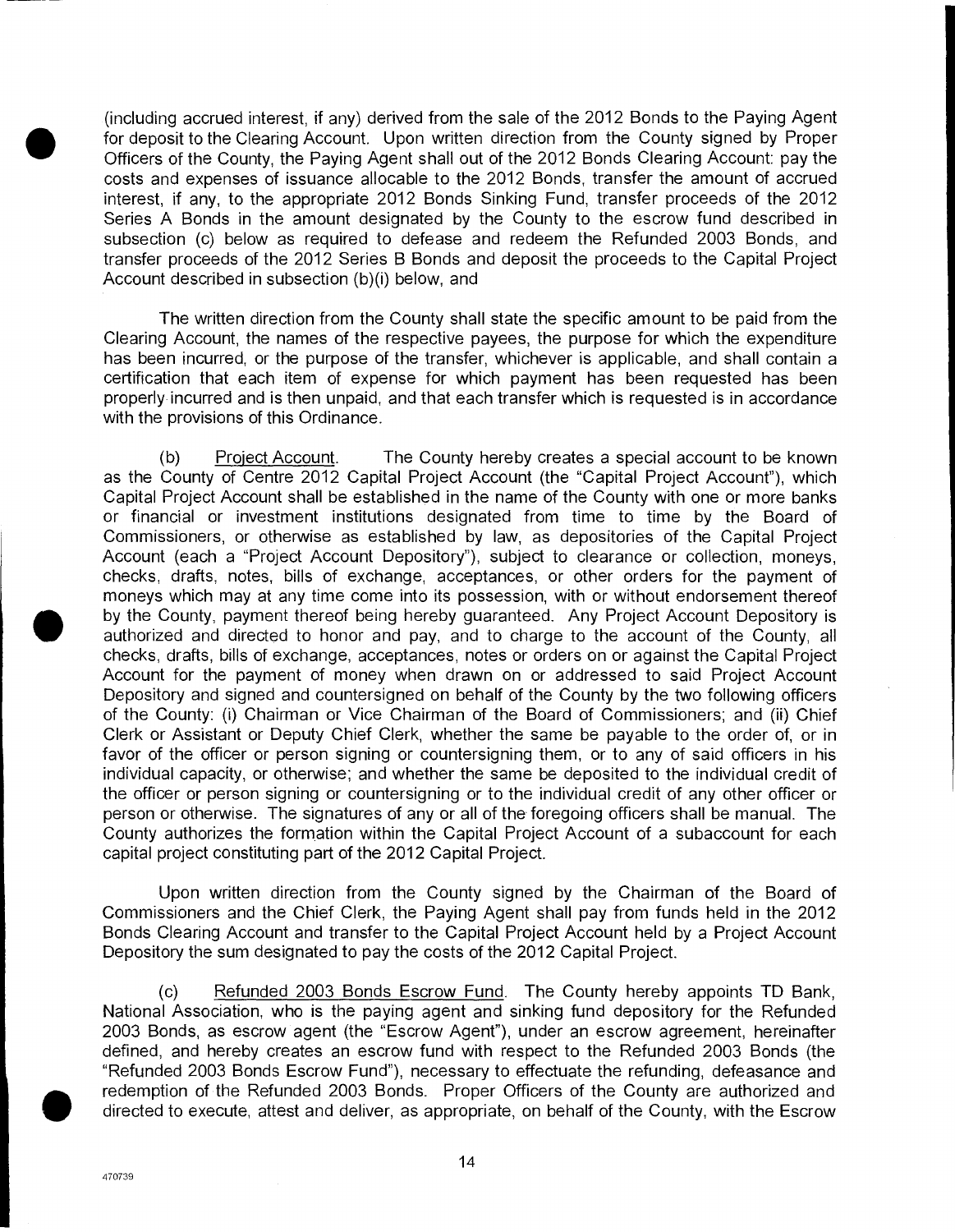Agent, an irrevocable escrow agreement with respect to the Refunded 2003 Bonds in the form hereinafter approved (the "Refunded 2003 Bonds Escrow Agreement") providing for, inter alia, the establishment of the Refunded 2003 Bonds Escrow Fund, the investment and application of moneys to be deposited therein and such other provisions as are necessary and appropriate in connection with the defeasance and redemption of the Refunded 2003 Bonds as contemplated by this Ordinance. The Refunded 2003 Bonds Escrow Agreement shall further provide for the payment of (i) interest accrued on the Refunded 2003 Bonds due and payable on July 1, 2012, January 1, 2013 and July 1, 2013, (ii) the principal of the Refunded 2003 Bonds due and payable at maturity on July 1, 2012 and on July 1, 2013, and (iii) the principal of all of the remaining outstanding amount of the Refunded 2003 Bonds, prior to maturity, on July 1, 2013, being all of the Refunded 2003 Bonds scheduled to mature on and after July 1, 2014, and after final payment, any moneys and funds remaining on deposit in the Refunded 2003 Bonds Escrow Fund shall be paid over to the County for deposit into the 2012 Series B Bonds Sinking Fund and applied as set forth in Section 12, hereof. The Refunded 2003 Bonds Escrow Agreement shall be in form and substance and contain such provisions as are satisfactory to the Escrow Agent, bond counsel, the County Solicitor and the Proper Officers of the County executing the same and such form hereby is approved.

# **SECTION 22. Payment and Redemption of Refunded 2003 Bonds.**

(a) Refunded 2003 Bonds Identified. In accordance with this Ordinance and the Bond Purchase Contract, the Refunded 2003 Bonds constitute all of the Outstanding 2003 Capital Project Bonds, scheduled to mature on July 1 in each of the years 2012 through, and including, 2014, and on July 1 in each of the years 2019 and 2020.

Agreement s<br>
Escrow Age<br>
executing the<br>
secuting the<br>
SEC1<br>
(a)<br>
Bond Purch:<br>
Capital Proje<br>
including, 20<br>
(b)<br>
of 100% of the<br>
or subject to<br>
the dates seemoneys to be (b) Redemption Call and Notice. The County hereby calls for redemption, at a price of 100% of the principal amount plus accrued interest, all of the Refunded 2003 Bonds maturing or subject to mandatory sinking fund redemption on and after July 1, 2014, in accordance with the dates set forth in subsection (a). The County hereby irrevocably directs payment from moneys to be available for such purpose in the Clearing Account, and transferred therefrom to the Refunded 2003 Bonds Escrow Fund for redemption of the Refunded 2003 Bonds on July 1, 2013, the date fixed for redemption of the Refunded 2003 Bonds (the "Refunded 2003 Bonds Redemption Date"), together with and interest accrued thereon and payable on the Refunded 2003 Bonds Redemption Date. The County directs the Escrow Agent to deliver in accordance with the provisions of the Refunded 2003 Bonds Escrow Agreement (A) immediately upon issuance of the 2012 Bonds, a Notice of Refunding, which Notice of Refunding shall be in such form as Bond Counsel and the Escrow Agent shall hereafter agree, and (B) a Notice of Redemption to the registered owners of the Refunded 2003 Bonds defeased in accordance with provisions of the Refunded 2003 Bonds Escrow Agreement.

# **SECTION 23. Payment of Expenses..**

All expenses incurred in connection with issuance of the Bonds shall be paid out of the proceeds derived from the issuance of the respective series of Bonds and deposited in the 2012 Bonds Clearing Account. Proper Officers of the County and officials are authorized to sign and deliver requests for payment of such expenses.

#### **SECTION 24. Sinking Funds and Escrow Fund Investment.**

(a) Any moneys held in the 2012 Bonds Sinking Funds, and not required for prompt expenditure, may, at the direction of the County, be invested in bonds or obligations which are direct obligations of, or are fully guaranteed as to principal and interest by, the United States of America or may be deposited at interest in time accounts or certificates of deposit or other interest bearing accounts of any bank or bank and trust company, savings and loan association

**•**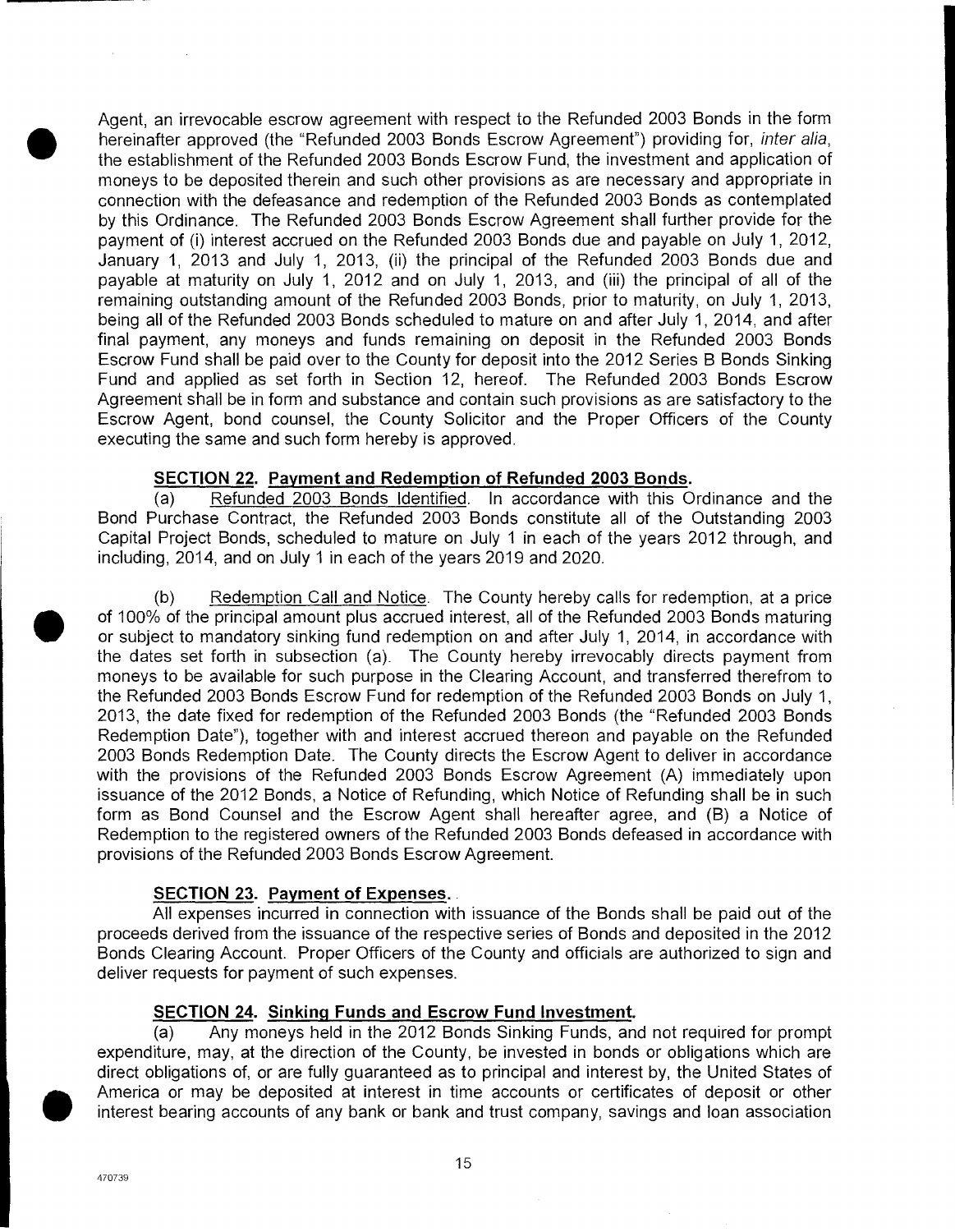or building and loan association. To the extent that such deposits are insured by the Federal Deposit Insurance Corporation or similar federal agency, they need not be secured. Otherwise, such deposits shall be secured as public deposits or as trust funds in accordance with the Debt Act. Any such investments or deposits shall mature or be subject to redemption at the option of the holder, or be subject to withdrawal at the option of the depositor, not later than the date upon which such moneys are required to be paid to the registered owners of the 2012 Bonds.

(b) Funds in the 2003 Bonds Escrow Fund shall be invested in accordance with the provisions of the Refunded 2003 Bonds Escrow Agreement.

#### **SECTION 25. Authorization of Officers.**

Any authorization granted to, power conferred on, or direction given to the Chairman or Chief Clerk, shall be deemed to run to the Vice Chairman or the Deputy or Assistant Chief Clerk, respectively, as if such latter titles had been expressly included in the text hereof which grants such authorization, confers such power or gives such direction, each of whom, together with any other member of the Board of Commissioners authorized by this Ordinance, shall constitute Proper Officers of the County, and each being a Proper Officer of the County.

[REMAINDER OF THIS PAGE INTENTIONALLY LEFT BLANK]

 $\bullet$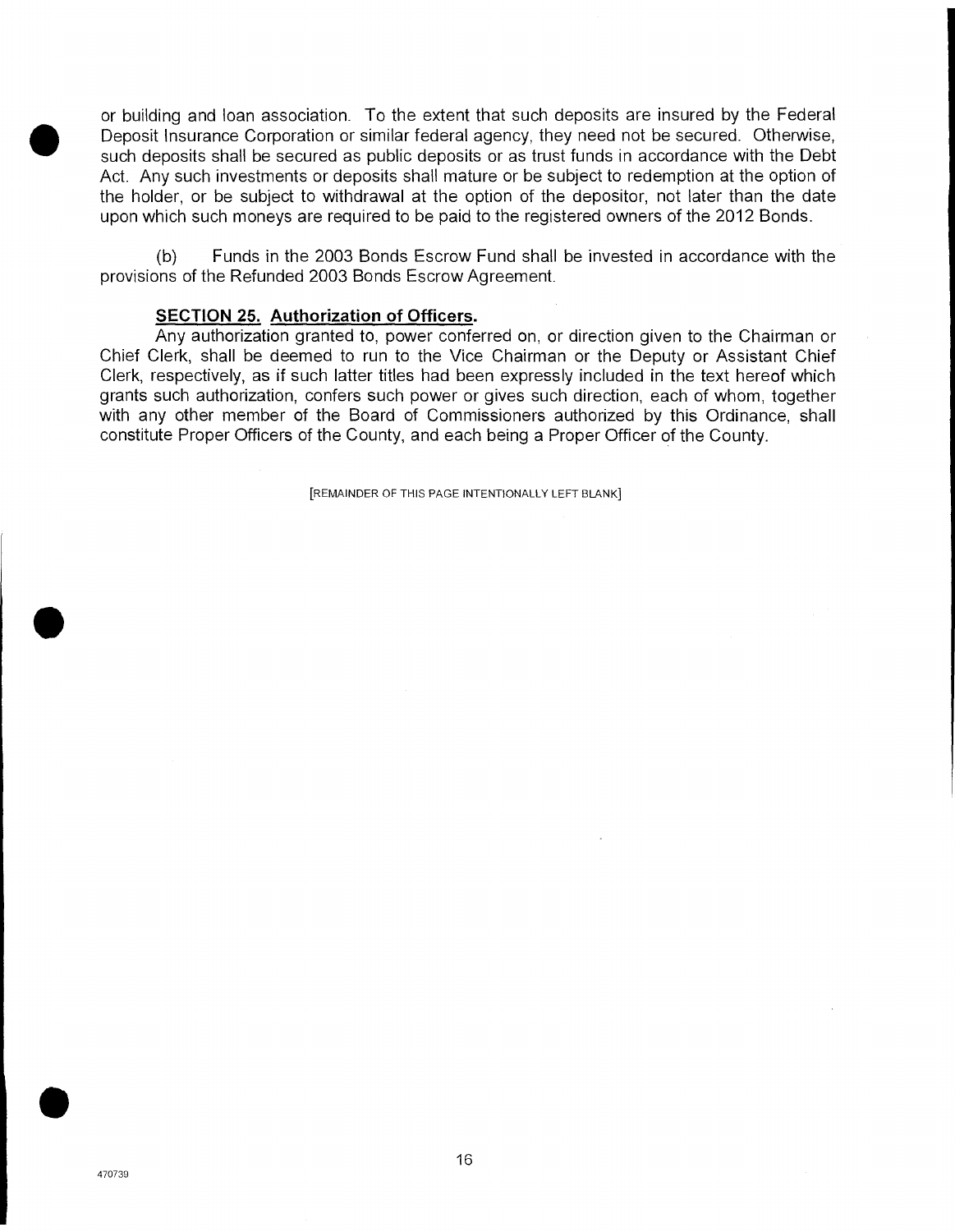#### **SECTION 26. Form of 2012 Bond.**

The form of the Bond for each Series of the 2012 Bonds shall be substantially in the form set forth in this Section with such changes thereto as shall hereafter be made upon the advice of the County's solicitor and bond counsel, approval of such changes being evidenced by the execution and attestation of the 2012 Bonds by Proper Officers of the County.

# $\infty$ .: GOB- $-00$  , 000.00

Unless this certificate is presented by an authorized representative of The Depository Trust Company, a New York corporation ('DTC") to the County or its agent for registration of transfer, exchange or payment, and any certificate issued is registered in the name of Cede & Co. or in such other name as is requested by an authorized representative of DTC (and any payment is made to Cede & Co. or to such other entity as is requested by an authorized representative of DTC), ANY TRANSFER, PLEDGE OR OTHER USE HEREOF FOR VALUE OR OTHERWISE BY OR TO ANY PERSON IS WRONGFUL inasmuch as the registered owner hereof, Cede & Co., has an interest herein.

#### UNITED STATES OF AMERICA COMMONWEALTH OF PENNSYLVANIA

# COUNTY OF CENTRE GENERAL OBLIGATION BOND, SERIES OF 2012

Interest Rate Maturity Date Date of Issue CUSIP % July 1, 20 March 15, 2012

REGISTERED OWNER: CEDE & CO.

PRINCIPAL SUM: MILLION HUNDRED THOUSAND AND 00/100 DOLLARS (\$ ,000.00)

COUNTY OF CENTRE, Commonwealth of Pennsylvania (the "County"), a municipality existing under the laws of the Commonwealth of Pennsylvania and a local government unit, as defined in the Local Government Unit Debt Act, 53 Pa.C.S. § 8001 et seq., as amended and supplemented (the "Debt Act"), for value received, hereby promises to pay to the registered owner of this General Obligation Bond, Series of 2012, on the above stated maturity date, the above stated principal sum unless this Bond shall be redeemable and duly shall have been called for previous redemption and payment of the redemption price shall have been made or provided for, and to pay semiannually on January 1 and July 1 of each year (each, an "Interest Payment Date"), beginning July 1, 2012, to the registered owner hereof, interest thereon at the above stated annual rate of interest, from the Interest Payment Date next preceding the date of registration and authentication of this Bond, unless: (a) this Bond is registered and authenticated as of an Interest Payment Date, in which event this Bond shall bear interest from such Interest Payment Date; or (b) this Bond is registered and authenticated after a Record Date (hereinafter defined) and before the succeeding Interest Payment Date, in which event this Bond shall bear interest from such succeeding Interest Payment Date; or (c) this Bond is registered and authenticated prior to the Record Date preceding July 1, 2012, in which event this Bond shall bear interest from March 15, 2012; or (d) as shown by the records of the Paying Agent (hereinafter defined), interest on this Bond shall be in default, in which event this Bond shall bear interest from the date on which interest was last paid on this Bond until the principal sum hereof is paid.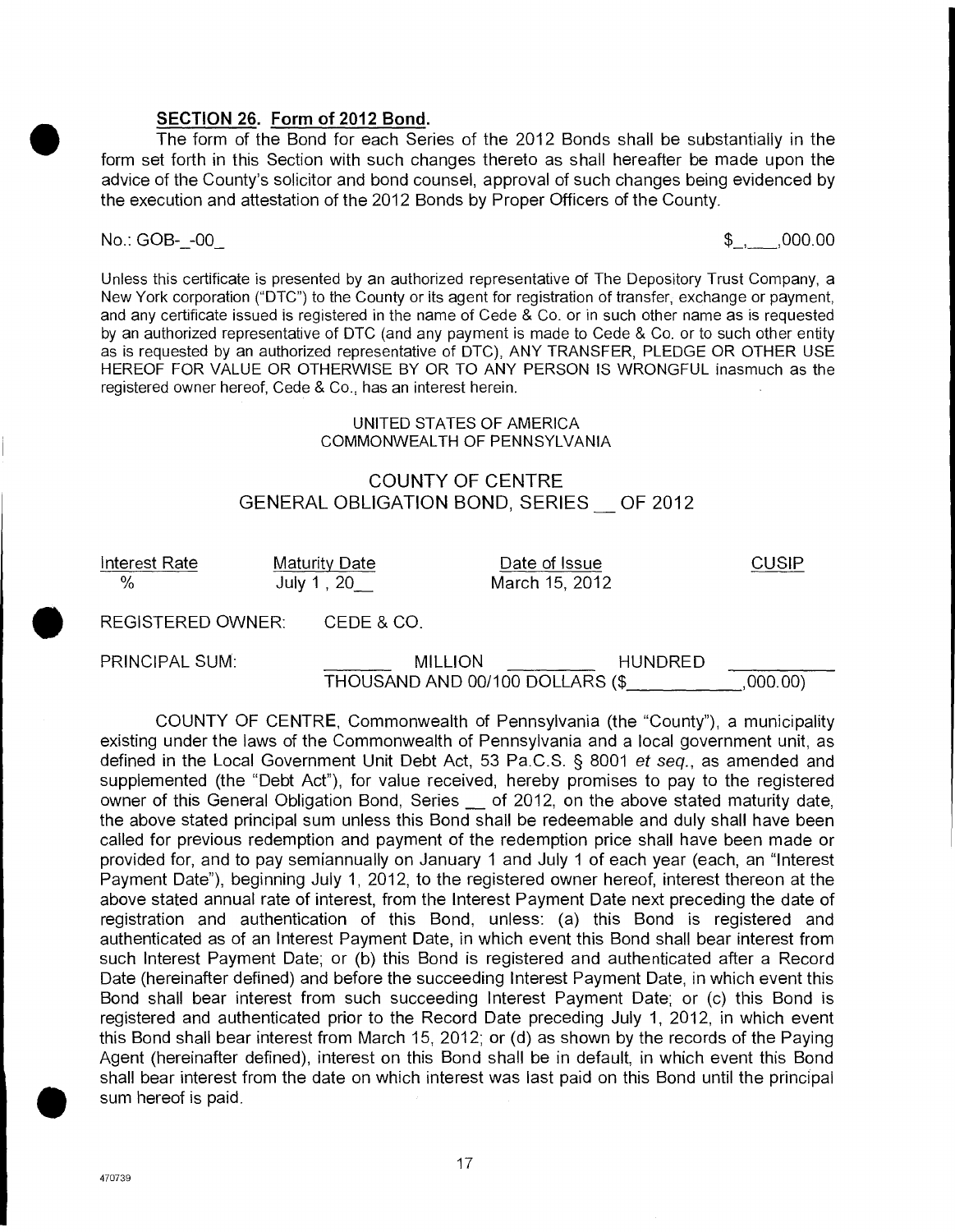The principal of this Bond is payable to the registered owner hereof in lawful moneys of the United States of America upon presentation hereof at the designated corporate trust office of TD Bank, National Association (the "Paying Agent"), in Harrisburg, Pennsylvania. The term "Paying Agent", when hereinafter used, also shall include any successor paying agent under the Ordinance, hereinafter defined. Payment of the interest due hereon shall be paid to the registered owner hereof by check drawn on the Paying Agent mailed to the registered owner at his address as it appears on the bond register (the "Bond Register") maintained by the Paying Agent, as bond registrar, on the fifteenth  $(15<sup>th</sup>)$  day (whether or not a business day) next preceding such Interest Payment Date (the "Record Date"), irrespective of any transfer or exchange of this Bond subsequent to the applicable Record Date. The person in whose name this Bond is registered at the close of business on any Record Date with respect to any Interest Payment Date shall be entitled to receive the interest payable on such Interest Payment Date notwithstanding the cancellation of such Bond upon any transfer or exchange thereof subsequent to such Record Date and prior to such Interest Payment Date, except if and to the extent that the County defaults in the payment of the interest due on such Interest Payment Date, in which case such defaulted interest shall be paid to the person in whose name this Bond is registered at the close of business on a Special Record Date established by the Paying Agent, notice of which shall have been mailed to the registered owner of this Bond not less than ten (10) days prior to such proposed payment date. Such notice shall be mailed to the persons in whose names the Bonds are registered at the close of business of the fifth (5th) day preceding the date of mailing. nowiristand<br>subsequent that the<br>Date, in which<br>is registered<br>Agent, notice<br>ten (10) days<br>in whose name preceding the<br>If the<br>Sunday, legs<br>designated chaw or executive in the suntion is not<br>authorized of

If the date for payment of the principal of or interest on this Bond shall be a Saturday, Sunday, legal holiday or a day on which banking institutions in the municipality where the designated corporate trust office of the Paying Agent is located are authorized or required by law or executive order to close, then the date of such payment shall be the next succeeding day which is not a Saturday, Sunday, legal holiday or a day on which such banking institutions are authorized or required to close, and payment on such date shall have the same force and effect as if made on the nominal date established for such payment.

This Bond is one of an initially authorized series of \$\_\_, 000 aggregate principal amount of general obligation bonds of the County, known as "General Obligation Bonds, Series of 2012" (herein, the "Bonds"), all of like tenor, except as to dates of maturity, denominations, provisions for redemption and rates of interest, and all issued in accordance with provisions of the Debt Act under and by virtue of an ordinance of the Board of Commissioners of the County duly enacted on February 14, 2012 (the "Ordinance"). The Debt Act, as such shall have been in effect when this Bond was authorized, and the Ordinance shall constitute a contract between the County and the registered owner, from time to time, of this Bond.

#### REDEMPTION PROVISIONS

Optional Redemption. The Bonds, stated to mature on or after July 1, 20\_ are subject to redemption prior to maturity, at the option of the County, in whole or in part, on  $\frac{1}{20}$ , or on any date thereafter, upon payment of the principal amount thereof, together with accrued interest to the date fixed for redemption.

Mandatory Redemption. The Bonds maturing on July 1, 20\_ are subject to mandatory redemption prior to their stated maturity dates, in part, by lot, or by any other method deemed fair and appropriate by the Paying Agent, on the dates and in the amounts shown below upon

470739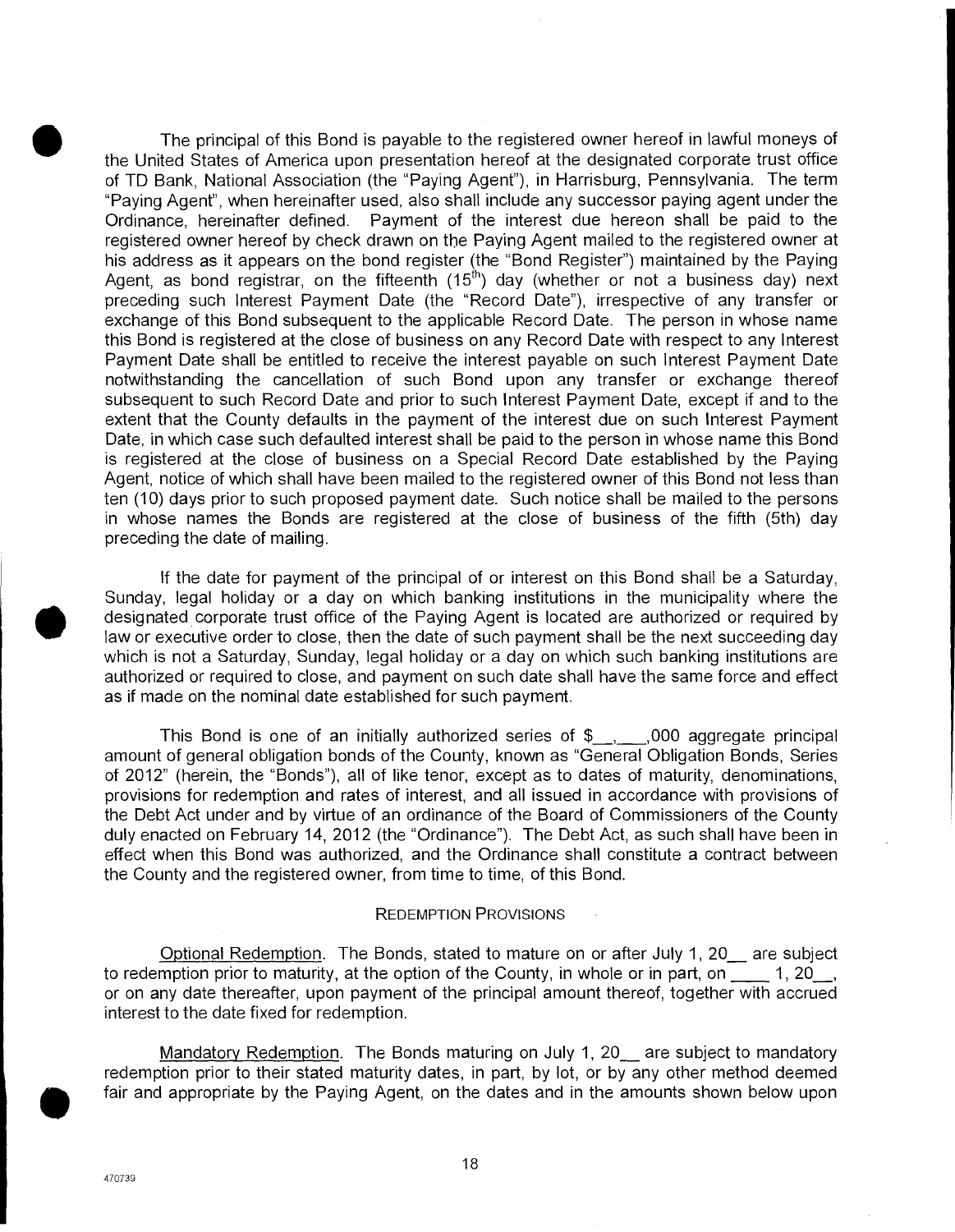payment of the redemption price of 100% of the principal amount, together with interest accrued to the date fixed for redemption.

#### July 1, 20\_ Maturity

Year **Amount** 20 **b** 20  $20$  \*

\* At maturity

Notice of any redemption shall be given by mailing a notice of redemption by first class mail, postage prepaid, not less than 30 nor more than 60 days prior to the redemption date to the registered owners of the Bonds to be redeemed at the addresses which appear in the Bond Register, provided, however, that neither failure to mail such notice nor any defect in the notice so mailed or in the mailing thereof with respect to any one Bond shall affect the validity of the proceedings for the redemption of any other Bond. If the County shall have duly given notice of redemption and shall have deposited with the Paying Agent funds for the payment of the redemption price of the Bonds so called for redemption, with accrued interest thereon to the date fixed for redemption, interest on such Bonds shall cease to accrue after such redemption date.

The County, pursuant to recommendations made by the Committee on Uniform Security Identification Procedures ("CUSIP"), has caused CUSIP numbers to be printed on the Bonds, and has directed the Paying Agent to use such numbers in notices of redemption and other register, pro<br>so mailed or<br>proceedings<br>redemption a<br>redemption p<br>date fixed for<br>date.<br>The C<br>ldentification<br>and has dire<br>notices, if any<br>made by the<br>contained in<br>hereon. notices, if any, as a convenience to the Registered Owners of the Bonds. No representation is made by the County as to the accuracy of such numbers either as printed on the Bonds or as contained in any notice and reliance may be placed only on the identification number printed hereon.

This Bond shall be transferable upon books of the County kept at the aforesaid corporate trust office of the Paying Agent, by the registered owner hereof in person or by his duly authorized agent or legal representative at such corporate trust office of the Paying Agent, upon surrender hereof, together with a written instrument of transfer, in form and with guaranty of signature satisfactory to the County and the Registrar, duly executed by the registered owner hereof or his duly authorized agent or legal representative, and thereupon the County shall execute and the Paying Agent shall authenticate and deliver in the name of the transferee or transferees, a new Bond or Bonds of any authorized denomination, of the same interest rate and maturity, and in the same aggregate principal amount as the Bond so surrendered. The County and the Paying Agent may treat and consider the person in whose name this Bond is registered as the absolute owner hereof for the purpose of receiving payment of, or on account of, the principal of or redemption price hereof and interest due hereon and for all other purposes whatsoever.

The County and the Paying Agent shall not be required to: (a) issue, or register the transfer or exchange of, this Bond during a period beginning at the close of business on the fifteenth (15<sup>th</sup>) day next preceding any date of selection of Bonds to be redeemed and ending on the close of business on such date on which the applicable notice of redemption is given; or (b) register the transfer or exchange of this Bond after it has been selected for redemption, in whole or in part, until after the date fixed for redemption.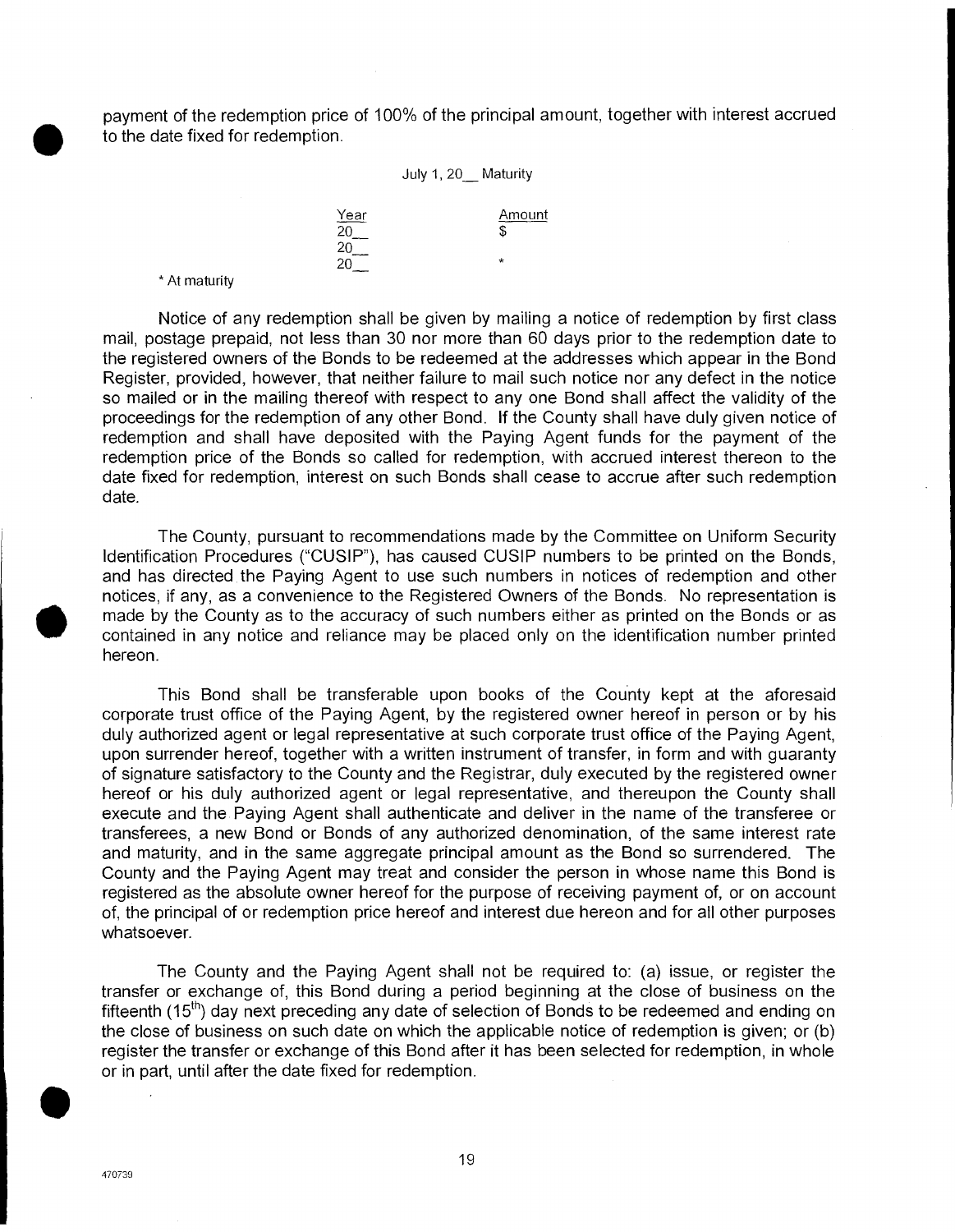No recourse shall be had for the payment of the principal of and interest on this Bond, or for any claim based hereon or on the Ordinance against any member, officer or employee, past, present or future, of the County or of any successor body, as such, either directly or through the County or any such successor body, under any constitutional provision, statute or rule of law, or by the enforcement of any assessment or by any legal or equitable proceeding or otherwise, and all such liability of such members, officers or employees is released as a condition of and as consideration for the issuance of this Bond.

So long as The Depository Trust Company ("DTC") or its nominee, CEDE & CO., is the registered owner hereof, all payments of principal and interest on this Bond shall be payable in the manner and at the respective time of payment provided for in the Letter of Representations (the "Letter of Representations").

So long as DTC or its nominee, CEDE & CO., is the registered owner of this Bond, if all or less than all of the Bonds of a particular maturity are to be redeemed, the Paying Agent shall notify DTC within the time periods described in the Letter of Representations. If less than all of the Bonds are to be redeemed, the Bonds to be redeemed shall be selected by the County in any order the County may decide and within a maturity by lot selected by DTC. In the event DTC or its nominee, CEDE & CO., is not the registered owner of the Bonds, then the selection by lot within a maturity of the Bonds to be redeemed shall be made by the Paying Agent. Any such redemption shall be upon payment of the principal amount to be redeemed, together with accrued interest to the date fixed for redemption.

It is hereby certified that: (i) all acts, conditions and things required to be done, to happen or to be performed as conditions precedent to and in issuance of this Bond or in creation of the debt of which this Bond is evidence have been done, have happened or have Experience of the debt of which this Bond is evidence have been done, have happened or have been performed in due and regular form and manner, as required by law; and (ii) the debt represented by this Bond, together with any other indebtedness of the County, if any, is not in excess of any limitation imposed by the Debt Act upon the incurring of debt by the County. The County has covenanted, in the Ordinance, with the registered owners from time to time, of the Bonds which shall be outstanding, from time to time, pursuant to the Ordinance, that the County, as appropriate, shall include the amount of debt service, for each fiscal year of the County in which sums are payable, in its budget for that fiscal year, shall appropriate such amounts to the payment of such debt service and duly and punctually shall pay or shall cause to be paid the principal of this Bond and the interest thereon at the dates and place and in the manner stated herein, according to the true intent and meaning thereof; and, for such budgeting, appropriation and payment, the County has and does pledge, irrevocably, its full faith, credit and taxing power. The Debt Act provides that the foregoing covenant of the County shall be enforceable specifically.

The County, in the Ordinance, has established a sinking fund with the Paying Agent, as the sinking fund depository, into which funds for the payment of the principal of and the interest on this Bond shall be deposited not later than the date fixed for disbursement thereof. The County has covenanted in the Ordinance to make payments out of such sinking fund or out of any other of its revenues or funds, at such times and in such annual amounts, as shall be sufficient for prompt and full payment of all obligations of this Bond.

This Bond is issuable only in the form of a fully registered bond, without coupons, in the denomination of \$5,000 or any whole multiple thereof. This Bond or this Bond, together with other Bonds, at the option of the registered owner hereof, may be exchanged for an aggregate

20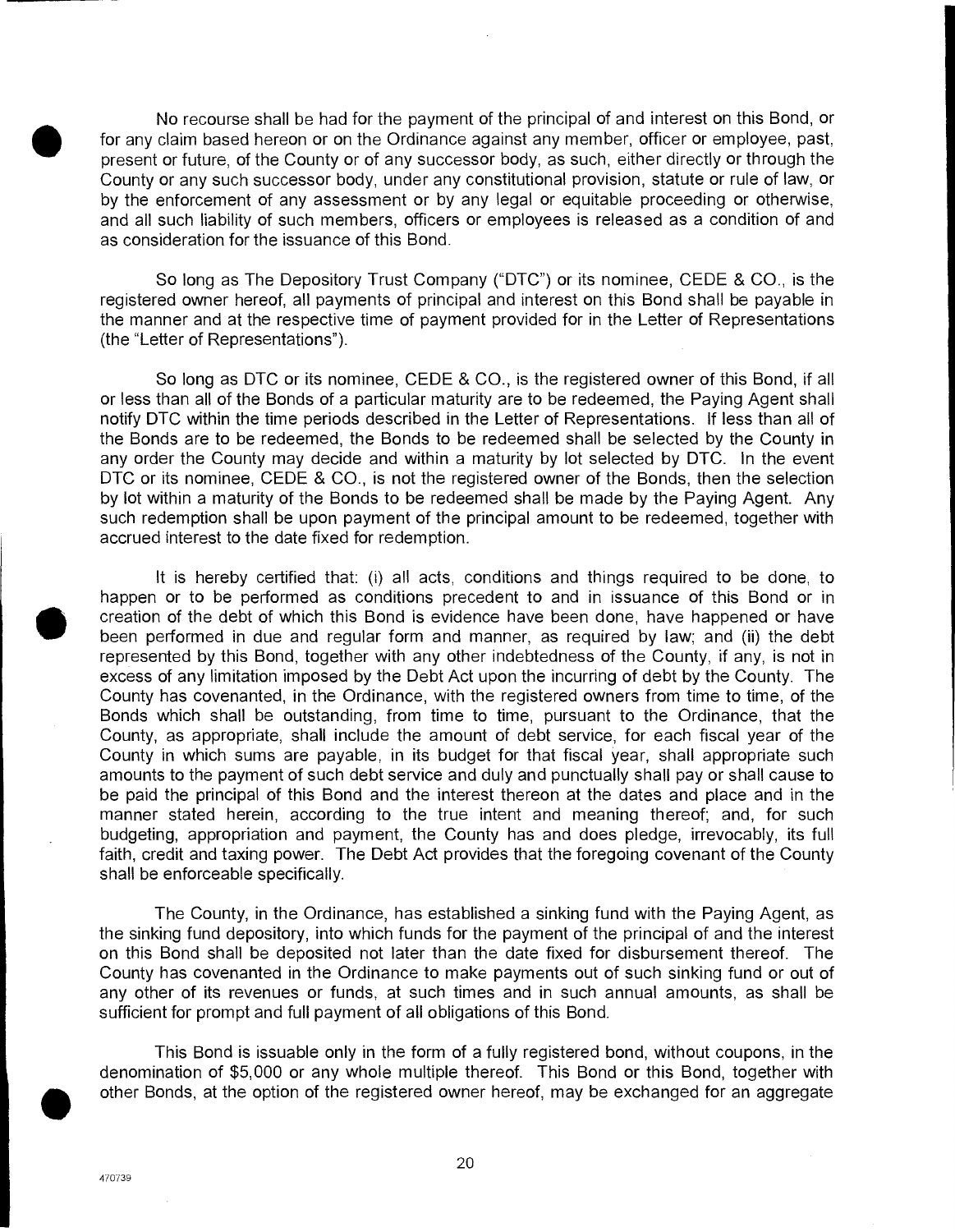principal amount of a registered Bond or Bonds of the same series, designation, maturity and interest rate of any authorized denomination.

This Bond shall not be entitled to any benefit under the Ordinance and shall not be valid or obligatory for any purpose until this Bond shall have been authenticated by the Certificate of Authentication endorsed hereon duly signed by or in behalf of the Paying Agent.

The owner of this Bond, by acceptance hereof, shall be deemed to have assented to all terms and conditions of the Ordinance.

[REMAINDER OF THIS PAGE INTENTIONALLY LEFT BLANK]

IN WITNESS WHEREOF, the County of Centre, Pennsylvania, has caused this Bond to be duly executed in its name and on its behalf by the manual signature of the Chairman or Vice Chairman of the Board of Commissioners of the County (and may include the manual signature of any other member of the Board of Commissioners of the County) and a manual seal to be imprinted hereon and attested by the manual signature of its Chief Clerk.

COUNTY OF CENTRE

[SEAL]

•

ATTEST: Chairman, Board of Commissioners

Chief Clerk Member, Board of Commissioners

Member, Board of Commissioners

CERTIFICATE OF AUTHENTICATION AND CERTIFICATE AS TO OPINION

It is certified that:

(i) This Bond is one of the Bonds designated therein, described in the within mentioned Ordinance;

(ii) The Opinion of Eckert Seamans Cherin & Mellott, LLC, Harrisburg, Pennsylvania, attached hereto, is a true and correct copy of an original Opinion which was signed and dated as of the date of original delivery of the Bonds and is on file at our designated corporate trust office described in the within mentioned Ordinance where the same may be inspected; and

> TD Bank, National Association as Paying Agent  $\mathsf{By:}$

> > Authorized Representative

DATE OF AUTHENTICATION: UNIT

**S**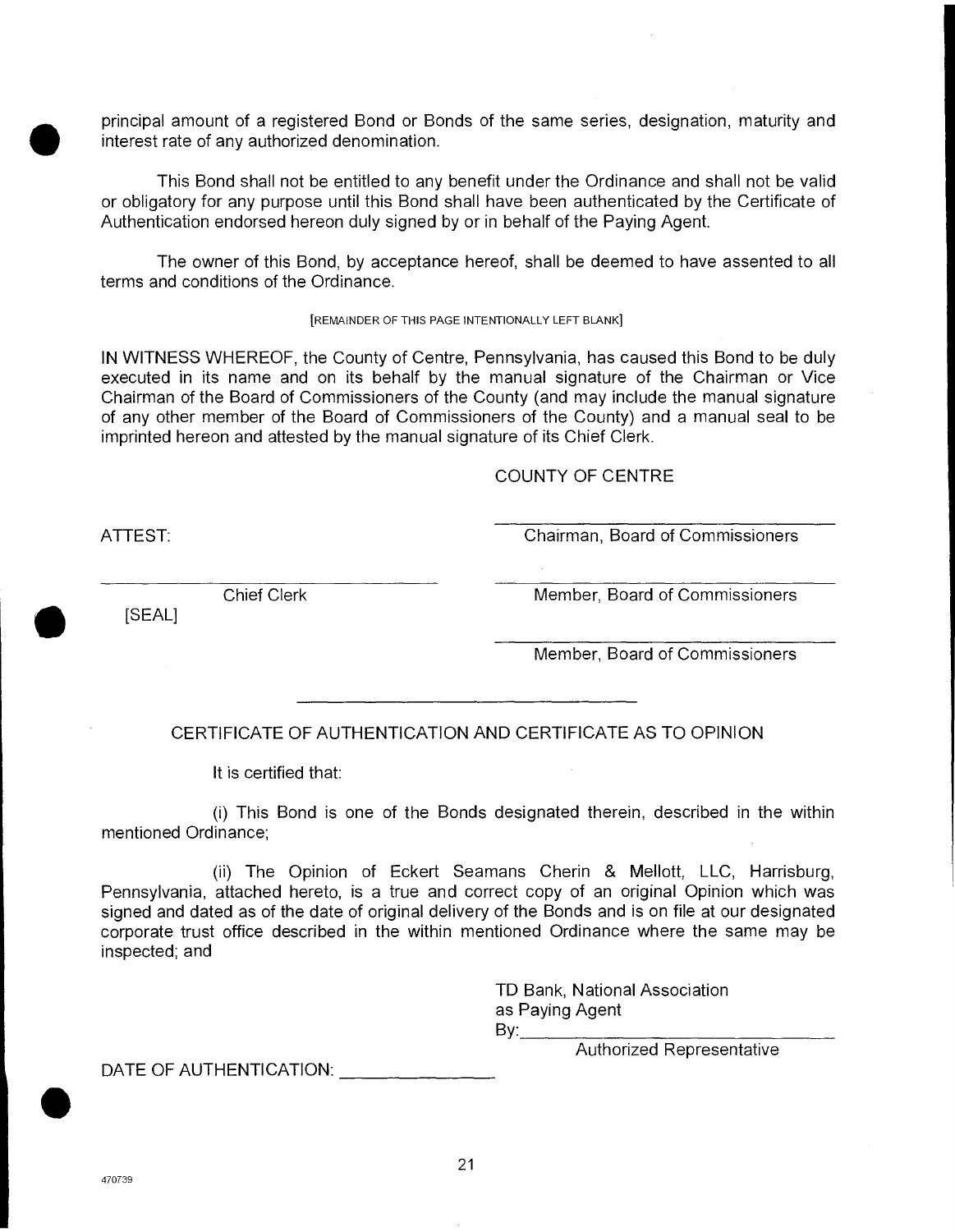# ABBREVIATIONS

The following abbreviations, when used in the inscription on the face of this Bond, shall be construed as though they were written out in full according to applicable laws or regulations.

| TEN COM - as tenants in common         | UNIF GIFT MIN ACT-                |         |
|----------------------------------------|-----------------------------------|---------|
| TEN ENT - as tenants by the entireties |                                   | (Cust)  |
| JT TEN - as joint tenants with         |                                   | Minor)  |
| right of survivorship and              | under Uniform Gifts to Minors Act |         |
| not as tenants in common               |                                   | (State) |

Additional abbreviations may also be used though not in the list above.

# ASSIGNMENT AND TRANSFER

FOR VALUE RECEIVED, the undersigned hereby sells, assigns and transfers unto

Please insert Social Security or other identifying number FC<br>
Please ins<br>
or other id<br>
of assigne of assignee

(Please print or typewrite name and address including postal zip code of transferee)

the within Bond and all rights thereunder, and hereby irrevocably constitutes and appoints as Agent to transfer the within Bond on the books kept for registration thereof, with full power of substitution in the premises.

Dated:

Sianature Guaranteed:

NOTICE: Signature(s) must be guaranteed by an approved eligible guarantor institution, an institution that is a participant in a Securities Transfer Association recognized signature guarantee program.

NOTICE: The signature to this assignment must correspond with the name as written upon the face of the Bond, in every particular, without alteration or enlargement, or any change whatever.

[END FORM OF BOND]

# **SECTION 27. Ratification.**

The County hereby ratifies and confirms authorization to the Solicitor to the County, Louis T. Glantz, Esquire, Bond Counsel, Eckert Seamans Cherin & Mellott, LLC, Harrisburg, Pennsylvania, and the Purchaser to undertake the necessary steps or to take necessary action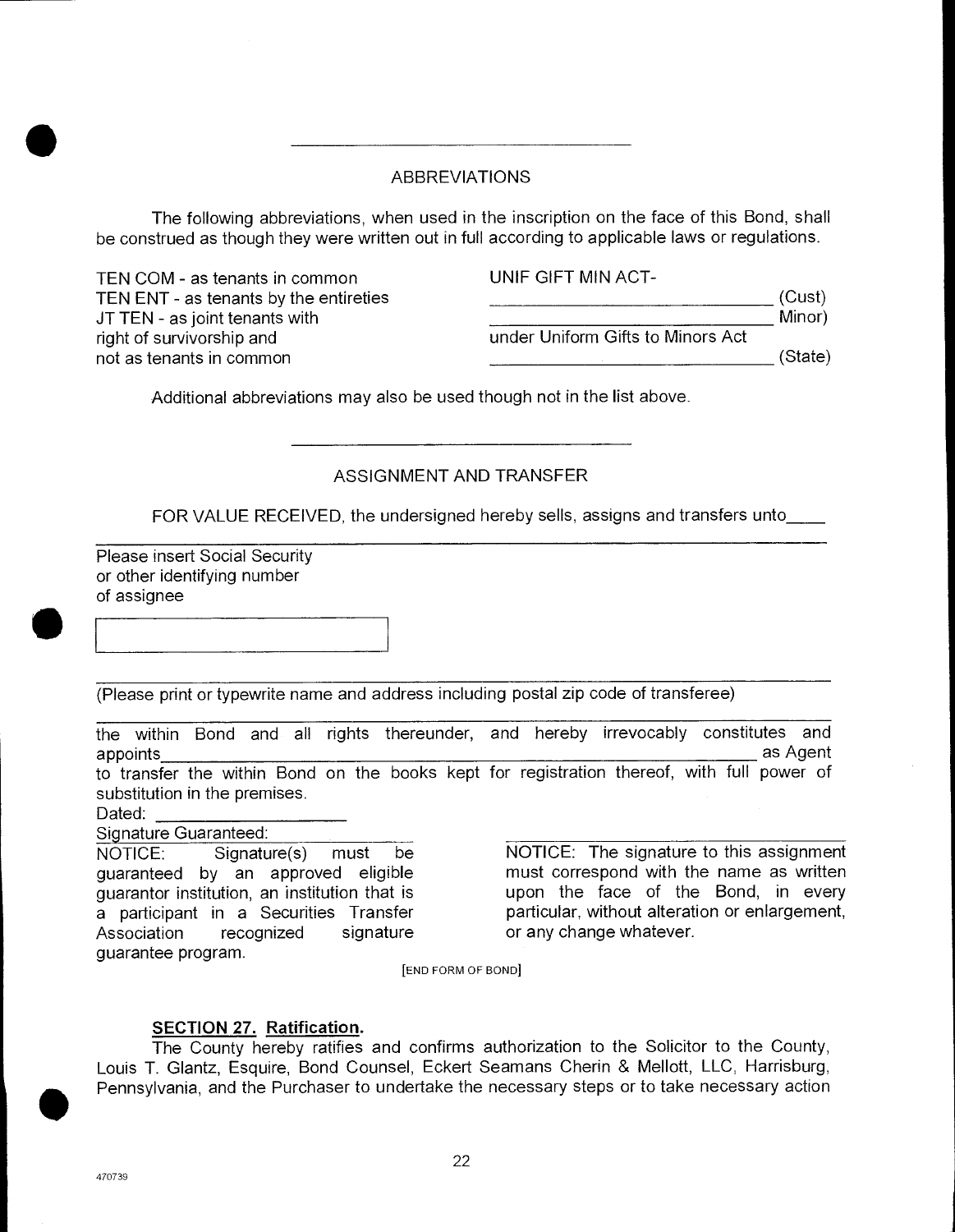relating to the marketing and issuance of the 2012 Bonds, including but not limited to the preparation and distribution of the Preliminary Official Statement.

#### **SECTION 28. Disclosure Covenants.**

In accordance with Rule 15c2-12 (the "Rule") promulgated under the Securities Exchange Act of 1934, as amended, the County hereby covenants, with and for the benefit of the holders and beneficial owners (which shall include any person or entity that has a pecuniary interest in any of the 2012 Bonds) from time to time of the 2012 Bonds, to provide to the Municipal Securities Rulemaking Board (the "MSRB") in the manner prescribed by the MSRB (currently through the MSRB's Electronic Municipal Market Access (EMMA) System), on an annual basis, its audited General Purpose Financial Statements presented in conformity with generally accepted accounting principles (the "Financial Statements"), together with updates of that certain tabular information specified in the final Official Statement with respect to the 2012 Bonds and more fully identified (to the extent not included in the Financial Statements), commencing with the Financial Statements and tabular information for the fiscal year ending December 31, 2012. The Financial Statements and tabular information shall be provided within 275 days after the end of each fiscal year. If the Financial Statements are not independently audited, the County shall also provide independently audited Financial Statements when and if available. The County hereby also covenants, with and for the benefit of the holders and beneficial owners from time to time of the 2012 Bonds, to provide to the MSRB for disclosure through its EMMA System, (A) in a timely manner, notice of a failure to provide the required annual financial information specified above, on or before the date specified above, and (B) in a timely manner not in excess of ten (10) business days after the occurrence of any of the following events with respect to the 2012 Bonds: (i) principal and interest payment delinquencies; (ii) non-payment related defaults, if material; (iii) unscheduled draws on debt Gelinquencies; (ii) non-payment related deratilis, if material; (iii) unscheduled draws on debt<br>service reserves reflecting financial difficulties; (iv) unscheduled draws on credit enhancements<br>reflecting financial difficu perform; (vi) adverse tax opinions, the issuance by the Internal Revenue Service of proposed or final determinations of taxability, Notices of Proposed Issue (IRS Form 5701-TEB) or other material notices or determinations with respect to the tax status of the 2012 Bonds, or other material events affecting the tax status of the 2012 Bonds; (vii) modifications to rights of the holders of the 2012 Bonds, if material; (viii) bond calls, if material, and tender offers; (ix) defeasance of the 2012 Bonds or any portion thereof; (x) release, substitution or sale of property securing repayment of the 2012 Bonds, if material; (xi) rating changes; (xii) bankruptcy, insolvency, receivership or similar event of the obligated person; (xiii) the consummation of a merger, consolidation, or acquisition involving an obligated person or the sale of all or substantially all of the assets of the obligated person, other than in the ordinary course of business, the entry into a definitive agreement to undertake such an action or the termination of a definitive agreement relating to any such actions, other than pursuant to its terms, if material; and (xiv) appointment of a successor or additional trustee or the change of name of a trustee, if material.

The County's covenants in the immediately preceding paragraph shall terminate upon legal defeasance, or other arrangement whereby the County is released from any further obligations with respect to the 2012 Bonds, prior to redemption or payment in full of all of the 2012 Bonds. If such termination occurs prior to the final maturity of the 2012 Bonds, the County shall give prompt notice of such termination to the MSRB. a definitive a<br>
and (xiv) app<br>
material.<br>
The (<br>
legal defeas<br>
obligations w<br>
2012 Bonds.<br>
shall give pro

Proper officers or officials of the County are hereby authorized in the name and on behalf of the County to amend or terminate, in whole or in part, any of the foregoing covenants in this Section, without the consent of the holders or beneficial owners of the 2012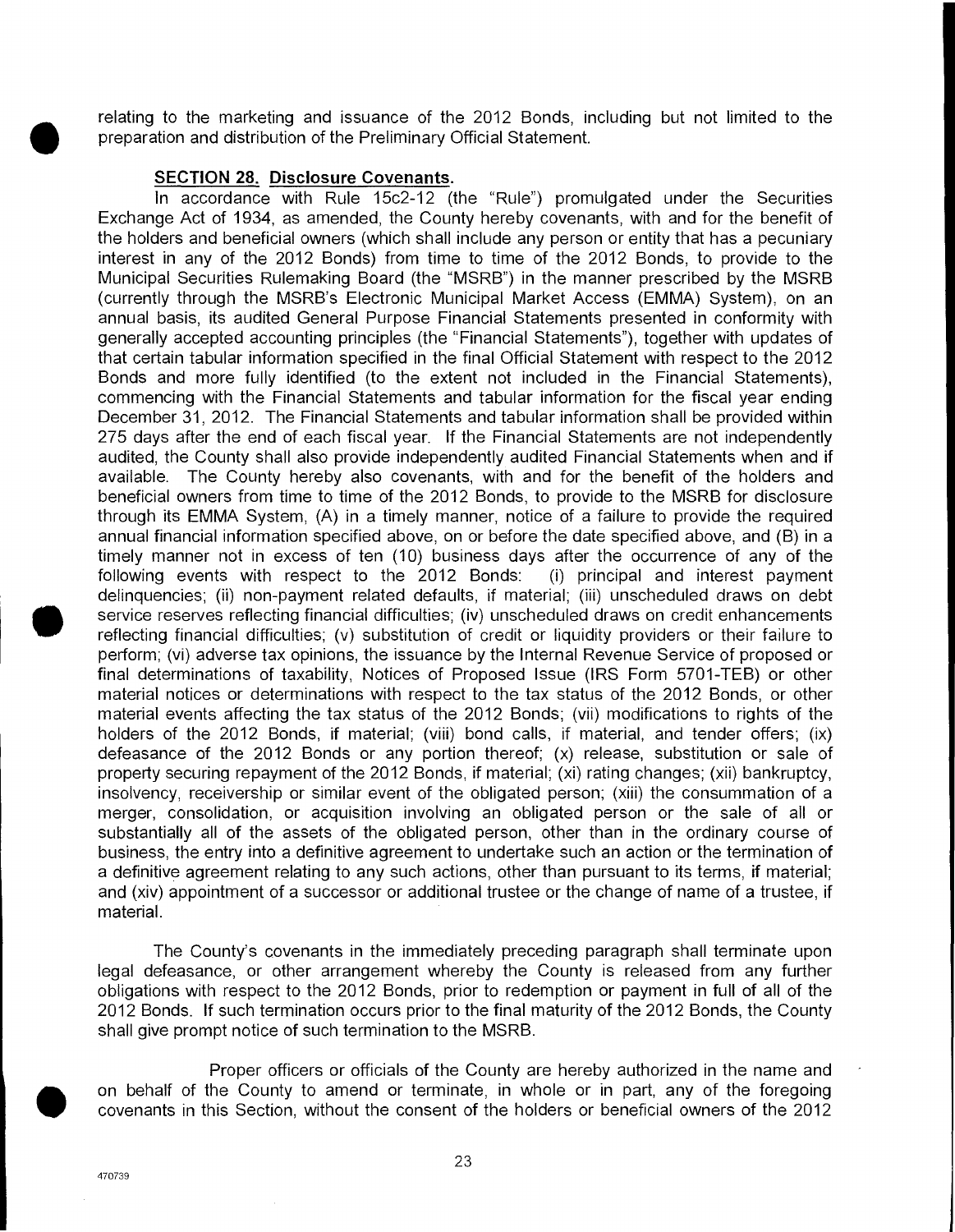Bonds, provided that (A) the amendment requires the County to provide more information than was required by this Section prior to the amendment, without diminishing in any way the obligations of the County to provide information hereunder as required by this Section prior to the amendment, or (B) the following conditions are satisfied: (i) the amendment or termination is in connection with a change in circumstances that arises from a change in or clarification of legal requirements, change of law, or change in the identity, nature or status of an obligated person (within the meaning of the Rule) with respect to the 2012 Bonds, or the type of business conducted; (ii) such covenants, as amended, would, in the opinion of the independent nationally recognized bond counsel, have complied with the requirements of the Rule at the time of the original issuance of the 2012 Bonds, after taking into account any amendments or interpretations of the Rule, as well as any change in circumstances; and (iii) the amendment or termination either (a) is approved by the holders of the 2012 Bonds in the same manner as provided in the Debt Act for modifications of this Ordinance with the consent of such holders or (b) does not, in the opinion of independent nationally recognized bond counsel, materially impair the interests of the holders or beneficial owners of the 2012 Bonds. The County shall give prompt notice of any such amendment or termination to the MSRB. In addition, the County shall describe such amendment in the next submission of Financial Statements and shall include, as applicable, a narrative explanation of the reason for the amendment and its impact on the type (or in the case of a change of accounting principles, on the presentation) of financial information or operating data being provided by the County. If the amendment relates to the accounting principles to be followed in preparing the Financial Statements, (A) the County shall give prompt notice of such change to the MSRB and (B) the Financial Statements for the year in which the change is made shall present a comparison (in narrative form and also, if feasible, in quantitative form) between the Financial Statements as prepared on the basis of the new accounting principles and the Financial Statements prepared on the basis of the former accounting principles.

The sole remedy for a breach by the County of any of the covenants in this Section shall be an action to compel performance of such covenant. Under no circumstances may monetary damages be assessed or recovered or payment of the 2012 Bonds be accelerated, nor shall any such breach constitute a default under the 2012 Bonds. Nothing in this Section is intended as or shall be deemed a "provision of the bonds" for purposes of the Debt Act.

#### **SECTION 29. Severability.**

In the event any provision, section, sentence, clause or part of this Ordinance shall be held to be invalid, such invalidity shall not affect or impair any remaining provision, section, sentence, clause or part of this Ordinance, it being the intent of this County that such remainder shall be and shall remain in full force and effect.

#### **SECTION 30. Repealer.**

Any resolutions or ordinances, or parts thereof, not in accordance with this Ordinance are hereby repealed insofar as they conflict with this Ordinance.

**S**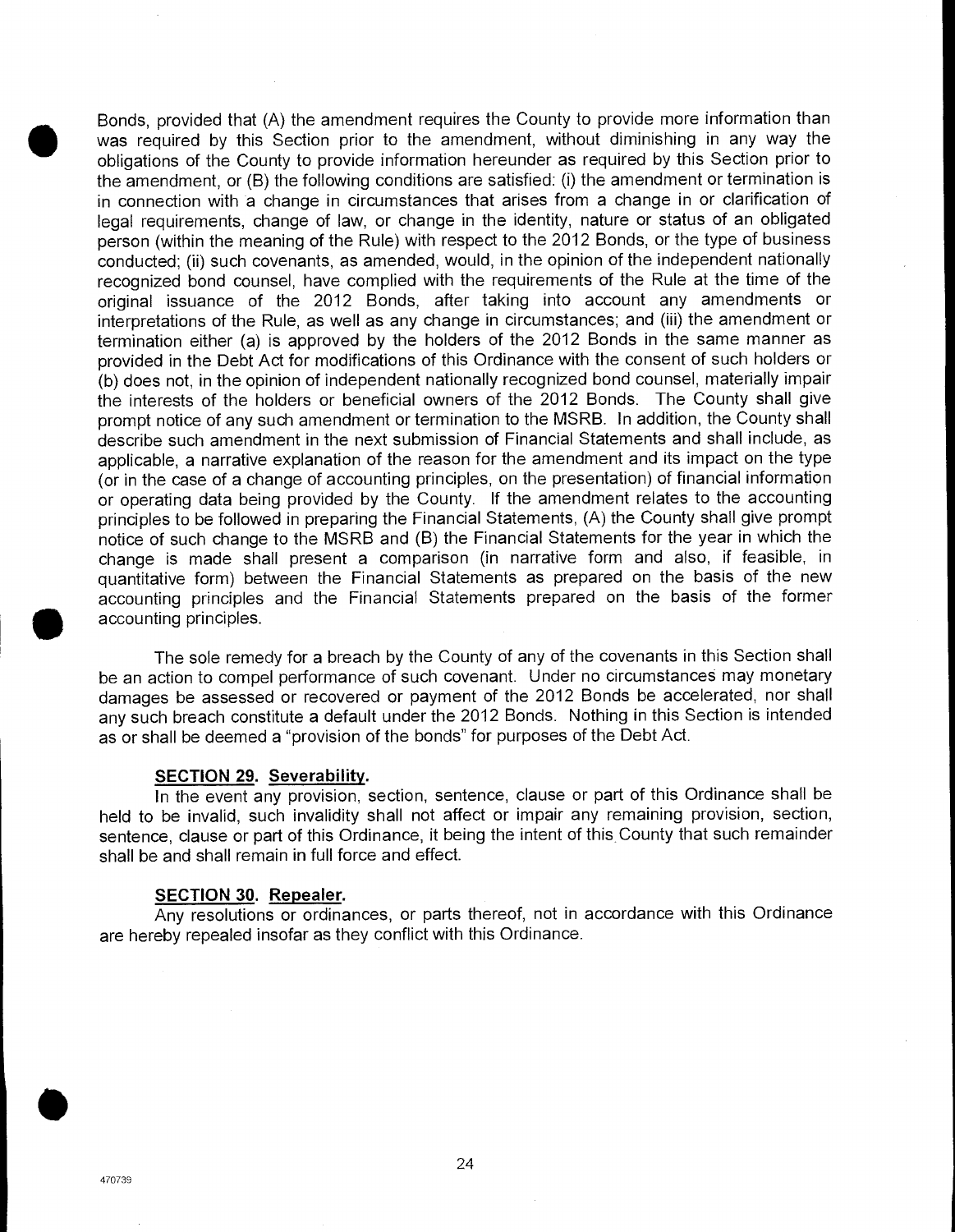**ENACTED** by the Board of Commissioners of the County of Centre, in lawful session assembled, this 14th day of February, 2012.

# COUNTY OF CENTRE

ATTEST: Chairman, Board of Commissioners

miathy

[SEAL]

dhief Clerk U Vice Chairman, Board of Commissioners ¥ Ć

*Member, Board of*  $\mathcal{C}_{\phi}$ *mmissioners* 

 $\bullet$ 

 $\bullet$ 

 $\bar{z}$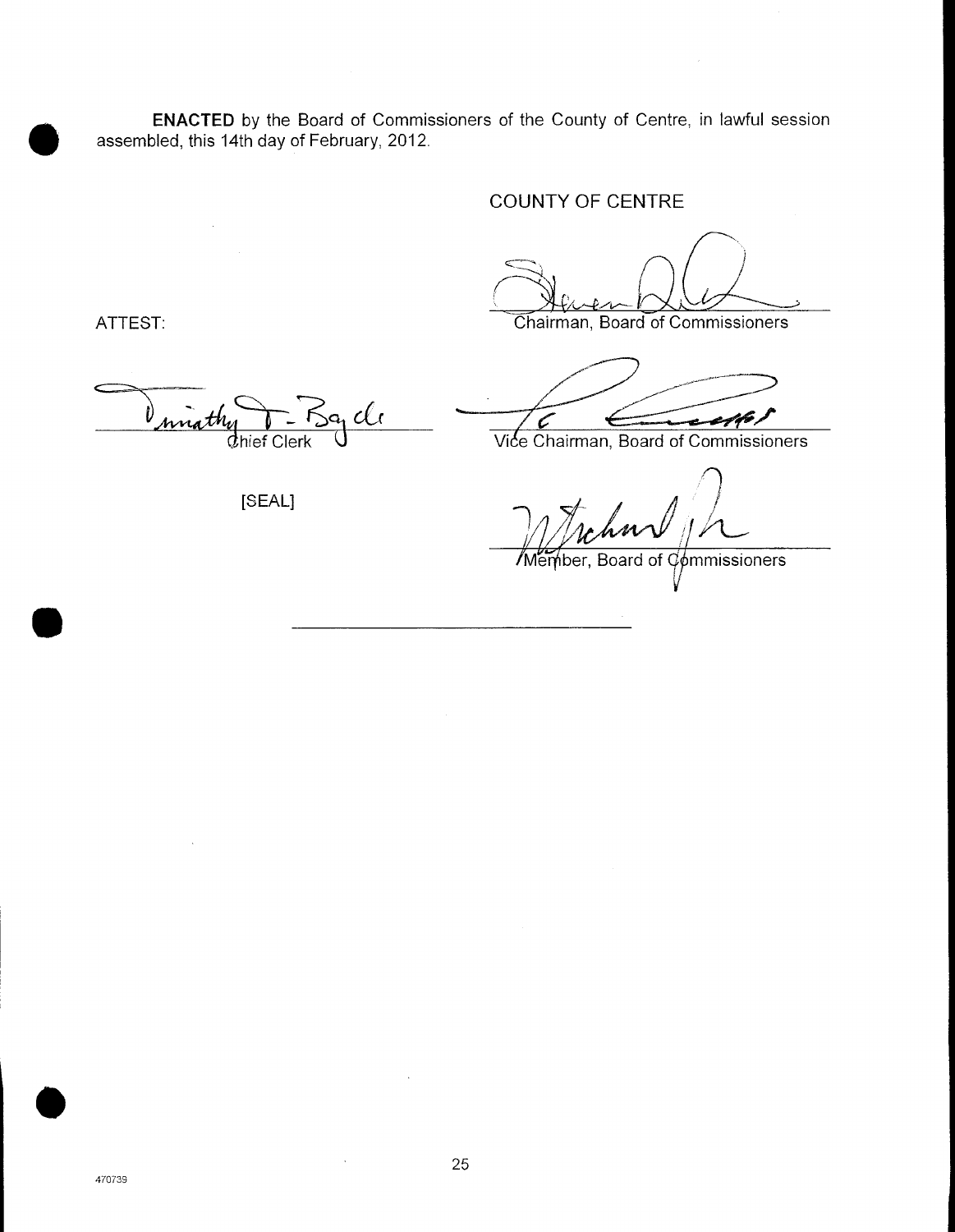#### SCHEDULE A

## COUNTY OF CENTRE COMMONWEALTH OF PENNSYLVANIA \$9,970,000 GENERAL OBLIGATION BONDS, SERIES A OF 2012

## MATURITY SCHEDULE

## **Interest Accrues From:** March 15, 2012 **Due: July 1, as shown below**

.

 $\bullet$ 

|               | Year of  | Coupon | Priced   |
|---------------|----------|--------|----------|
| Amount        | Maturity | Rate   | to Yield |
|               |          |        |          |
| \$<br>965,000 | 2012     | 0.300% | 0.300%   |
| \$1,675,000   | 2013     | 0.450% | 0.450%   |
| \$1,170,000   | 2014     | 2.000% | 0.650%   |
| \$<br>510,000 | 2014     | 0.650% | 0.650%   |
| \$<br>70,000  | 2015     | 0.950% | 0.950%   |
| \$<br>70,000  | 2016     | 1.100% | 1.100%   |
| \$<br>75,000  | 2017     | 1.125% | 1.200%   |
| \$<br>75,000  | 2018     | 1.500% | 1.600%   |
| \$3,615,000   | 2019     | 3.000% | 1.780%   |
| \$1,495,000   | 2020     | 3.000% | 2.060%   |
| \$<br>250,000 | 2020     | 2.500% | 2.060%   |

# PURCHASE PRICE

Purchase price of \$10,355,686.35 (103.868%), plus accrued interest, if any, to the date of delivery and payment for the 2012 Series A Bonds. The Purchase price represents a bond discount of \$64,805.00, an original issue discount ("O.l.D.") of \$737.25 and an original issue premium ("O.I.P.") of \$451,228.60 as follows:

| Par             | Year | Price    |    | O.I.P./(O.I.D.) |
|-----------------|------|----------|----|-----------------|
| \$<br>965,000   | 2012 | 100.000% | \$ | 0.00            |
| 1,675,000       | 2013 | 100.000% |    | 0.00            |
| \$              |      |          | \$ |                 |
| \$<br>1,170,000 | 2014 | 103.069% | \$ | 35,907.30       |
| \$<br>510,000   | 2014 | 100.000% | \$ | 0.00            |
| \$<br>70,000    | 2015 | 100.000% | \$ | 0.00            |
| \$<br>70,000    | 2016 | 100.000% | \$ | 0.00            |
| \$<br>75,000    | 2017 | 99.615%  | \$ | (288.75)        |
| \$<br>75,000    | 2018 | 99.402%  | \$ | (448.50)        |
| \$<br>3,615,000 | 2019 | 108.309% | \$ | 300,370.35      |
| \$<br>1,495,000 | 2020 | 107.131% | \$ | 106,608.45      |
| \$<br>250,000   | 2020 | 103.337% | \$ | 8,342.50        |

 $\bullet$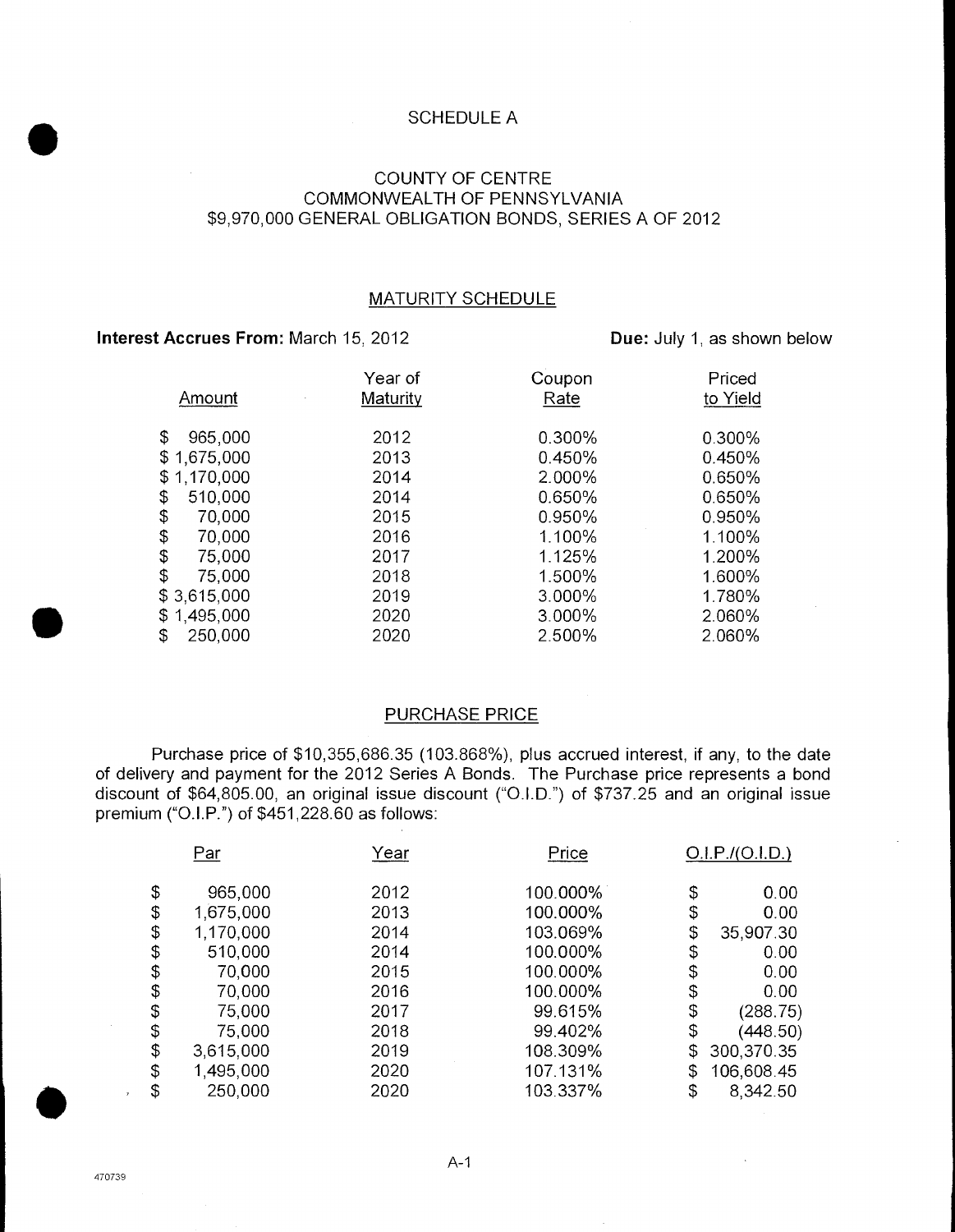## SCHEDULE A

# COUNTY OF CENTRE COMMONWEALTH OF PENNSYLVANIA \$15,315,000 GENERAL OBLIGATION BONDS, SERIES B OF 2012

#### MATURITY SCHEDULE

# **Interest Accrues From:** March 15, 2012

**Due:** July 1, as shown below

| Amount                                                                                                 | Year of<br>Maturity                                  | Coupon<br>Rate                                                     | Priced<br>to Yield                                                 |
|--------------------------------------------------------------------------------------------------------|------------------------------------------------------|--------------------------------------------------------------------|--------------------------------------------------------------------|
| \$<br>25,000                                                                                           | 2016                                                 | 1.100%                                                             | 1.100%                                                             |
| 20,000<br>\$<br>\$1,190,000<br>\$2,600,000<br>\$2,705,000<br>\$2,810,000<br>\$2,925,000<br>\$3,040,000 | 2020<br>2021<br>2022<br>2023<br>2024<br>2025<br>2026 | 2.000%<br>5.000%<br>4.000%<br>4.000%<br>4.000%<br>4.000%<br>4.000% | 2.060%<br>2.090%<br>2.290%<br>2.410%<br>2.490%<br>2.620%<br>2.710% |

## PURCHASE PRICE

Purchase price of \$17,037,960.75 (111.250%), plus accrued interest, if any, to the date of delivery and payment for the 2012 Series B Bonds. The Purchase price represents a bond discount of \$99,547.50, an original issue discount ("O.l.D.") of \$91.40 and an original issue premium ("O.l.P.") of \$1,822,599.65, as follows:

| Par             | Year | Price    | O.I.P./(O.I.D.) |
|-----------------|------|----------|-----------------|
| \$<br>25,000    | 2016 | 100.000% | \$<br>0.00      |
| \$<br>20,000    | 2020 | 99.543%  | \$<br>(91.40)   |
| \$<br>1,190,000 | 2021 | 122.052% | \$262,418.80    |
| \$<br>2,600,000 | 2022 | 112.848% | \$334,048.00    |
| \$<br>2,705,000 | 2023 | 111.886% | \$321,516.30    |
| \$<br>2,810,000 | 2024 | 111.249% | \$ 316,096.90   |
| \$<br>2,925,000 | 2025 | 110.225% | \$299,081.25    |
| \$<br>3,040,000 | 2026 | 109.521% | \$289,438.40    |

**S**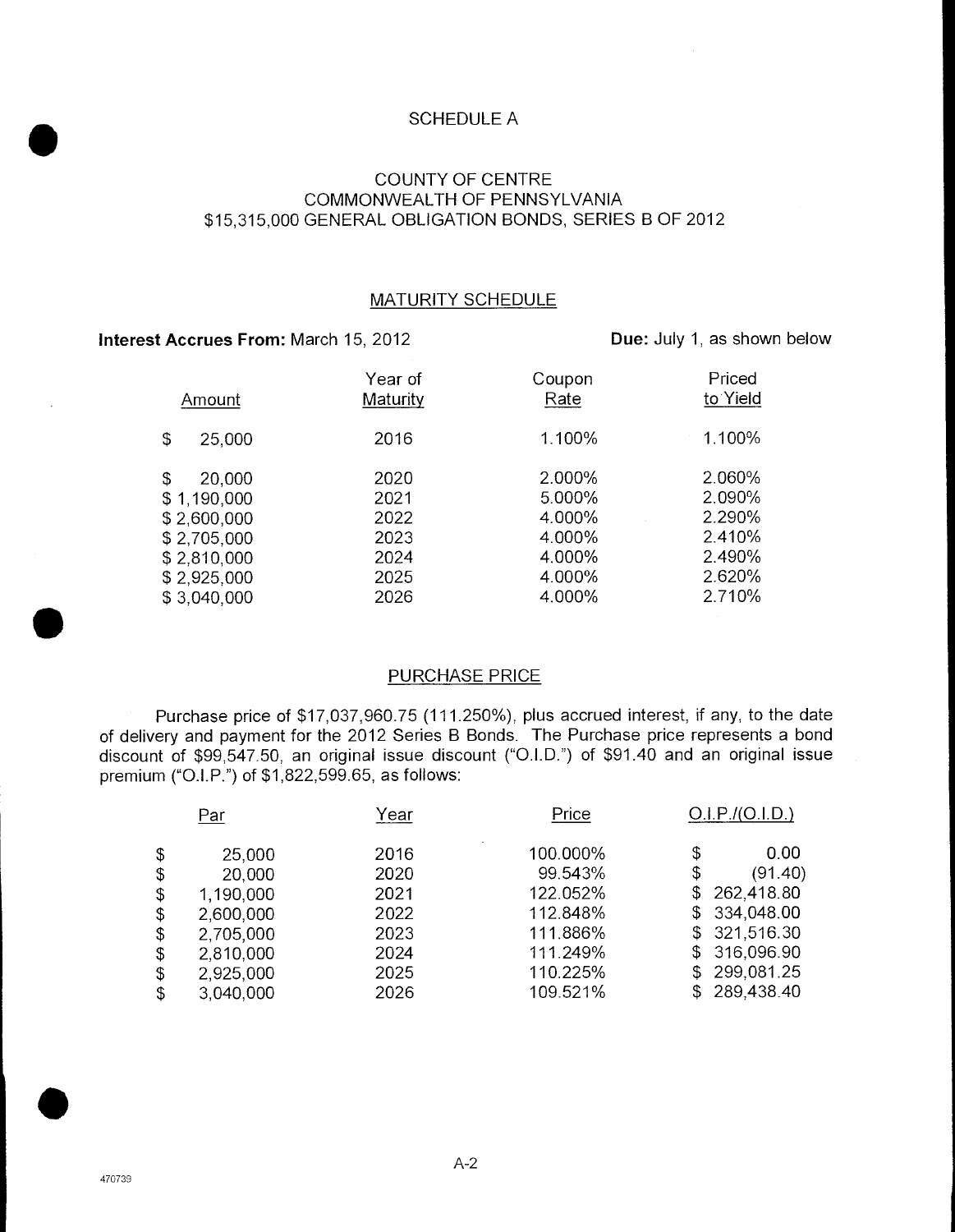## SCHEDULE B

# COUNTY OF CENTRE COMMONWEALTH OF PENNSYLVANIA \$9,970,000 GENERAL OBLIGATION BONDS, SERIES A OF 2012

# DEBT SERVICE SCHEDULE

For

# GENERAL OBLIGATION BONDS, SERIES A OF 2012

[SEE FOLLOWING PAGE]

 $\mathcal{A}$ 

**S** 

.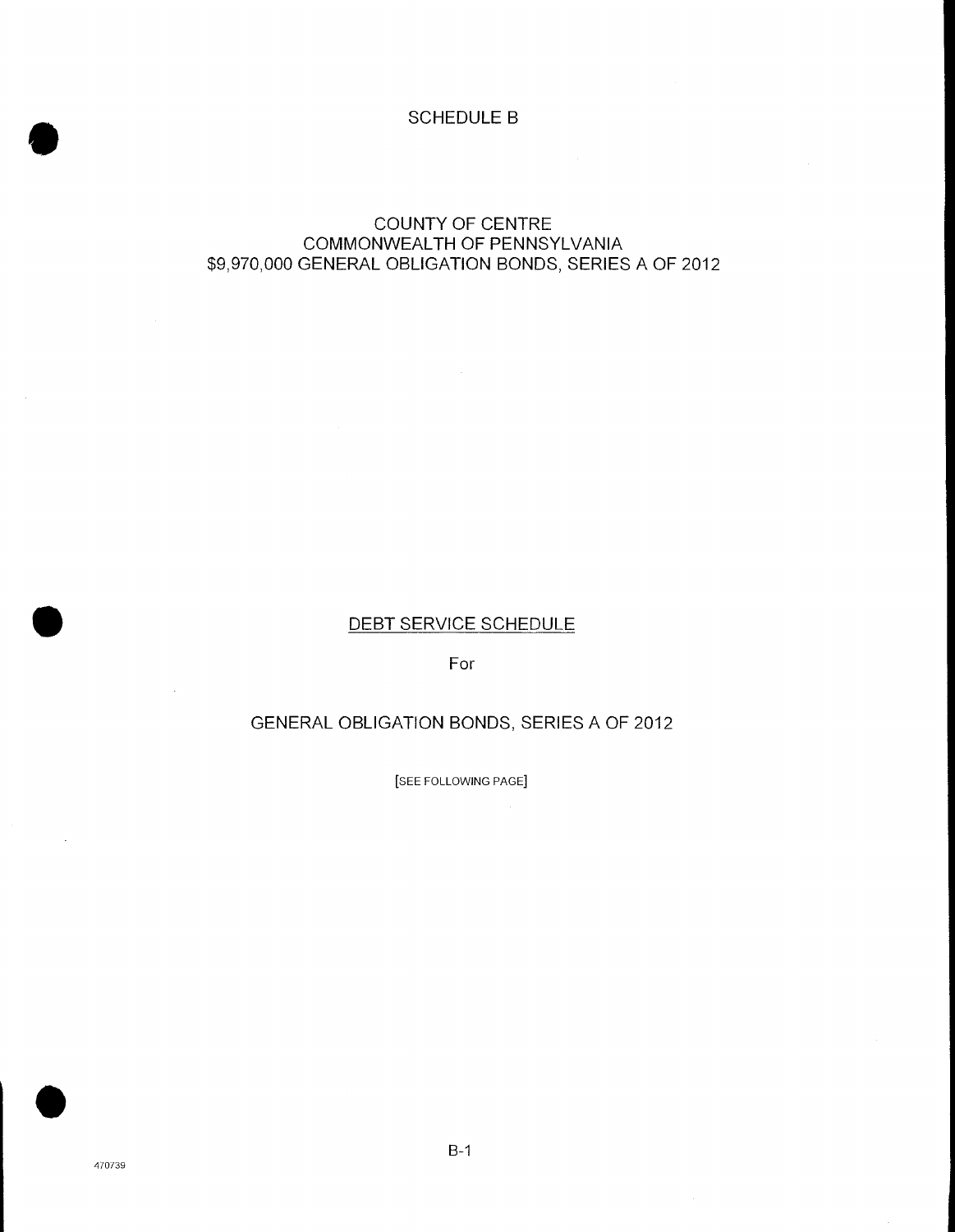# **Centre County, Pennsylvania**

Series of 2012 (Advance Refunding of Series 2003)

| <b>Fiscal Total</b> | Total P+I       | Interest       | Coupon | Principal      | Date       |
|---------------------|-----------------|----------------|--------|----------------|------------|
|                     |                 |                |        |                | 03/15/2012 |
|                     | 1,023,918.70    | 58.918.70      | 0.300% | 965,000.00     | 07/01/2012 |
| 1.023.913.70        |                 |                |        |                | 12/31/2012 |
|                     | 98,603.13       | 98.603.13      |        |                | 01/01/2013 |
|                     | 1,773,603.13    | 98.603.13      | 0.450% | 1.675.000.00   | 07/01/2013 |
| 1,872,206.26        |                 |                |        |                | 12/31/2013 |
|                     | 94,834.38       | 94,834.38      |        |                | 01/01/2014 |
|                     | 1.774.834.38    | 94.834.38      | 1.590% | 1.680,000.00   | 07/01/2014 |
| 1.869,668.76        |                 |                |        |                | 12/31/2014 |
|                     | 81.476.88       | 81.476.88      |        |                | 01/01/2015 |
|                     | 151,476.88      | 81,476.88      | 0.950% | 70.000.00      | 07/01/2015 |
| 232,953,76          |                 |                |        |                | 12/31/2015 |
|                     | 81.144.38       | 81,144.38      |        |                | 01/01/2016 |
|                     | 151,144.38      | 81,144.38      | 1.100% | 70.000.00      | 07/01/2016 |
| 232.288.76          |                 |                |        |                | 12/31/2016 |
|                     | 80,759.38       | 80.759.38      |        |                | 01/01/2017 |
|                     | 155,759.38      | 80.759.38      | 1.125% | 75,000.00      | 07/01/2017 |
| 236,518.76          |                 |                |        |                | 12/31/2017 |
|                     | 80.337.50       | 80.337.50      |        |                | 01/01/2018 |
|                     | 155.337.50      | 80.337.50      | 1.500% | 75,000.00      | 07/01/2018 |
| 235.675.00          |                 |                |        |                | 12/31/2018 |
|                     | 79.775.00       | 79.775.00      |        |                | 01/01/2019 |
|                     | 3.694.775.00    | 79.775.00      | 3.000% | 3.615.000.00   | 07/01/2019 |
| 3,774,550.00        |                 |                |        |                | 12/31/2019 |
|                     | 25.550.00       | 25,550.00      |        |                | 01/01/2020 |
|                     | 1.770,550.00    | 25,550.00      | 2.928% | 1,745,000.00   | 07/01/2020 |
| 1.796.100.00        |                 |                |        |                | 12/31/2020 |
|                     | \$11.273,880.00 | \$1,303,880.00 |        | \$9,970,000,00 | Total      |

# Debt Service Schedule - Series 2012 A

#### Yield Statistics

| Bond Year Dollars                 | \$48,550.61        |
|-----------------------------------|--------------------|
| Average Life                      | 4.870 Years        |
| Average Coupon                    | 2.6856099%         |
| Net Interest Cost (NIC)           | 1.8912093%         |
| True Interest Cost (TIC)          | 1.8256273%         |
| Bond Yield for Arbitrage Purposes | 2.2596718%         |
| All Inclusive Cost (AIC)          | 18755078%          |
| <b>IRS Form 8038</b>              |                    |
|                                   | $X = 2.8833333365$ |

| $-7$<br>-<br>-051<br>Net                              | 1.64832<br>13%                        |
|-------------------------------------------------------|---------------------------------------|
| Weighted.<br>i Average Matunty<br>______<br>_________ | $4.968$ V<br>теат<br>_____<br>_______ |

**fl**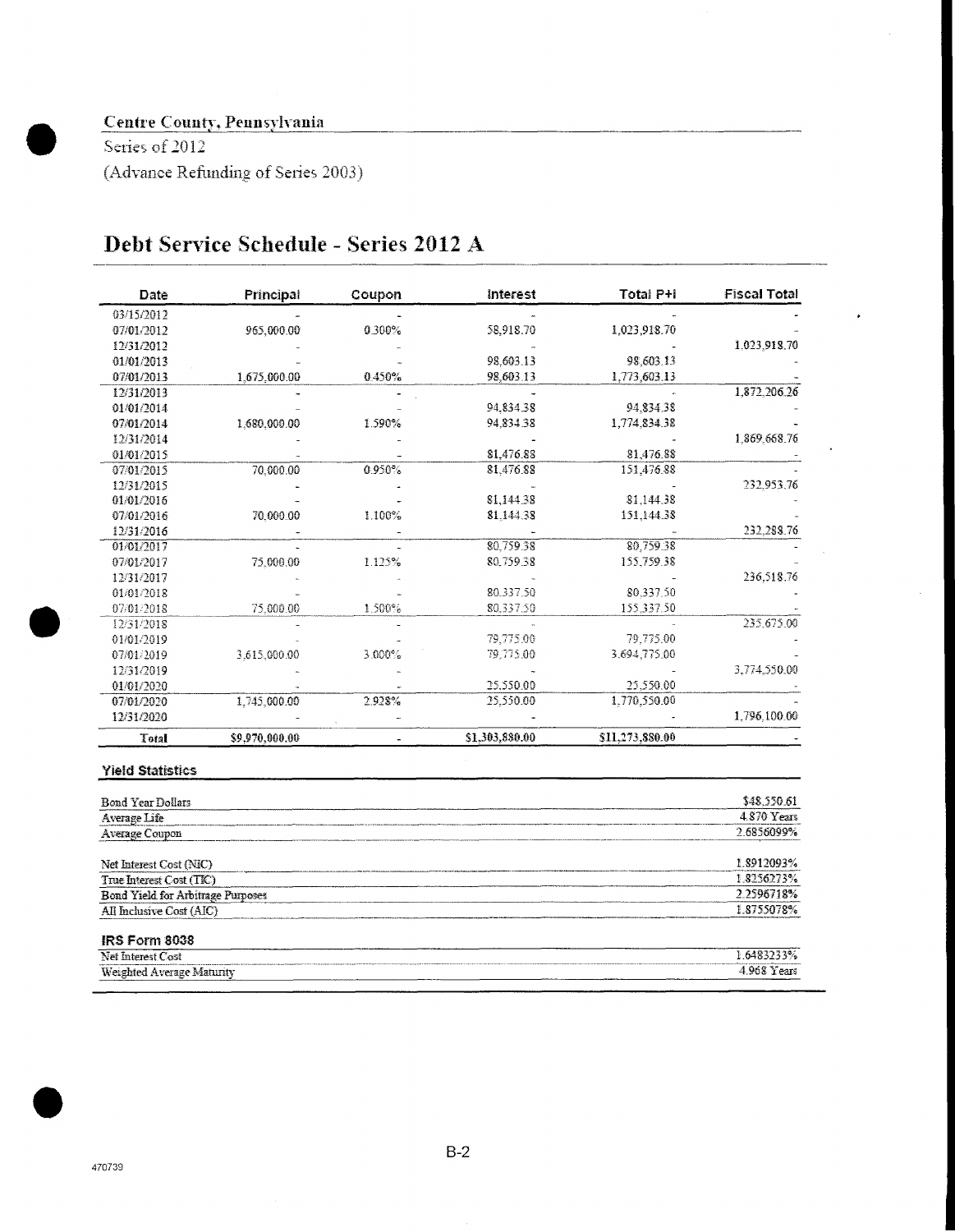## SCHEDULE B

# COUNTY OF CENTRE COMMONWEALTH OF PENNSYLVANIA \$15,315,000 GENERAL OBLIGATION BONDS, SERIES B OF 2012

# **DEBT SERVICE SCHEDULE**

For

# GENERAL OBLIGATION BONDS, SERIES B OF 2012

[SEE FOLLOWING PAGE]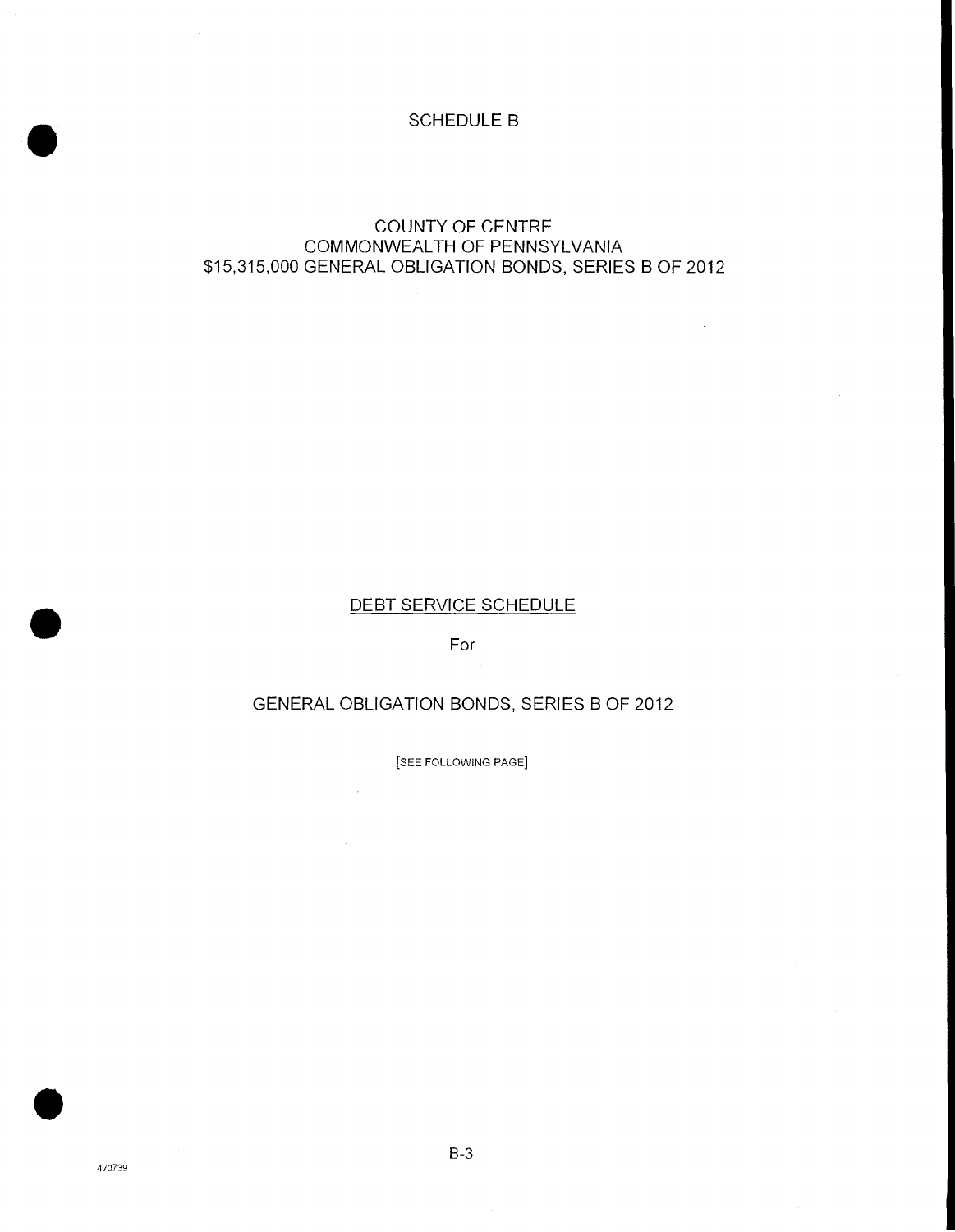# Centre County. Pennsylvania

Series of 2012 New Money

# **Debt Service Schedule - Series 2012 B Part 1 of 2**

| Date       | Principal    | Coupon    | Interest                 | Total P+I    | <b>Fiscal Total</b> |
|------------|--------------|-----------|--------------------------|--------------|---------------------|
| 03/15/2012 |              |           |                          |              |                     |
| 07/01/2012 | 5,000.00     | 1.100%    | 183,549.31               | 188,549.31   |                     |
| 12/31/2012 |              |           |                          |              | 188,549.31          |
| 01/01/2013 |              |           | 311,660.00               | 311.660.00   |                     |
| 07/01/2013 | 5,000.00     | 1.100%    | 311,660.00               | 316,660.00   |                     |
| 12/31/2013 |              |           |                          |              | 628,320.00          |
| 01/01/2014 |              |           | 311.632.50               | 311,632.50   |                     |
| 07/01/2014 | 5.000.00     | 1.100%    | 311,632.50               | 316,632.50   |                     |
| 12/31/2014 |              |           |                          |              | 628,265.00          |
| 01/01/2015 |              |           | 311,605.00               | 311,605.00   |                     |
| 07/01/2015 | 5,000.00     | 1.100%    | 311,605.00               | 316,605.00   |                     |
| 12/31/2015 |              |           |                          |              | 628,210.00          |
| 01/01/2016 |              |           | 311,577.50               | 311.577.50   |                     |
| 07/01/2016 | 5,000.00     | $1.100\%$ | 311,577.50               | 316,577.50   |                     |
| 12/31/2016 |              |           |                          |              | 628,155.00          |
| 01/01/2017 |              |           | 311.550.00               | 311.550.00   |                     |
| 07/01/2017 | 5,000.00     | 2.000%    | 311,550.00               | 316,550.00   |                     |
| 12/31/2017 |              |           |                          |              | 628,100.00          |
| 01/01/2018 |              |           | 311,500.00               | 311,500.00   |                     |
| 07/01/2018 | 5,000.00     | 2.000%    | 311.500.00               | 316,500.00   |                     |
| 12/31/2018 |              |           |                          |              | 628,000.00          |
| 01/01/2019 |              |           | 311,450.00               | 311,450.00   |                     |
| 07/01/2019 | 5,000.00     | $2.000$ % | 311,450.00               | 316,450.00   |                     |
| 12/31/2019 |              |           |                          |              | 627.900.00          |
| 01/01/2020 |              |           | 311,400.00               | 311.400.00   |                     |
| 07/01/2020 | 5,000.00     | 2.000%    | 311,400.00               | 316,400.00   |                     |
| 12/31/2020 |              |           |                          |              | 627,800.00          |
| 01/01/2021 |              |           | 311,350.00               | 311,350.00   |                     |
| 07/01/2021 | 1,190,000.00 | 5.000%    | 311,350.00               | 1,501,350.00 |                     |
| 12/31/2021 |              |           |                          |              |                     |
| 01/01/2022 |              |           | 281,600.00               | 281,600.00   | 1,812,700.00        |
| 07/01/2022 | 2,600,000.00 | 4.000%    | 281,600.00               | 2,881,600.00 |                     |
| 12/31/2022 |              |           |                          |              | 3,163,200.00        |
| 01/01/2023 |              |           | 229,600.00               | 229,600.00   |                     |
| 07/01/2023 | 2,705,000.00 | 4.000%    | 229,600.00               | 2,934,600.00 |                     |
| 12/31/2023 |              |           |                          |              | 3,164,200.00        |
| 01/01/2024 |              |           | 175,500.00               | 175,500.00   |                     |
| 07/01/2024 | 2,810,000.00 | 4.000%    | 175,500.00               |              |                     |
| 12/31/2024 |              |           |                          | 2,985,500.00 |                     |
| 01/01/2025 |              |           |                          |              | 3,161,000.00        |
| 07/01/2025 | 2,925,000.00 | 4.000%    | 119,300.00<br>119,300.00 | 119,300.00   |                     |
| 12/31/2025 |              |           |                          | 3,044,300.00 |                     |
|            |              |           |                          |              | 3,163,600.00        |

 $\overline{a}$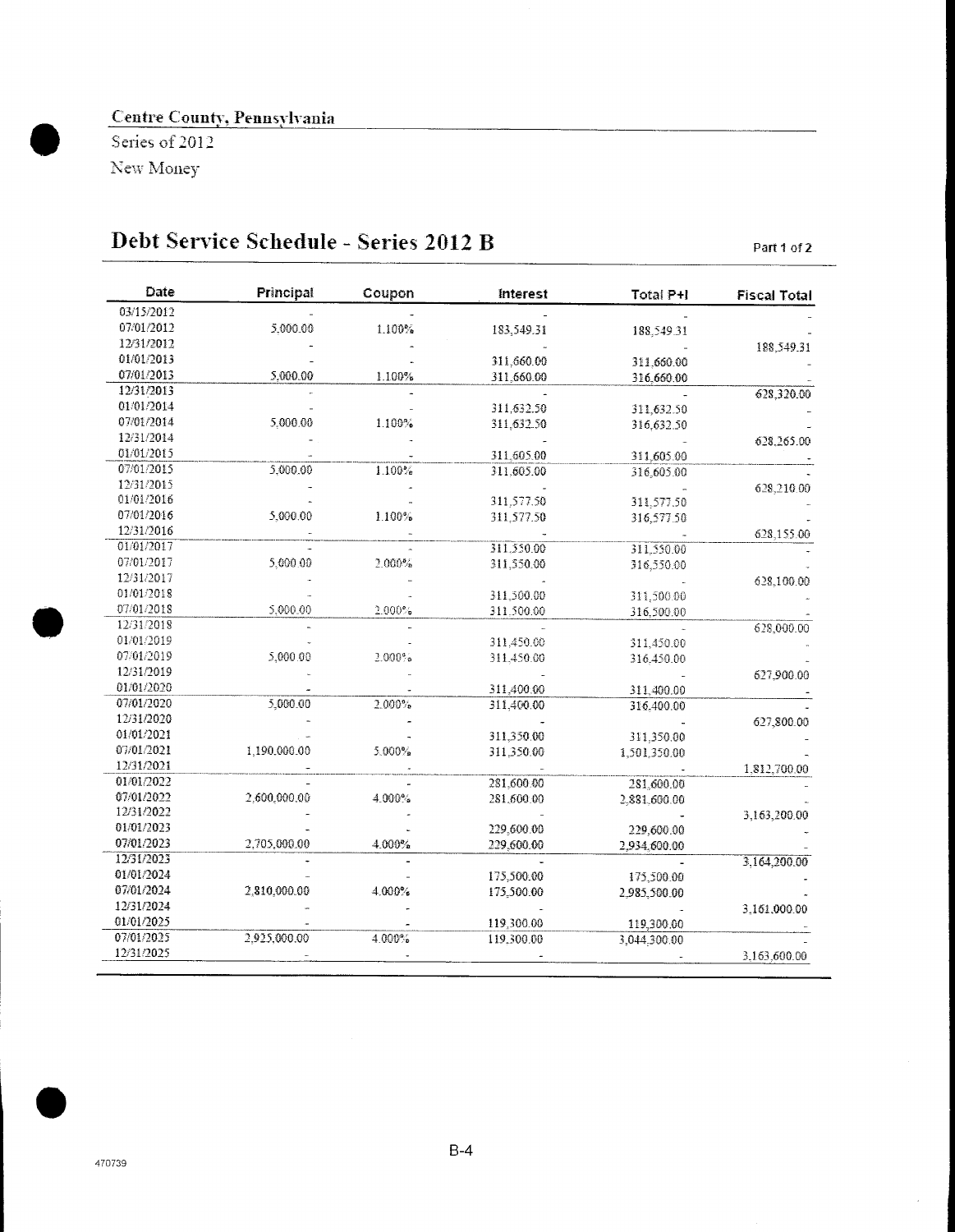# **Centre County, Pennsylvania**

Series of 2012 New Money

# *Debt Service Schedule* - *Series 2012 B Part 2of2*

 $\bar{z}$ 

| Date                              | Principal       | Coupon | <b>Interest</b> | Total P+I       | <b>Fiscal Total</b> |
|-----------------------------------|-----------------|--------|-----------------|-----------------|---------------------|
| 01/01/2026                        |                 |        | 60.800.00       | 60.800.00       |                     |
| 07/01/2026                        | 3,040.000.00    | 4.000% | 60.800.00       | 3.100.800.00    |                     |
| 12/31/2026                        |                 |        |                 |                 | 3,161,600.00        |
| Total                             | \$15,315,000.00 | u.     | \$7,524,599.31  | \$22,839,599.31 |                     |
| <b>Yield Statistics</b>           |                 |        |                 |                 |                     |
| <b>Bond Year Dollars</b>          |                 |        |                 |                 | \$185,459.42        |
| Average Life                      |                 |        |                 |                 | 12.110 Years        |
| Average Coupon                    |                 |        |                 |                 | 4.0572754%          |
| Net Interest Cost (NIC)           |                 |        |                 |                 | 3.1282523%          |
| True Interest Cost (TIC)          |                 |        |                 |                 | 2.9455703%          |
| Bond Yield for Arbitrage Purposes |                 |        |                 |                 | 2.2596718%          |
| All Inclusive Cost (AIC)          |                 |        |                 |                 | 2.9674784%          |
| IRS Form 8038                     |                 |        |                 |                 |                     |
| Net Interest Cost                 |                 |        |                 |                 | 2.7550628%          |
| Weighted Average Maturity         |                 |        |                 |                 | 12.077 Years        |

17J

 $\bar{z}$ 

 $\sim$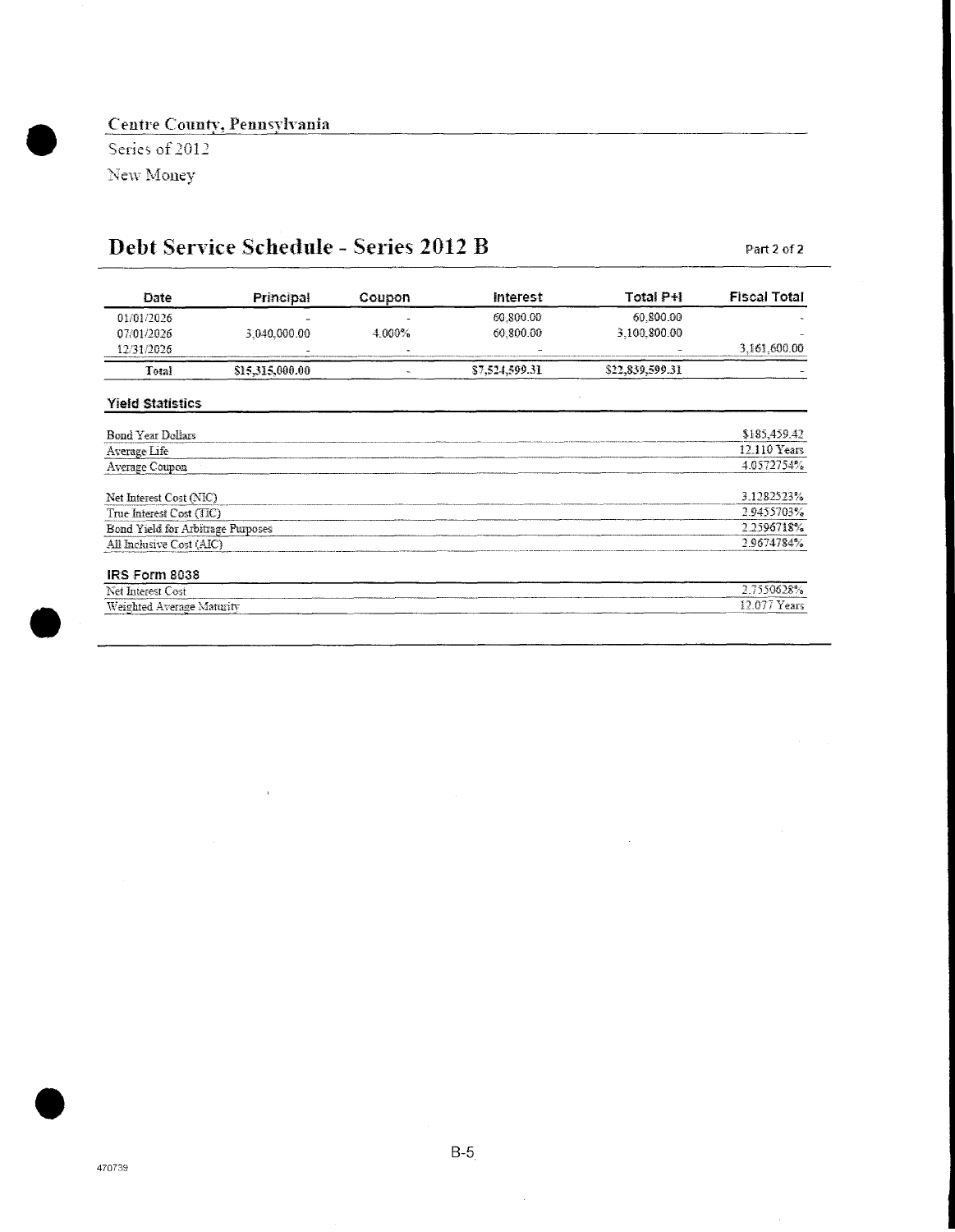#### SCHEDULE C

#### COUNTY OF CENTRE COMMONWEALTH OF PENNSYLVANIA \$25,285,000 GENERAL OBLIGATION BONDS, SERIES OF 2012

#### OPTIONAL REDEMPTION PROVISIONS

#### Optional Redemption —2012 Series A Bonds

The 2012 Series A Bonds are not subject to optional redemption prior to maturity.

#### Optional Redemption —2012 Series B Bonds

The 2012 Series B Bonds maturing on and after July 1, 2021 are subject to redemption prior to maturity, at the option of the County, as a whole or in part, on July 1, 2020, or on any date thereafter, in either case, upon payment of the redemption price of 100% of the principal amount plus accrued interest to the date fixed for redemption.

If less than the 2012 Series B Bonds are to be redeemed at any time, the 2012 Series B Bonds shall be redeemed in such order or maturity as the County shall select. In the event that less than all 2012 Series B Bonds of any maturity are to be redeemed, the 2012 Series B Bonds of such maturity to be redeemed shall be drawn by lot by the Paying Agent.

#### MANDATORY REDEMPTION PROVISIONS

#### Mandatory Redemption —2012 Series A Bonds

The 2012 Series A Bonds are not subject to mandatory redemption prior to maturity.

#### Mandatory Redemption - 2012 Series B Bonds

The 2012 Series B Bonds stated to mature on July 1, 2016 and July 1, 2020, are subject to mandatory redemption, in part, prior to maturity by lot within a maturity, at a redemption price equal to 100% of the principal amount thereof, together with accrued interest thereon, to the dates fixed for redemption, on July 1 of the years and in the amounts set forth below:

| July 1, 2016 Maturity |          | July 1, 2020 Maturity |               |  |
|-----------------------|----------|-----------------------|---------------|--|
| Year                  | Amount   | Year                  | <b>Amount</b> |  |
| 2012                  | \$5,000  | 2017                  | \$5,000       |  |
| 2013                  | \$5,000  | 2018                  | \$5,000       |  |
| 2014                  | \$5,000  | 2019                  | \$5,000       |  |
| 2015                  | \$5,000  | 2020                  | \$5,000*      |  |
| 2016                  | \$5,000* |                       |               |  |

\* At maturity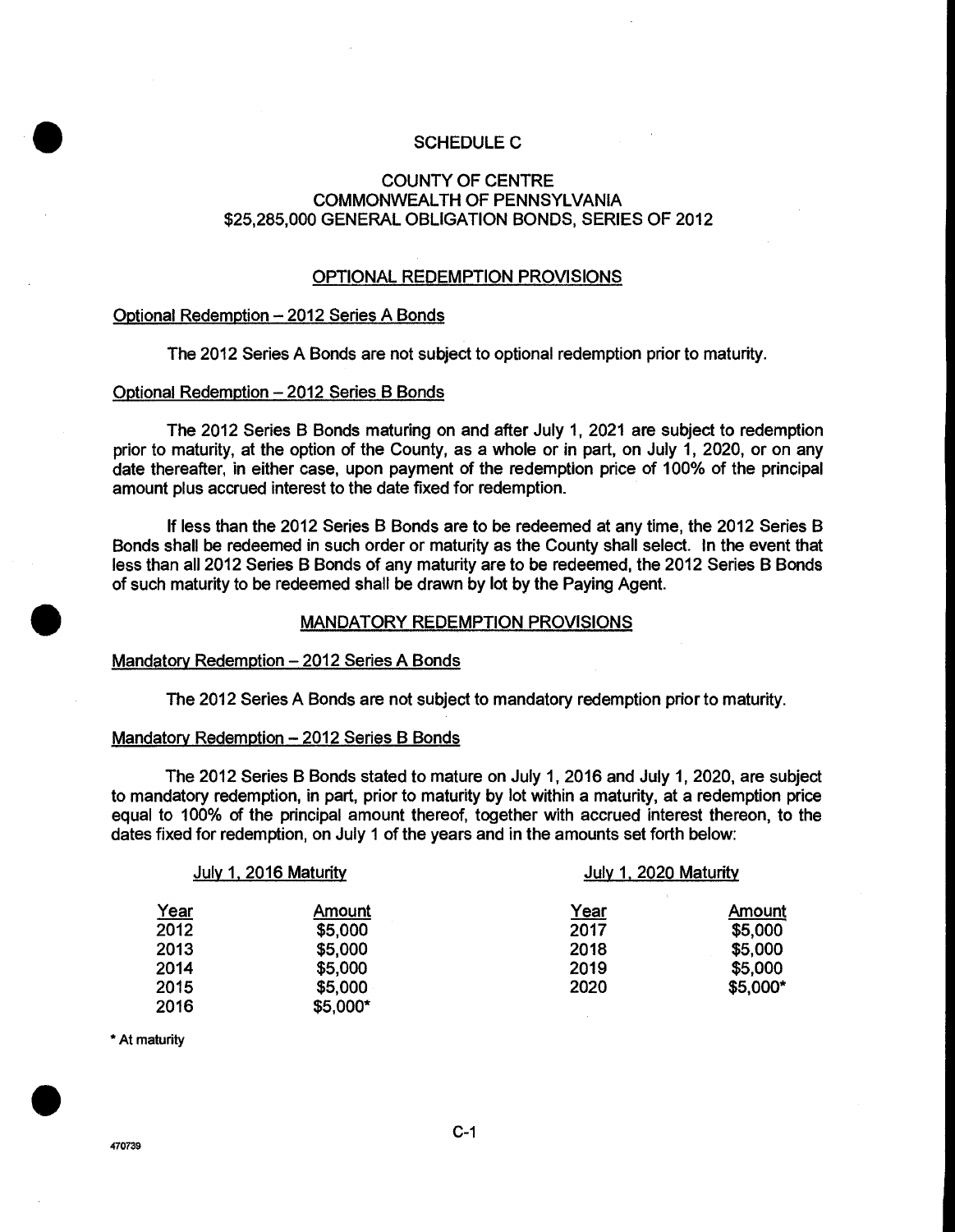# SCHEDULE D

# COUNTY OF CENTRE COMMONWEALTH OF PENNSYLVANIA \$25,285,000 GENERAL OBLIGATION BONDS, SERIES OF 2012

 $\sim$ 

# **COMBINED DEBT SERVICE SCHEDULE**

[SEE FOLLOWING PAGE]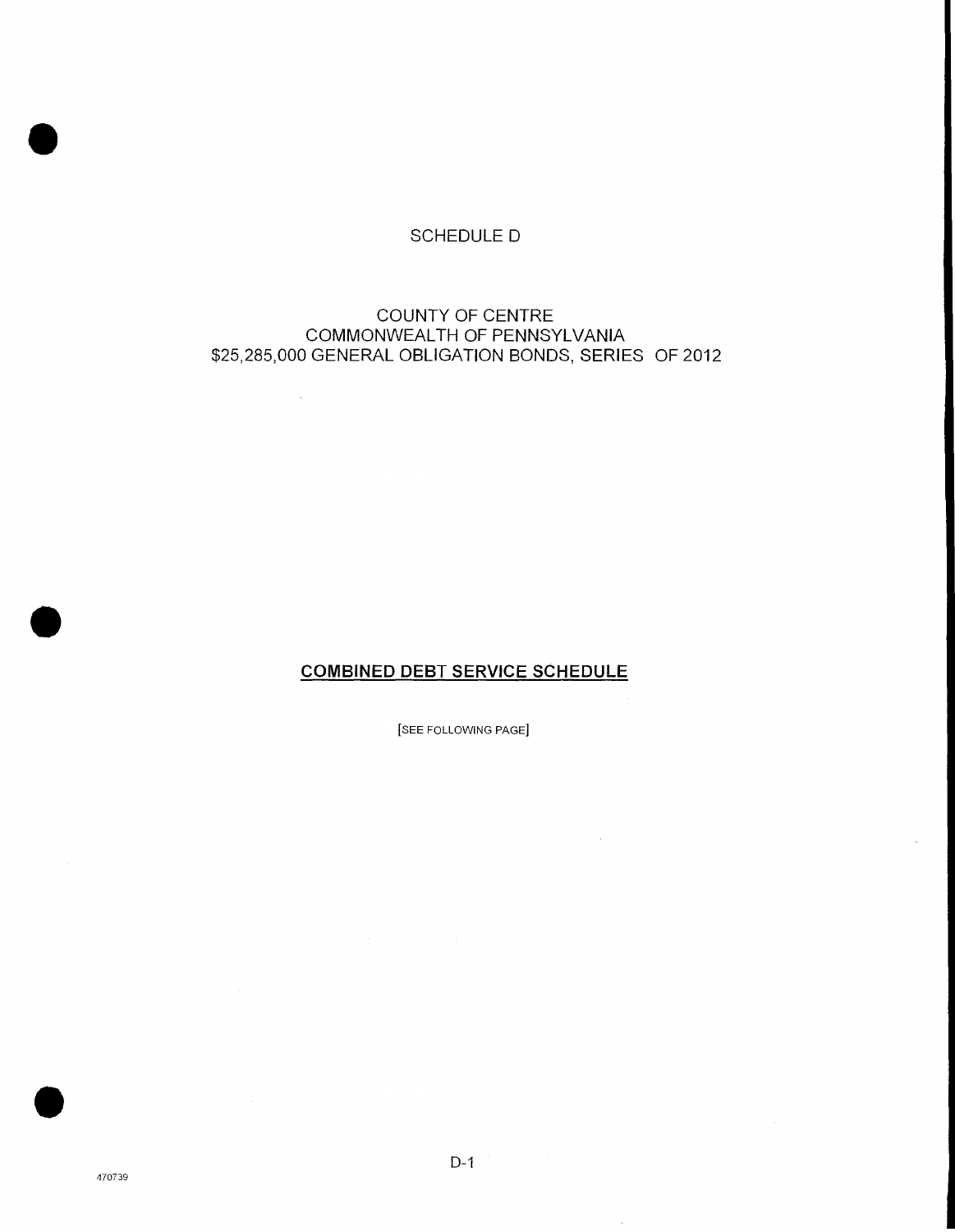$\bullet$ 

 $\bullet$ 

# Aggregate Debt Service

|            | Series 2003    |                |                         |                 |                 |                 |                 |
|------------|----------------|----------------|-------------------------|-----------------|-----------------|-----------------|-----------------|
| DATE       | Unrefunded D/S |                | Series 2010 2010 RZEDBs | Series 2011     | Series 2012 A   | Series 2012 B   | <b>TOTAL</b>    |
| 12/31/2012 | 576.143.75     | 863.276.26     | 33,515.96               | 348.606.25      | 1.023.918.70    | 188,549.31      | 3.034.010.23    |
| 12/31/2013 | 669.342.50     | 861.206.26     | 33.411.74               | 348.548.75      | 1.872.206.26    | 628.320.00      | 4.413.035.51    |
| 12/31/2014 | 669,900.00     | 864.006.26     | 33.307.52               | 348.491.25      | 1.869.668.76    | 628.265.00      | 4,413,638.79    |
| 12/31/2015 | 668.900.00     | 860.613.76     | 33.203.30               | 1.972.275.00    | 232.953.76      | 628.210.00      | 4.396.160.82    |
| 12/31/2016 | 670.287.50     | \$60.118.76    | 33,099.06               | 2.055,487.50    | 232.288.76      | 628,155.00      | 4,479,436,58    |
| 12/31/2017 | 670.100.00     | 859.381.26     | 32.994.84               | 2.053.337.50    | 236.518.76      | 628,100.00      | 4.480.432.36    |
| 12/31/2018 | 668.337.50     | 861.093.76     | 32.890.62               | 2.050.212.50    | 235.675.00      | 628,000.00      | 4.476.209.38    |
| 12/31/2019 |                |                | 32.786.40               | 83.512.50       | 3,774,550.00    | 627,900.00      | 4.518.748.90    |
| 12/31/2020 |                |                | 32.682.16               | 1.941.693.75    | 1.796.100.00    | 627.800.00      | 4.398,275.91    |
| 12/31/2021 |                |                | 1.350.577.94            |                 |                 | 1.812,700.00    | 3.163.277.94    |
| 12/31/2022 |                |                |                         |                 |                 | 3.163.200.00    | 3.163.200.00    |
| 12/31/2023 |                |                |                         |                 |                 | 3,164,200.00    | 3.164,200.00    |
| 12/31/2024 |                |                |                         |                 |                 | 3.161.000.00    | 3.161,000.00    |
| 12/31/2025 |                |                |                         |                 |                 | 3.163.600.00    | 3.163,600.00    |
| 12/31/2026 |                |                |                         |                 |                 | 3.161.600.00    | 3.161.600.00    |
| Total      | \$4.593.011.25 | \$6,029,701.32 | \$1,648,469,54          | \$11.202.165.00 | SH, 273, 880.00 | \$22,839,599.31 | \$57,586,826,42 |

 $\bar{z}$ 

 $\mathcal{A}^{\mathcal{A}}$ 

 $\sim$